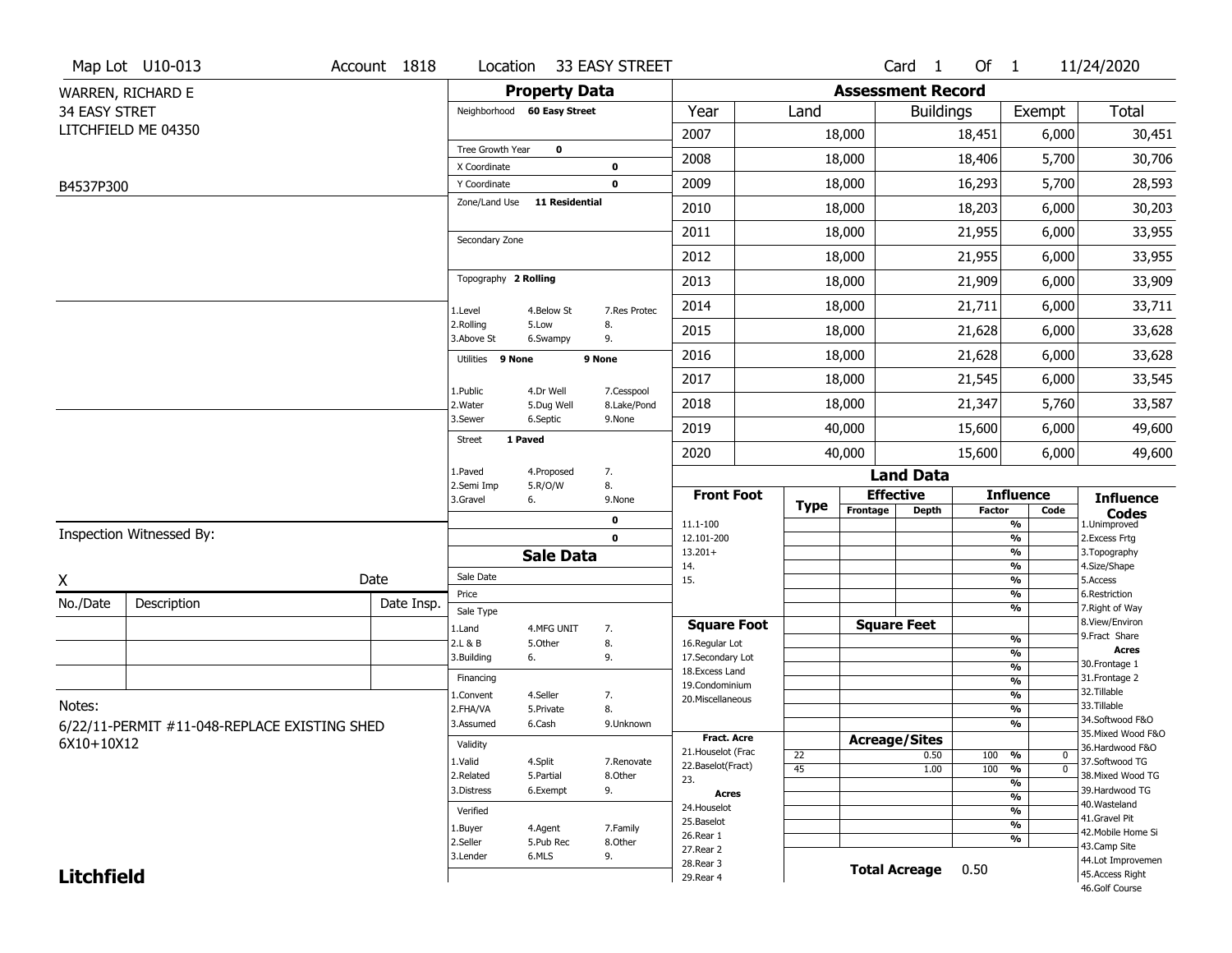|                       |                 |            |                                                   |                  |            |                                       |               |                                  |            |                 | <b>Litchfield</b>  |  |               |       |                        |            |  |
|-----------------------|-----------------|------------|---------------------------------------------------|------------------|------------|---------------------------------------|---------------|----------------------------------|------------|-----------------|--------------------|--|---------------|-------|------------------------|------------|--|
|                       | Map Lot U10-013 |            |                                                   |                  |            | Account 1818                          |               | Location                         |            |                 | 33 EASY STREET     |  |               | Card  | Of 1<br>$\overline{1}$ | 11/24/2020 |  |
| <b>Building Style</b> |                 |            | <b>SF Bsmt Living</b>                             |                  |            |                                       |               | Layout                           |            |                 |                    |  |               |       |                        |            |  |
| 0.Uncoded             | 4.Cape          | 8.Log      | Fin Bsmt Grade                                    |                  |            |                                       |               | 1.Typical                        | 4.         |                 | 7.                 |  |               |       |                        |            |  |
| 1.Conv.               | 5.Garrison      | 9.Other    |                                                   | OPEN-5-CUSTOMIZE |            |                                       |               | 2.Inadeq                         | 5.         |                 | 8.                 |  | 12.0'         |       | 24.0'                  |            |  |
| 2.Ranch               | 6.Split         | 10.Tri-Lev | Heat Type                                         | 100%             |            |                                       |               | 3.                               | 6.         |                 | 9.                 |  |               |       |                        |            |  |
| 3.R Ranch             | 7.Contemp       | 11.Earth O | 0.Uncoded                                         |                  | 4.Steam    |                                       | 8.Fl/Wall     | Attic                            |            |                 |                    |  |               |       |                        |            |  |
| <b>Dwelling Units</b> |                 |            | 1.HWBB                                            |                  | 5.FWA      |                                       | 9.No Heat     | 1.1/4 Fin                        | 4.Full Fin |                 | 7.                 |  |               |       |                        |            |  |
| Other Units           |                 |            | 2.HWCI                                            |                  | 6.GravWA   |                                       | 10.Radiant    | 2.1/2 Fin                        | 5.Fl/Stair |                 | 8.                 |  | <b>CANOPY</b> |       |                        | GAR        |  |
| Stories               |                 |            | 3.H Pump                                          |                  | 7.Electric |                                       | 11.Radiant    | 3.3/4 Fin                        | 6.         |                 | 9.None             |  |               |       |                        |            |  |
| 1.1                   | 4.1.5           | 7.1.25     | Cool Type                                         | 0%               |            |                                       |               | Insulation                       |            |                 |                    |  |               |       |                        |            |  |
| 2.2                   | 5.1.75          | 8.3.5      | 1.Refrig                                          |                  | 4.W&C Air  |                                       | 7.RadHW       | 1.Full                           | 4.Minimal  |                 | 7.                 |  |               |       |                        |            |  |
| 3.3                   | 6.2.5           | 9.4        | 2.Evapor                                          |                  | 5.Monitor- | 8.                                    |               | 2. Heavy                         | 5.Partial  |                 | 8.                 |  |               |       |                        |            |  |
| <b>Exterior Walls</b> |                 |            | 3.H Pump                                          |                  | 6.Monitor- |                                       | 9.None        | 3.Capped                         | 6.         |                 | 9.None             |  |               |       |                        |            |  |
| 0.Uncoded             | 4.Asbestos      | 8.Concrete | Kitchen Style                                     |                  |            |                                       |               | Unfinished %                     |            |                 |                    |  |               |       |                        |            |  |
| 1.Wd Clapb            | 5.Stucco        | 9.Other    | 1.Modern                                          |                  | 4.Obsolete | 7.                                    |               | Grade & Factor                   |            |                 |                    |  |               |       |                        |            |  |
| 2.Vinyl               | 6.Brick         | 10.Wd shin | 2.Typical                                         |                  | 5.         | 8.                                    |               | 1.E Grade                        |            | 4.B Grade       | 7.AAA Grad         |  | 31.0'         | 31.0' |                        |            |  |
| 3.Compos.             | 7.Stone         | 11.T1-11   | 3.Old Type                                        |                  | 6.         | 9.None                                |               | 2.D Grade                        |            | 5.A Grade       | 8.M&S              |  |               |       |                        |            |  |
| Roof Surface          |                 |            | Bath(s) Style                                     |                  |            |                                       |               | 3.C Grade                        |            | 6.AA Grade      | 9.Same             |  |               |       |                        |            |  |
| 1.Asphalt             | 4.Composit      | 7.Rolled R | 1.Modern                                          |                  | 4.Obsolete | 7.                                    |               | SQFT (Footprint)                 |            |                 |                    |  |               |       |                        |            |  |
| 2.Slate               | 5.Wood          | 8.         | 2. Typical                                        |                  | 5.         | 8.                                    |               | Condition                        |            |                 |                    |  |               |       |                        |            |  |
| 3.Metal               | 6.Other         | 9.         | 3.Old Type                                        |                  | 6.         | 9.None                                |               | 1.Poor                           | 4.Avg      |                 | 7.V G              |  |               |       |                        |            |  |
| SF Masonry Trim       |                 |            | $#$ Rooms                                         |                  |            |                                       |               | 2.Fair                           | $5.Avg+$   |                 | 8.Exc              |  |               |       |                        |            |  |
| OPEN-3-CUSTOM         |                 |            | # Bedrooms                                        |                  |            |                                       |               | $3.$ Avg-                        | 6.Good     |                 | 9.Same             |  |               |       |                        |            |  |
| OPEN-4-CUSTOM         |                 |            | # Full Baths                                      |                  |            |                                       |               | Phys. % Good                     |            |                 |                    |  |               |       |                        |            |  |
| Year Built            |                 |            | # Half Baths                                      |                  |            |                                       |               | Funct. % Good                    |            |                 |                    |  |               |       |                        |            |  |
| Year Remodeled        |                 |            | # Addn Fixtures                                   |                  |            |                                       |               | <b>Functional Code</b>           |            |                 |                    |  |               |       |                        |            |  |
| Foundation            |                 |            | # Fireplaces                                      |                  |            |                                       |               | 1.Incomp                         | 4.Delap    |                 | 7.No Power         |  |               |       |                        |            |  |
| 1.Concrete            | 4.Wood          | 7.         |                                                   |                  |            |                                       |               | 2.0-Built                        | 5.Bsmt     |                 | 8.LongTerm         |  |               |       |                        |            |  |
| 2.C Block             | 5.Slab          | 8.         |                                                   |                  |            |                                       |               | 3.Damage                         |            | 6.Common        | 9.None             |  |               |       |                        |            |  |
| 3.Br/Stone            | 6.Piers         | 9.         |                                                   |                  |            |                                       |               | Econ. % Good                     |            |                 |                    |  |               |       |                        |            |  |
| Basement              |                 |            |                                                   |                  |            |                                       |               | Economic Code                    |            |                 |                    |  |               |       |                        |            |  |
| 1.1/4 Bmt             | 4.Full Bmt      | 7.         |                                                   |                  |            |                                       |               | 0.None                           |            | 3.No Power      | 9.None             |  |               |       |                        |            |  |
| 2.1/2 Bmt             | 5.Crawl Sp      | 8.         |                                                   |                  |            |                                       |               | 1.Location                       |            | 4.Generate      | 8.                 |  |               |       |                        |            |  |
| 3.3/4 Bmt             | 6.              | 9.None     |                                                   |                  |            | Software                              |               | 2.Encroach                       |            | 5.Multi-Fa      | 9.                 |  |               |       |                        |            |  |
| Bsmt Gar # Cars       |                 |            |                                                   |                  |            |                                       |               | Entrance Code 3 Information Only |            |                 |                    |  |               |       |                        |            |  |
| Wet Basement          |                 |            |                                                   |                  |            | A Division of Harris Computer Systems |               | 1.Interior                       | 4.Vacant   |                 | 7.                 |  |               |       |                        |            |  |
| 1.Dry                 | 4.Dirt Flr      | 7.         |                                                   |                  |            |                                       |               | 2.Refusal                        |            | 5.Estimate      | 8.                 |  |               |       |                        |            |  |
| 2.Damp                | 5.              | 8.         |                                                   |                  |            |                                       |               | 3.Informed                       |            | 6.Existing      | 9.                 |  |               |       |                        |            |  |
| 3.Wet                 | 6.              | 9.         |                                                   |                  |            |                                       |               | Information Code 5 Estimate      |            |                 |                    |  |               |       |                        |            |  |
|                       |                 |            |                                                   |                  |            |                                       |               | 1.0wner                          | 4.Agent    |                 | 7.Vacant           |  |               |       |                        |            |  |
|                       |                 |            |                                                   |                  |            |                                       |               | 2.Relative                       |            | 5.Estimate      | 8.                 |  |               |       |                        |            |  |
|                       |                 |            | Date Inspected 7/12/2011                          |                  |            |                                       |               | 3.Tenant                         | 6.Other    |                 | 9.                 |  |               |       |                        |            |  |
|                       |                 |            | <b>Additions, Outbuildings &amp; Improvements</b> |                  |            |                                       |               |                                  |            |                 | 1.One Story Fram   |  |               |       |                        |            |  |
| Type                  |                 | Year       | Units                                             | Grade            | Cond       | Phys.                                 | Funct.        | Sound Value                      |            |                 | 2.Two Story Fram   |  |               |       |                        |            |  |
| 23 Frame Garage       |                 | 1995       | 744                                               | 3 100            | 14         | 10                                    | % 100 %       |                                  |            |                 | 3. Three Story Fr  |  |               |       |                        |            |  |
|                       |                 |            |                                                   |                  |            | 10                                    | $\%$          |                                  |            |                 | 4.1 & 1/2 Story    |  |               |       |                        |            |  |
| 61 Canopy/s           |                 | 1995       | 372                                               | 2 100            | 4          |                                       | % 75          |                                  |            |                 | 5.1 & 3/4 Story    |  |               |       |                        |            |  |
|                       |                 |            |                                                   |                  |            | $\%$                                  | $\frac{0}{0}$ |                                  |            | 6.2 & 1/2 Story |                    |  |               |       |                        |            |  |
|                       |                 |            |                                                   |                  |            | $\%$                                  | %             |                                  |            |                 | 21.Open Frame Por  |  |               |       |                        |            |  |
|                       |                 |            |                                                   |                  |            | $\%$                                  | $\frac{0}{6}$ |                                  |            |                 | 22.Encl Frame Por  |  |               |       |                        |            |  |
|                       |                 |            |                                                   |                  |            |                                       | $\frac{0}{6}$ |                                  |            |                 | 23. Frame Garage   |  |               |       |                        |            |  |
|                       |                 |            |                                                   |                  |            | $\%$                                  |               |                                  |            |                 | 24.Frame Shed      |  |               |       |                        |            |  |
|                       |                 |            |                                                   |                  |            | $\%$                                  | $\frac{0}{6}$ |                                  |            |                 | 25. Frame Bay Wind |  |               |       |                        |            |  |
|                       |                 |            |                                                   |                  |            | $\%$                                  | $\frac{1}{2}$ |                                  |            |                 | 26.1SFr Overhang   |  |               |       |                        |            |  |
|                       |                 |            |                                                   |                  |            | $\%$                                  | $\frac{0}{0}$ |                                  |            |                 | 27.Unfin Basement  |  |               |       |                        |            |  |
|                       |                 |            |                                                   |                  |            |                                       |               |                                  |            |                 | 28. Unfinished Att |  |               |       |                        |            |  |
|                       |                 |            |                                                   |                  |            | $\%$                                  | %             |                                  |            |                 | 29. Finished Attic |  |               |       |                        |            |  |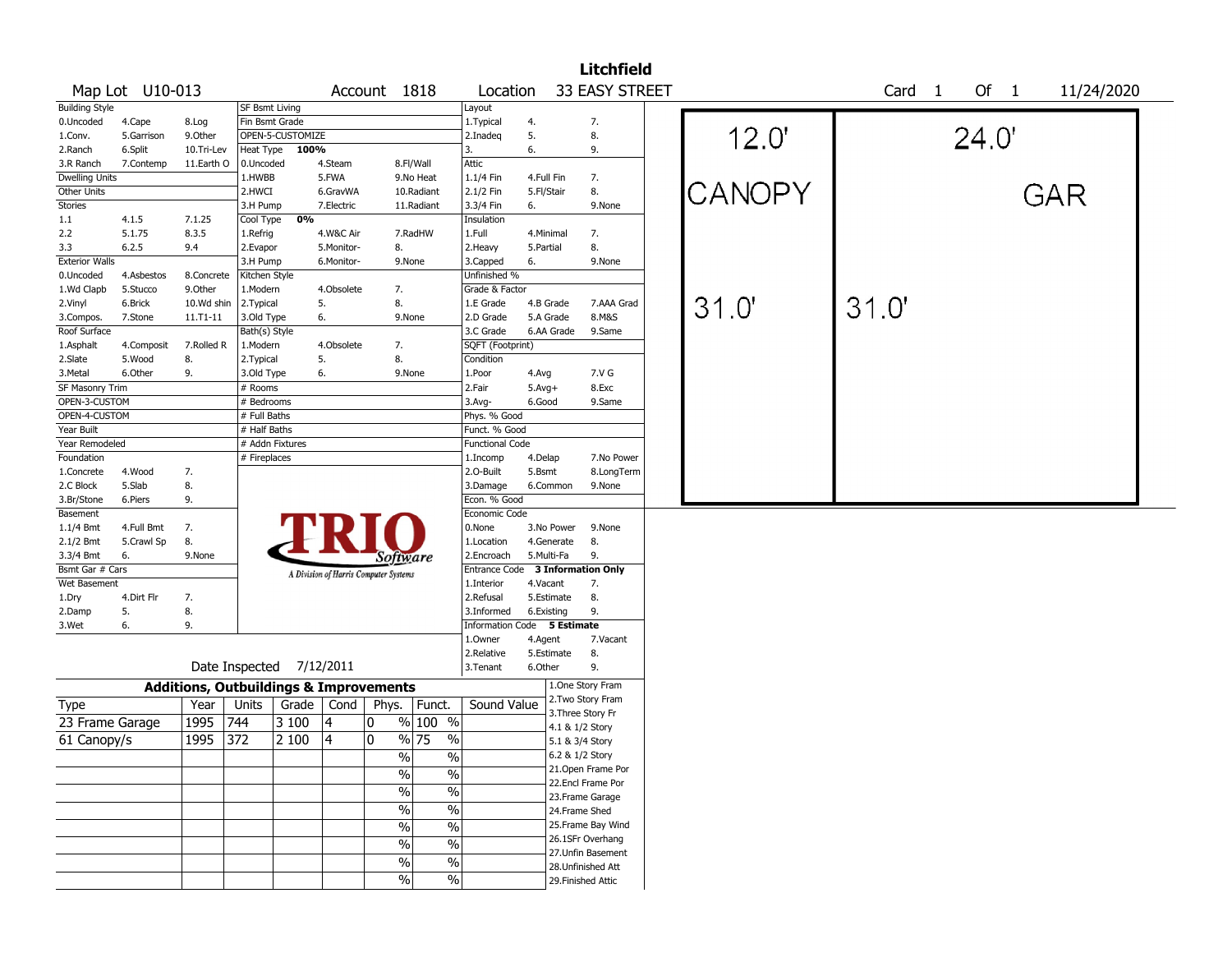|                   | Map Lot U10-014          | Account 434 | Location                     |                         | <b>EASY STREET</b>         |                                          |                       |                          | Card <sub>1</sub>    | Of $1$        |                                                      | 11/24/2020                          |
|-------------------|--------------------------|-------------|------------------------------|-------------------------|----------------------------|------------------------------------------|-----------------------|--------------------------|----------------------|---------------|------------------------------------------------------|-------------------------------------|
| DAVIS, JOHN L     |                          |             |                              | <b>Property Data</b>    |                            |                                          |                       | <b>Assessment Record</b> |                      |               |                                                      |                                     |
| P O BOX 94        |                          |             | Neighborhood 60 Easy Street  |                         |                            | Year                                     | Land                  |                          | <b>Buildings</b>     |               | Exempt                                               | Total                               |
|                   | TOPSHAM ME 04086         |             |                              |                         |                            | 2007                                     |                       | 29,200                   |                      | 0             | 0                                                    | 29,200                              |
|                   |                          |             | Tree Growth Year             | $\bf{0}$                |                            | 2008                                     |                       | 29,200                   |                      | 0             | 0                                                    | 29,200                              |
|                   |                          |             | X Coordinate<br>Y Coordinate |                         | $\mathbf 0$<br>$\mathbf 0$ | 2009                                     |                       | 29,200                   |                      | 0             | 0                                                    | 29,200                              |
| B1521P701         |                          |             | Zone/Land Use                | <b>11 Residential</b>   |                            |                                          |                       |                          |                      |               |                                                      |                                     |
|                   |                          |             |                              |                         |                            | 2010                                     |                       | 29,200                   |                      | $\pmb{0}$     | 0                                                    | 29,200                              |
|                   |                          |             | Secondary Zone               |                         |                            | 2011                                     |                       | 29,200                   |                      | 0             | 0                                                    | 29,200                              |
|                   |                          |             |                              |                         |                            | 2012                                     |                       | 29,200                   |                      | 0             | 0                                                    | 29,200                              |
|                   |                          |             | Topography 2 Rolling         |                         |                            | 2013                                     |                       | 29,200                   |                      | 0             | 0                                                    | 29,200                              |
|                   |                          |             | 1.Level                      | 4.Below St              | 7.Res Protec               | 2014                                     |                       | 29,200                   |                      | $\pmb{0}$     | 0                                                    | 29,200                              |
|                   |                          |             | 2.Rolling<br>3.Above St      | 5.Low<br>6.Swampy       | 8.<br>9.                   | 2015                                     |                       | 29,200                   |                      | 0             | 0                                                    | 29,200                              |
|                   |                          |             | Utilities 9 None             |                         | 9 None                     | 2016                                     |                       | 29,200                   |                      | 0             | 0                                                    | 29,200                              |
|                   |                          |             |                              |                         |                            | 2017                                     |                       | 29,200                   |                      | 0             | 0                                                    | 29,200                              |
|                   |                          |             | 1.Public<br>2. Water         | 4.Dr Well<br>5.Dug Well | 7.Cesspool<br>8.Lake/Pond  | 2018                                     |                       | 29,200                   |                      | 0             | 0                                                    | 29,200                              |
|                   |                          |             | 3.Sewer                      | 6.Septic                | 9.None                     | 2019                                     |                       | 53,700                   |                      | 0             | 0                                                    | 53,700                              |
|                   |                          |             | <b>Street</b>                | 1 Paved                 |                            | 2020                                     |                       | 53,700                   |                      | 0             | 0                                                    | 53,700                              |
|                   |                          |             | 1.Paved                      | 4.Proposed              | 7.                         |                                          |                       |                          | <b>Land Data</b>     |               |                                                      |                                     |
|                   |                          |             | 2.Semi Imp<br>3.Gravel       | 5.R/O/W<br>6.           | 8.<br>9.None               | <b>Front Foot</b>                        |                       | <b>Effective</b>         |                      |               | <b>Influence</b>                                     | <b>Influence</b>                    |
|                   |                          |             |                              |                         | 0                          | 11.1-100                                 | <b>Type</b>           | Frontage                 | <b>Depth</b>         | <b>Factor</b> | Code<br>$\frac{9}{6}$                                | <b>Codes</b><br>1.Unimproved        |
|                   | Inspection Witnessed By: |             |                              |                         | $\mathbf 0$                | 12.101-200                               |                       |                          |                      |               | $\frac{9}{6}$                                        | 2.Excess Frtg                       |
|                   |                          |             |                              | <b>Sale Data</b>        |                            | $13.201+$<br>14.                         |                       |                          |                      |               | $\overline{\mathcal{O}_{\!\!/\!0}}$<br>$\frac{9}{6}$ | 3. Topography<br>4.Size/Shape       |
| X                 |                          | Date        | Sale Date                    |                         |                            | 15.                                      |                       |                          |                      |               | $\frac{9}{6}$                                        | 5.Access                            |
| No./Date          | Description              | Date Insp.  | Price                        |                         |                            |                                          |                       |                          |                      |               | $\frac{9}{6}$<br>$\frac{9}{6}$                       | 6.Restriction<br>7. Right of Way    |
|                   |                          |             | Sale Type<br>1.Land          | 4.MFG UNIT              | 7.                         | <b>Square Foot</b>                       |                       | <b>Square Feet</b>       |                      |               |                                                      | 8.View/Environ                      |
|                   |                          |             | 2.L & B                      | 5.Other                 | 8.                         | 16.Regular Lot                           |                       |                          |                      |               | $\frac{9}{6}$                                        | 9.Fract Share<br><b>Acres</b>       |
|                   |                          |             | 3.Building                   | 6.                      | 9.                         | 17.Secondary Lot                         |                       |                          |                      |               | $\frac{9}{6}$<br>$\frac{9}{6}$                       | 30. Frontage 1                      |
|                   |                          |             | Financing                    |                         |                            | 18.Excess Land<br>19.Condominium         |                       |                          |                      |               | $\frac{9}{6}$                                        | 31. Frontage 2                      |
|                   |                          |             | 1.Convent                    | 4.Seller                | 7.                         | 20.Miscellaneous                         |                       |                          |                      |               | $\frac{9}{6}$                                        | 32.Tillable                         |
| Notes:            |                          |             | 2.FHA/VA                     | 5.Private               | 8.                         |                                          |                       |                          |                      |               | $\frac{9}{6}$                                        | 33.Tillable<br>34.Softwood F&O      |
|                   |                          |             | 3.Assumed                    | 6.Cash                  | 9.Unknown                  |                                          |                       |                          |                      |               | $\frac{9}{6}$                                        | 35. Mixed Wood F&O                  |
|                   |                          |             | Validity                     |                         |                            | <b>Fract. Acre</b><br>21. Houselot (Frac |                       | <b>Acreage/Sites</b>     |                      |               |                                                      | 36.Hardwood F&O                     |
|                   |                          |             | 1.Valid                      | 4.Split                 | 7.Renovate                 | 22.Baselot(Fract)                        | 22<br>$\overline{45}$ |                          | 0.90<br>1.00         | 100<br>100    | %<br>$\mathbf{0}$<br>$\overline{0}$                  | 37.Softwood TG                      |
|                   |                          |             | 2.Related                    | 5.Partial               | 8.Other                    | 23.                                      |                       |                          |                      |               | %<br>$\frac{9}{6}$                                   | 38. Mixed Wood TG                   |
|                   |                          |             | 3.Distress                   | 6.Exempt                | 9.                         | Acres                                    |                       |                          |                      |               | $\frac{9}{6}$                                        | 39.Hardwood TG                      |
|                   |                          |             | Verified                     |                         |                            | 24. Houselot                             |                       |                          |                      |               | $\frac{9}{6}$                                        | 40. Wasteland                       |
|                   |                          |             | 1.Buyer                      | 4.Agent                 | 7.Family                   | 25.Baselot                               |                       |                          |                      |               | $\frac{9}{6}$                                        | 41.Gravel Pit<br>42. Mobile Home Si |
|                   |                          |             | 2.Seller                     | 5.Pub Rec               | 8.Other                    | 26.Rear 1                                |                       |                          |                      |               | $\frac{9}{6}$                                        | 43.Camp Site                        |
|                   |                          |             | 3.Lender                     | 6.MLS                   | 9.                         | 27.Rear 2<br>28. Rear 3                  |                       |                          |                      |               |                                                      | 44.Lot Improvemen                   |
| <b>Litchfield</b> |                          |             |                              |                         |                            | 29. Rear 4                               |                       |                          | <b>Total Acreage</b> | 0.90          |                                                      | 45.Access Right                     |
|                   |                          |             |                              |                         |                            |                                          |                       |                          |                      |               |                                                      | 46.Golf Course                      |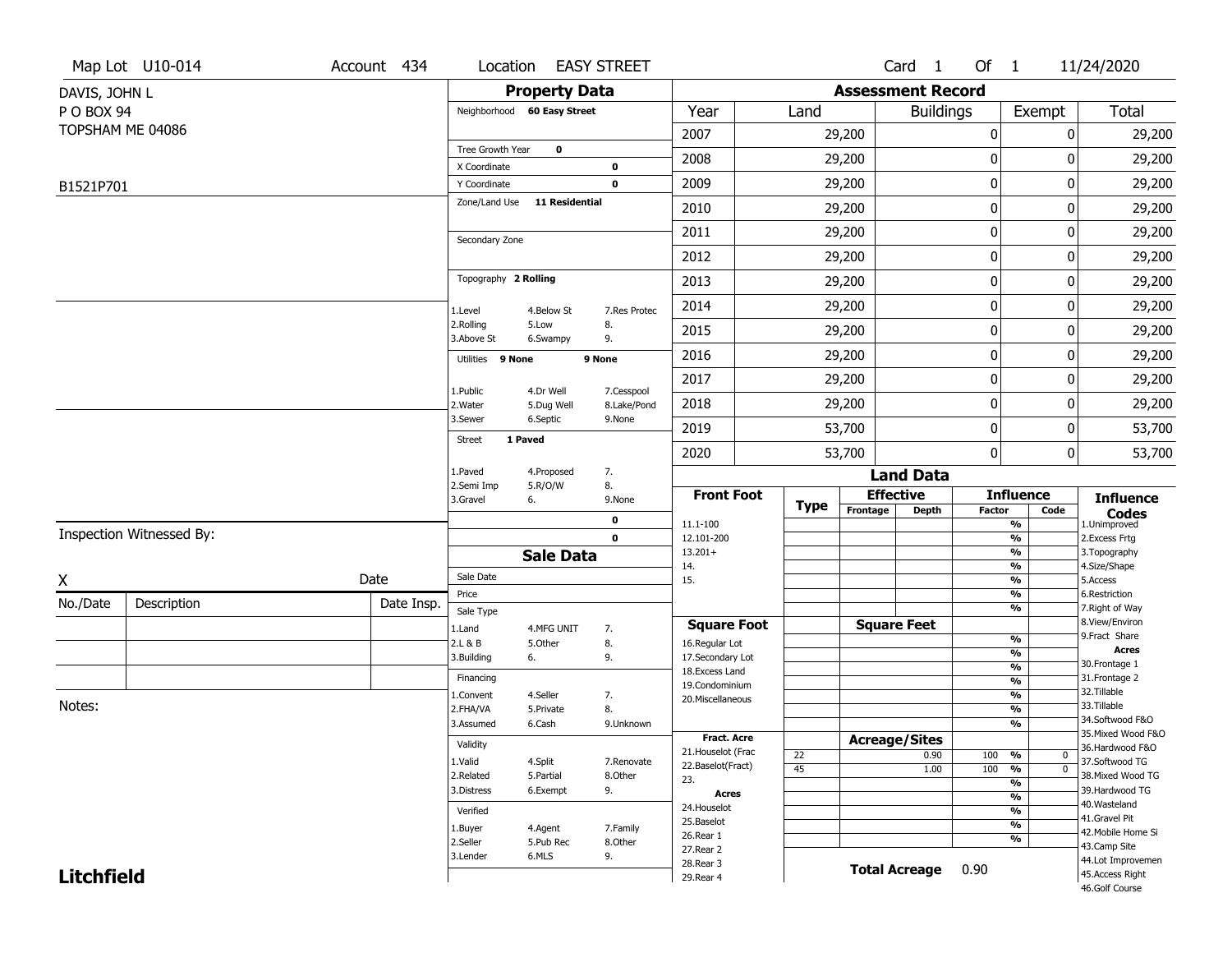|                        |                  |                                                   |                       |       |            |                                       |               |                        |                          | <b>Litchfield</b>  |                   |        |            |
|------------------------|------------------|---------------------------------------------------|-----------------------|-------|------------|---------------------------------------|---------------|------------------------|--------------------------|--------------------|-------------------|--------|------------|
|                        | Map Lot U10-014  |                                                   |                       |       |            | Account 434                           |               | Location               |                          | <b>EASY STREET</b> | Card <sub>1</sub> | Of $1$ | 11/24/2020 |
| <b>Building Style</b>  |                  |                                                   | <b>SF Bsmt Living</b> |       |            |                                       |               | Layout                 |                          |                    |                   |        |            |
| 0.Uncoded              | 4.Cape           | 8.Log                                             | Fin Bsmt Grade        |       |            |                                       |               | 1. Typical             | 4.                       | 7.                 |                   |        |            |
| 1.Conv.                | 5.Garrison       | 9.0ther                                           | OPEN-5-CUSTOMIZE      |       |            |                                       |               | 2.Inadeq               | 5.                       | 8.                 |                   |        |            |
| 2.Ranch                | 6.Split          | 10.Tri-Lev                                        | Heat Type             | 100%  |            |                                       |               | 3.                     | 6.                       | 9.                 |                   |        |            |
| 3.R Ranch              | 7.Contemp        | 11.Earth O                                        | 0.Uncoded             |       | 4.Steam    | 8.Fl/Wall                             |               | Attic                  |                          |                    |                   |        |            |
| <b>Dwelling Units</b>  |                  |                                                   | 1.HWBB                |       | 5.FWA      |                                       | 9.No Heat     | 1.1/4 Fin              | 4.Full Fin               | 7.                 |                   |        |            |
| Other Units            |                  |                                                   | 2.HWCI                |       | 6.GravWA   |                                       | 10.Radiant    | 2.1/2 Fin              | 5.Fl/Stair               | 8.                 |                   |        |            |
| <b>Stories</b>         |                  |                                                   | 3.H Pump              |       | 7.Electric |                                       | 11.Radiant    | 3.3/4 Fin              | 6.                       | 9.None             |                   |        |            |
| 1.1                    | 4.1.5            | 7.1.25                                            | Cool Type             | 0%    |            |                                       |               | Insulation             |                          |                    |                   |        |            |
| 2.2                    | 5.1.75           | 8.3.5                                             | 1.Refrig              |       | 4.W&C Air  |                                       | 7.RadHW       | 1.Full                 | 4.Minimal                | 7.                 |                   |        |            |
| 3.3                    | 6.2.5            | 9.4                                               | 2.Evapor              |       | 5.Monitor- | 8.                                    |               | 2. Heavy               | 5.Partial                | 8.                 |                   |        |            |
| <b>Exterior Walls</b>  |                  |                                                   | 3.H Pump              |       | 6.Monitor- | 9.None                                |               | 3.Capped               | 6.                       | 9.None             |                   |        |            |
| 0.Uncoded              | 4.Asbestos       | 8.Concrete                                        | Kitchen Style         |       |            |                                       |               | Unfinished %           |                          |                    |                   |        |            |
| 1.Wd Clapb             | 5.Stucco         | 9.Other                                           | 1.Modern              |       | 4.Obsolete | 7.                                    |               | Grade & Factor         |                          |                    |                   |        |            |
| 2.Vinyl                | 6.Brick          | 10.Wd shin                                        | 2.Typical             | 5.    |            | 8.                                    |               | 1.E Grade              | 4.B Grade                | 7.AAA Grad         |                   |        |            |
| 3.Compos.              | 7.Stone          | $11. T1 - 11$                                     | 3.Old Type            | 6.    |            | 9.None                                |               | 2.D Grade              | 5.A Grade                | 8.M&S              |                   |        |            |
| Roof Surface           |                  |                                                   | Bath(s) Style         |       |            |                                       |               | 3.C Grade              | 6.AA Grade               | 9.Same             |                   |        |            |
| 1.Asphalt              | 4.Composit       | 7.Rolled R                                        | 1.Modern              |       | 4.Obsolete | 7.                                    |               | SQFT (Footprint)       |                          |                    |                   |        |            |
| 2.Slate                | 5.Wood           | 8.                                                | 2.Typical             | 5.    |            | 8.                                    |               | Condition              |                          |                    |                   |        |            |
| 3.Metal                | 6.Other          | 9.                                                | 3.Old Type            | 6.    |            | 9.None                                |               | 1.Poor                 | 4.Avg                    | 7.V G              |                   |        |            |
| SF Masonry Trim        |                  |                                                   | # Rooms               |       |            |                                       |               | 2.Fair                 | $5.Avg+$                 | 8.Exc              |                   |        |            |
| OPEN-3-CUSTOM          |                  |                                                   | # Bedrooms            |       |            |                                       |               | $3.$ Avg-              | 6.Good                   | 9.Same             |                   |        |            |
| OPEN-4-CUSTOM          |                  |                                                   | # Full Baths          |       |            |                                       |               | Phys. % Good           |                          |                    |                   |        |            |
| Year Built             |                  |                                                   | # Half Baths          |       |            |                                       |               | Funct. % Good          |                          |                    |                   |        |            |
| Year Remodeled         |                  |                                                   | # Addn Fixtures       |       |            |                                       |               | <b>Functional Code</b> |                          |                    |                   |        |            |
| Foundation             |                  |                                                   | # Fireplaces          |       |            |                                       |               | 1.Incomp               | 4.Delap                  | 7.No Power         |                   |        |            |
| 1.Concrete             | 4.Wood           | 7.                                                |                       |       |            |                                       |               | 2.0-Built              | 5.Bsmt                   | 8.LongTerm         |                   |        |            |
| 2.C Block              | 5.Slab           | 8.                                                |                       |       |            |                                       |               | 3.Damage               | 6.Common                 | 9.None             |                   |        |            |
| 3.Br/Stone             | 6.Piers          | 9.                                                |                       |       |            |                                       |               | Econ. % Good           |                          |                    |                   |        |            |
| Basement               |                  |                                                   |                       |       |            |                                       |               | Economic Code          |                          |                    |                   |        |            |
|                        |                  |                                                   |                       |       |            |                                       |               | 0.None                 |                          |                    |                   |        |            |
| 1.1/4 Bmt              | 4.Full Bmt       | 7.<br>8.                                          |                       |       |            |                                       |               | 1.Location             | 3.No Power<br>4.Generate | 9.None<br>8.       |                   |        |            |
| 2.1/2 Bmt<br>3.3/4 Bmt | 5.Crawl Sp<br>6. | 9.None                                            |                       |       |            |                                       |               | 2.Encroach             | 5.Multi-Fa               | 9.                 |                   |        |            |
| Bsmt Gar # Cars        |                  |                                                   |                       |       |            | Software                              |               | <b>Entrance Code</b>   | $\mathbf{o}$             |                    |                   |        |            |
| Wet Basement           |                  |                                                   |                       |       |            | A Division of Harris Computer Systems |               | 1.Interior             | 4.Vacant                 | 7.                 |                   |        |            |
|                        |                  |                                                   |                       |       |            |                                       |               |                        |                          |                    |                   |        |            |
| 1.Dry                  | 4.Dirt Flr       | 7.                                                |                       |       |            |                                       |               | 2.Refusal              | 5.Estimate               | 8.                 |                   |        |            |
| 2.Damp                 | 5.<br>6.         | 8.<br>9.                                          |                       |       |            |                                       |               | 3.Informed             | 6.Existing               | 9.                 |                   |        |            |
| 3.Wet                  |                  |                                                   |                       |       |            |                                       |               | Information Code 0     |                          |                    |                   |        |            |
|                        |                  |                                                   |                       |       |            |                                       |               | 1.Owner                | 4.Agent                  | 7.Vacant           |                   |        |            |
|                        |                  | Date Inspected                                    |                       |       |            |                                       |               | 2.Relative             | 5.Estimate               | 8.                 |                   |        |            |
|                        |                  |                                                   |                       |       |            |                                       |               | 3. Tenant              | 6.Other                  | 9.                 |                   |        |            |
|                        |                  | <b>Additions, Outbuildings &amp; Improvements</b> |                       |       |            |                                       |               |                        |                          | 1.One Story Fram   |                   |        |            |
| Type                   |                  | Year                                              | Units                 | Grade | Cond       | Phys.                                 | Funct.        | Sound Value            |                          | 2. Two Story Fram  |                   |        |            |
|                        |                  |                                                   |                       |       |            | $\%$                                  | $\%$          |                        |                          | 3. Three Story Fr  |                   |        |            |
|                        |                  |                                                   |                       |       |            |                                       |               |                        |                          | 4.1 & 1/2 Story    |                   |        |            |
|                        |                  |                                                   |                       |       |            | $\%$                                  | $\%$          |                        |                          | 5.1 & 3/4 Story    |                   |        |            |
|                        |                  |                                                   |                       |       |            | $\sqrt{6}$                            | $\%$          |                        |                          | 6.2 & 1/2 Story    |                   |        |            |
|                        |                  |                                                   |                       |       |            | $\frac{1}{2}$                         | $\frac{1}{2}$ |                        |                          | 21. Open Frame Por |                   |        |            |
|                        |                  |                                                   |                       |       |            |                                       |               |                        |                          | 22.Encl Frame Por  |                   |        |            |
|                        |                  |                                                   |                       |       |            | $\sqrt{6}$                            | $\frac{0}{6}$ |                        |                          | 23. Frame Garage   |                   |        |            |
|                        |                  |                                                   |                       |       |            | $\frac{1}{2}$                         | $\frac{0}{6}$ |                        |                          | 24.Frame Shed      |                   |        |            |
|                        |                  |                                                   |                       |       |            | $\frac{0}{6}$                         | $\frac{0}{6}$ |                        |                          | 25. Frame Bay Wind |                   |        |            |
|                        |                  |                                                   |                       |       |            | $\%$                                  | $\frac{1}{2}$ |                        |                          | 26.1SFr Overhang   |                   |        |            |
|                        |                  |                                                   |                       |       |            |                                       |               |                        |                          | 27.Unfin Basement  |                   |        |            |
|                        |                  |                                                   |                       |       |            | $\%$                                  | $\frac{1}{2}$ |                        |                          | 28.Unfinished Att  |                   |        |            |
|                        |                  |                                                   |                       |       |            | $\frac{9}{6}$                         | $\%$          |                        |                          | 29. Finished Attic |                   |        |            |
|                        |                  |                                                   |                       |       |            |                                       |               |                        |                          |                    |                   |        |            |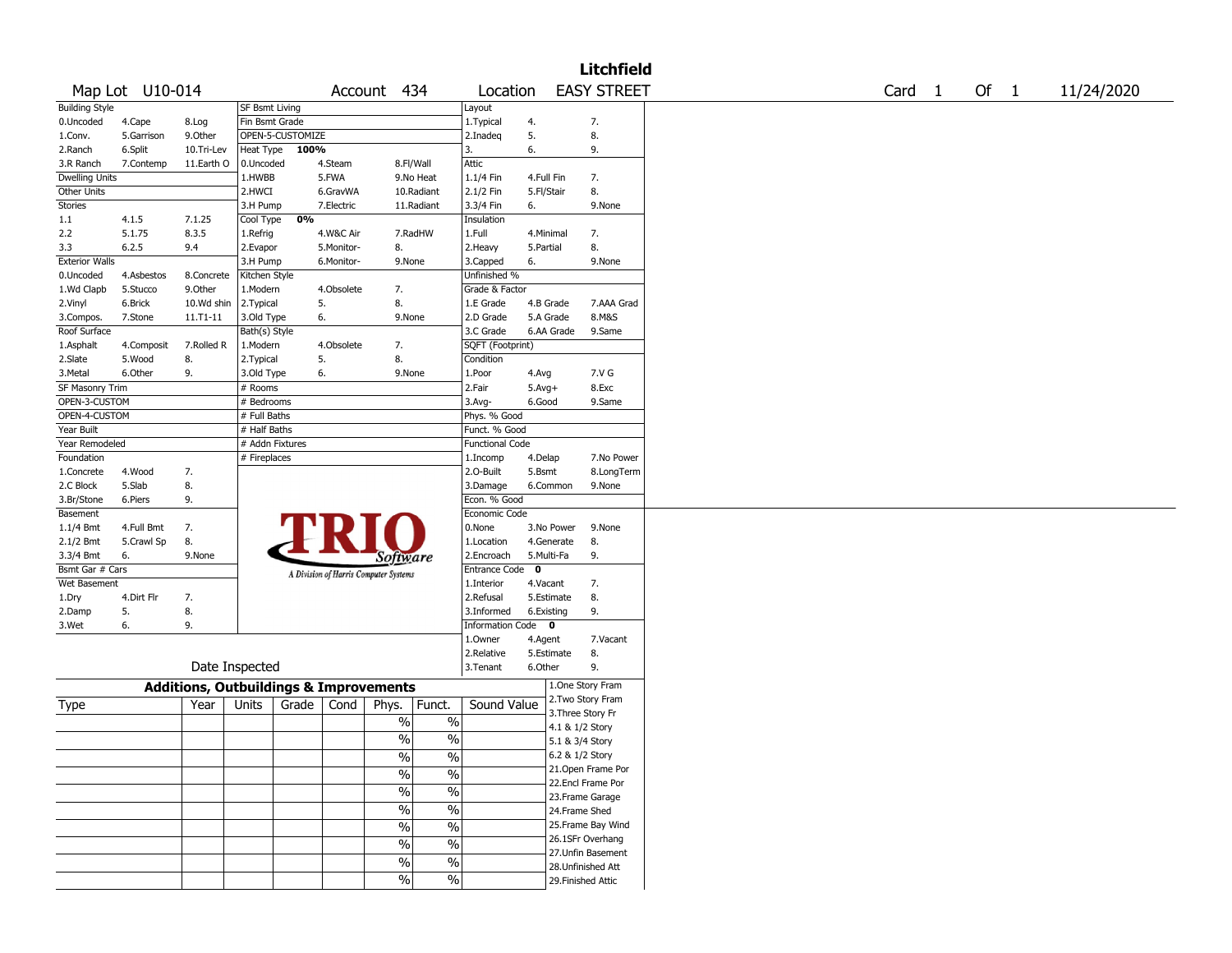|                       | Map Lot U10-015                        | Account 44 | Location                     |                          | 23 EASY STREET         |                                         |             |                          | Card 1               | Of $1$        |                                               | 11/24/2020                            |
|-----------------------|----------------------------------------|------------|------------------------------|--------------------------|------------------------|-----------------------------------------|-------------|--------------------------|----------------------|---------------|-----------------------------------------------|---------------------------------------|
| ASSELIN, LISA         |                                        |            |                              | <b>Property Data</b>     |                        |                                         |             | <b>Assessment Record</b> |                      |               |                                               |                                       |
|                       | ASSELIN, MICHELLE                      |            | Neighborhood 60 Easy Street  |                          |                        | Year                                    | Land        |                          | <b>Buildings</b>     |               | Exempt                                        | <b>Total</b>                          |
| 23 EASY STREET        |                                        |            |                              |                          |                        | 2007                                    |             | 38,800                   |                      | 75,441        | 19,000                                        | 95,241                                |
|                       | LITCHFIELD ME 04350                    |            | Tree Growth Year             | $\mathbf 0$              |                        |                                         |             |                          |                      |               |                                               |                                       |
|                       |                                        |            | X Coordinate                 |                          | 0                      | 2008                                    |             | 38,800                   |                      | 74,713        | 18,050                                        | 95,463                                |
|                       | B1840P335 B12353P238                   |            | Y Coordinate                 |                          | $\mathbf 0$            | 2009                                    |             | 38,800                   |                      | 66,655        | 15,200                                        | 90,255                                |
| <b>Previous Owner</b> |                                        |            | Zone/Land Use                | <b>11 Residential</b>    |                        | 2010                                    |             | 38,800                   |                      | 71,750        | 16,000                                        | 94,550                                |
|                       | ASSELIN, DONALD R<br>ANDERSON, MITSUKO |            | Secondary Zone               |                          |                        | 2011                                    |             | 41,200                   |                      | 32,889        | 16,000                                        | 58,089                                |
|                       | ASSELIN, MITSUKO-FKA                   |            |                              |                          |                        | 2012                                    |             | 41,200                   |                      | 32,889        | 16,000                                        | 58,089                                |
|                       | LITCHFIELD ME 04350                    |            | Topography 2 Rolling         |                          |                        | 2013                                    |             | 41,200                   |                      | 32,865        | 16,000                                        | 58,065                                |
|                       | Sale Date: 6/24/2016                   |            | 1.Level                      | 4.Below St               | 7.Res Protec           | 2014                                    |             | 41,200                   |                      | 32,421        | 16,000                                        | 57,621                                |
|                       |                                        |            | 2.Rolling<br>3.Above St      | 5.Low<br>6.Swampy        | 8.<br>9.               | 2015                                    |             | 41,200                   |                      | 32,026        | 16,000                                        | 57,226                                |
|                       |                                        |            | 4 Drilled Well<br>Utilities  |                          | <b>6 Septic System</b> | 2016                                    |             | 41,200                   |                      | 31,952        | 0                                             | 73,152                                |
|                       |                                        |            | 1.Public                     | 4.Dr Well                | 7.Cesspool             | 2017                                    |             | 41,200                   |                      | 31,557        | 0                                             | 72,757                                |
|                       |                                        |            | 2.Water                      | 5.Dug Well               | 8.Lake/Pond            | 2018                                    |             | 41,200                   |                      | 31,111        | 0                                             | 72,311                                |
|                       |                                        |            | 3.Sewer                      | 6.Septic                 | 9.None                 | 2019                                    |             | 73,700                   |                      | 48,500        | 0                                             | 122,200                               |
|                       |                                        |            | 1 Paved<br>Street            |                          |                        | 2020                                    |             | 73,700                   |                      | 48,500        | 25,000                                        | 97,200                                |
|                       |                                        |            | 1.Paved                      | 4.Proposed               | 7.                     |                                         |             |                          | <b>Land Data</b>     |               |                                               |                                       |
|                       |                                        |            | 2.Semi Imp<br>3.Gravel<br>6. | 5.R/O/W                  | 8.<br>9.None           | <b>Front Foot</b>                       | <b>Type</b> | <b>Effective</b>         |                      |               | <b>Influence</b>                              | <b>Influence</b>                      |
|                       |                                        |            |                              |                          | $\mathbf 0$            | 11.1-100                                |             | Frontage                 | <b>Depth</b>         | <b>Factor</b> | Code<br>%                                     | <b>Codes</b><br>1.Unimproved          |
|                       | Inspection Witnessed By:               |            |                              |                          | $\mathbf 0$            | 12.101-200                              |             |                          |                      |               | $\frac{9}{6}$                                 | 2.Excess Frtg                         |
|                       |                                        |            |                              | <b>Sale Data</b>         |                        | $13.201+$<br>14.                        |             |                          |                      |               | %<br>%                                        | 3. Topography<br>4.Size/Shape         |
| X                     |                                        | Date       | Sale Date                    |                          | 6/24/2016              | 15.                                     |             |                          |                      |               | $\frac{9}{6}$                                 | 5.Access                              |
| No./Date              | Description                            | Date Insp. | Price                        |                          |                        |                                         |             |                          |                      |               | %<br>%                                        | 6.Restriction<br>7. Right of Way      |
|                       |                                        |            | Sale Type                    | 2 Land & Buildings       |                        | <b>Square Foot</b>                      |             |                          | <b>Square Feet</b>   |               |                                               | 8.View/Environ                        |
|                       |                                        |            | 1.Land<br>2.L & B            | 4.MFG UNIT<br>5.Other    | 7.<br>8.               | 16.Regular Lot                          |             |                          |                      |               | $\frac{9}{6}$                                 | 9. Fract Share                        |
|                       |                                        |            | 3.Building<br>6.             |                          | 9.                     | 17.Secondary Lot                        |             |                          |                      |               | $\frac{9}{6}$                                 | <b>Acres</b><br>30. Frontage 1        |
|                       |                                        |            | Financing                    | 9 Unknown                |                        | 18. Excess Land                         |             |                          |                      |               | $\frac{9}{6}$<br>$\frac{9}{6}$                | 31. Frontage 2                        |
|                       |                                        |            | 1.Convent                    | 4.Seller                 | 7.                     | 19.Condominium<br>20.Miscellaneous      |             |                          |                      |               | $\frac{9}{6}$                                 | 32. Tillable                          |
| Notes:                |                                        |            | 2.FHA/VA                     | 5.Private                | 8.                     |                                         |             |                          |                      |               | $\frac{9}{6}$                                 | 33.Tillable                           |
|                       |                                        |            | 3.Assumed                    | 6.Cash                   | 9.Unknown              |                                         |             |                          |                      |               | $\overline{\frac{9}{6}}$                      | 34.Softwood F&O                       |
|                       |                                        |            | Validity                     | <b>2 Related Parties</b> |                        | <b>Fract. Acre</b>                      |             | <b>Acreage/Sites</b>     |                      |               |                                               | 35. Mixed Wood F&O<br>36.Hardwood F&O |
|                       |                                        |            | 1.Valid                      | 4.Split                  | 7.Renovate             | 21. Houselot (Frac<br>22.Baselot(Fract) | 21          |                          | 0.90                 | 100           | %<br>0                                        | 37.Softwood TG                        |
|                       |                                        |            | 2.Related                    | 5.Partial                | 8.Other                | 23.                                     | 44          |                          | 1.00                 | 100           | %<br>$\mathbf 0$                              | 38. Mixed Wood TG                     |
|                       |                                        |            | 3.Distress                   | 6.Exempt                 | 9.                     | <b>Acres</b>                            | 45          |                          | 1.00                 | 100           | $\frac{9}{6}$<br>$\mathbf 0$<br>$\frac{9}{6}$ | 39.Hardwood TG                        |
|                       |                                        |            |                              |                          |                        |                                         |             |                          |                      |               | $\frac{9}{6}$                                 | 40. Wasteland                         |
|                       |                                        |            |                              |                          |                        | 24. Houselot                            |             |                          |                      |               |                                               |                                       |
|                       |                                        |            | Verified                     | <b>5 Public Record</b>   |                        | 25.Baselot                              |             |                          |                      |               | $\frac{9}{6}$                                 | 41.Gravel Pit                         |
|                       |                                        |            | 1.Buyer                      | 4.Agent                  | 7.Family               | 26.Rear 1                               |             |                          |                      |               | $\frac{9}{6}$                                 | 42. Mobile Home Si                    |
|                       |                                        |            | 2.Seller<br>3.Lender         | 5.Pub Rec<br>6.MLS       | 8.Other<br>9.          | 27.Rear 2                               |             |                          |                      |               |                                               | 43.Camp Site                          |
| <b>Litchfield</b>     |                                        |            |                              |                          |                        | 28. Rear 3<br>29. Rear 4                |             |                          | <b>Total Acreage</b> | 0.90          |                                               | 44.Lot Improvemen<br>45.Access Right  |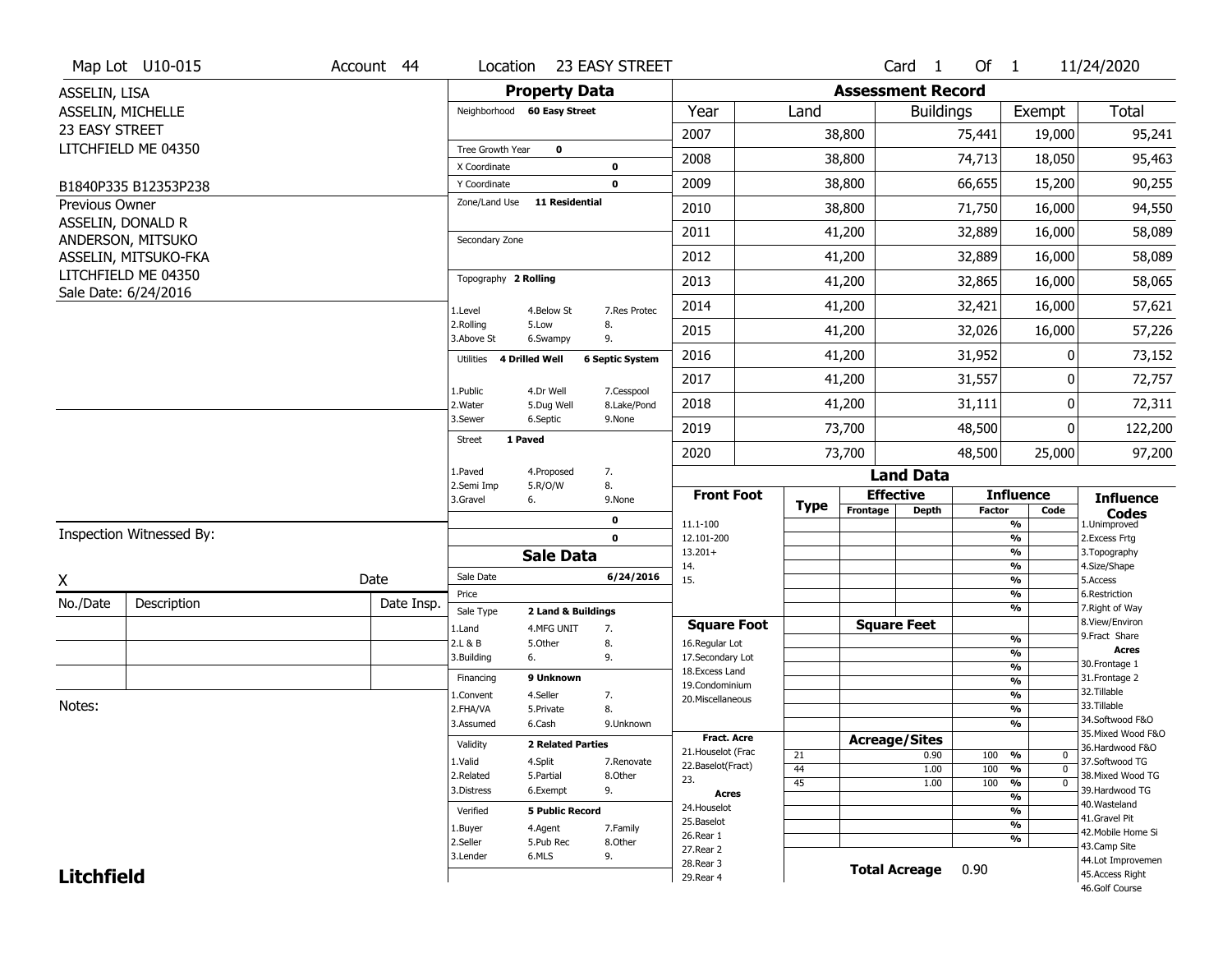|                       |                               |            |                                                   |                  |                |                                       |                          |                          |            |                        | <b>Litchfield</b>                     |     |             |                       |                   |        |            |
|-----------------------|-------------------------------|------------|---------------------------------------------------|------------------|----------------|---------------------------------------|--------------------------|--------------------------|------------|------------------------|---------------------------------------|-----|-------------|-----------------------|-------------------|--------|------------|
|                       | Map Lot U10-015               |            |                                                   |                  | Account        |                                       | 44                       | Location                 |            |                        | 23 EASY STREET                        |     |             |                       | Card <sub>1</sub> | Of $1$ | 11/24/2020 |
|                       | Building Style 1 Conventional |            | <b>SF Bsmt Living</b>                             |                  | 0              |                                       |                          | Layout 1 Typical         |            |                        |                                       |     |             |                       |                   |        |            |
| 0.Uncoded             | 4.Cape                        | 8.Log      | Fin Bsmt Grade                                    |                  | 0 <sub>0</sub> |                                       |                          | 1. Typical               | 4.         |                        | 7.                                    |     |             |                       |                   |        |            |
| 1.Conv.               | 5.Garrison                    | 9.0ther    |                                                   | OPEN-5-CUSTOMIZE | $\mathbf 0$    |                                       |                          | 2.Inadeq                 | 5.         |                        | 8.                                    |     |             |                       |                   |        |            |
| 2.Ranch               | 6.Split                       | 10.Tri-Lev | Heat Type                                         | 100%             |                | 12 Monitor-Fuel Oil                   |                          | 3.                       | 6.         |                        | 9.                                    |     |             |                       |                   |        |            |
| 3.R Ranch             | 7.Contemp                     | 11.Earth O | 0.Uncoded                                         |                  | 4.Steam        |                                       | 8.Fl/Wall                | Attic                    | 9 None     |                        |                                       |     | 60          |                       |                   |        |            |
| Dwelling Units 1      |                               |            | 1.HWBB                                            |                  | 5.FWA          |                                       | 9.No Heat                | 1.1/4 Fin                | 4.Full Fin |                        | 7.                                    |     |             |                       |                   |        |            |
| Other Units           | 0                             |            | 2.HWCI                                            |                  | 6.GravWA       |                                       | 10.Radiant               | 2.1/2 Fin                | 5.Fl/Stair |                        | 8.                                    | 8.0 |             |                       |                   |        |            |
| Stories               | 5 One & 3/4 Story             |            | 3.H Pump                                          |                  | 7.Electric     |                                       | 11.Radiant               | 3.3/4 Fin                | 6.         |                        | 9.None                                |     |             |                       |                   |        |            |
| 1.1                   | 4.1.5                         | 7.1.25     | Cool Type                                         | 0%               |                | 9 None                                |                          | Insulation               | 1 Full     |                        |                                       |     |             |                       |                   |        |            |
| 2.2                   | 5.1.75                        | 8.3.5      | 1.Refrig                                          |                  | 4.W&C Air      |                                       | 7.RadHW                  | 1.Full                   | 4.Minimal  |                        | 7.                                    |     | <b>SHED</b> |                       |                   |        | 8.0'       |
| 3.3                   | 6.2.5                         | 9.4        | 2.Evapor                                          |                  | 5.Monitor-     | 8.                                    |                          | 2.Heavy                  | 5.Partial  |                        | 8.                                    |     |             |                       | 24.0'             |        |            |
| <b>Exterior Walls</b> | 11 T1-11 Siding               |            | 3.H Pump                                          |                  | 6.Monitor-     |                                       | 9.None                   | 3.Capped                 | 6.         |                        | 9.None                                |     | \$300       |                       |                   |        |            |
| 0.Uncoded             | 4.Asbestos                    | 8.Concrete | Kitchen Style                                     |                  | 2 Typical      |                                       |                          | Unfinished %             | 50%        |                        |                                       |     |             |                       | 1 3/4 s Fr/SL     |        |            |
| 1.Wd Clapb            | 5.Stucco                      | 9.0ther    | 1.Modern                                          |                  | 4.Obsolete     | 7.                                    |                          | Grade & Factor           |            | 2 Fair 90%             |                                       |     |             |                       |                   |        | 24.0       |
| 2.Vinyl               | 6.Brick                       | 10.Wd shin | 2.Typical                                         |                  | 5.             | 8.                                    |                          | 1.E Grade                |            | 4.B Grade              | 7.AAA Grad                            |     |             | 24.0'                 |                   |        |            |
| 3.Compos.             | 7.Stone                       | 11.T1-11   | 3.Old Type                                        |                  | 6.             |                                       | 9.None                   | 2.D Grade                |            | 5.A Grade              | 8.M&S                                 |     |             |                       | LQ/GAR            |        |            |
| Roof Surface          | 1 Asphalt Shingles            |            | Bath(s) Style                                     |                  |                | 2 Typical Bath(s)                     |                          | 3.C Grade                |            | 6.AA Grade             | 9.Same                                |     |             |                       |                   |        |            |
| 1.Asphalt             | 4.Composit                    | 7.Rolled R | 1.Modern                                          |                  | 4.Obsolete     | 7.                                    |                          | SQFT (Footprint) 576     |            |                        |                                       |     |             |                       |                   |        | $\top$     |
| 2.Slate               | 5.Wood                        | 8.         | 2. Typical                                        |                  | 5.             | 8.                                    |                          | Condition                |            | <b>3 Below Average</b> |                                       |     |             |                       |                   |        |            |
| 3.Metal               | 6.Other                       | 9.         | 3.Old Type                                        |                  | 6.             |                                       | 9.None                   | 1.Poor                   | 4.Avg      |                        | 7.V G                                 |     |             |                       |                   |        |            |
| SF Masonry Trim 0     |                               |            | # Rooms                                           |                  | $\mathbf{2}$   |                                       |                          | 2.Fair                   | $5.Avg+$   |                        | 8.Exc                                 |     |             |                       |                   |        |            |
| OPEN-3-CUSTOM 0       |                               |            | # Bedrooms                                        |                  | $\mathbf{1}$   |                                       |                          | 3.Avg-                   | 6.Good     |                        | 9.Same                                |     |             |                       | 1sFr              | 80'    | AS SHED    |
| OPEN-4-CUSTOM 0       |                               |            | # Full Baths                                      |                  | $\mathbf{1}$   |                                       |                          | Phys. % Good             |            | 0%                     |                                       |     |             | $18.0^{15}$ Fr/<br>OP |                   | 8.0"   | S800       |
| Year Built            | 1975                          |            | # Half Baths                                      |                  | 0              |                                       |                          | Funct. % Good            |            | 100%                   |                                       |     |             |                       |                   | EP     |            |
| Year Remodeled 0      |                               |            |                                                   | # Addn Fixtures  | 0              |                                       |                          | <b>Functional Code</b>   |            | 9 None                 |                                       |     |             |                       |                   |        |            |
| Foundation            | 5 Concrete Slab               |            | # Fireplaces                                      |                  | 0              |                                       |                          | 1.Incomp                 | 4.Delap    |                        | 7.No Power                            |     |             |                       | 24.0'             |        |            |
| 1.Concrete            | 4.Wood                        | 7.         |                                                   |                  |                |                                       |                          | 2.0-Built                | 5.Bsmt     |                        | 8.LongTerm                            |     |             |                       |                   |        |            |
| 2.C Block             | 5.Slab                        | 8.         |                                                   |                  |                |                                       |                          | 3.Damage                 |            | 6.Common               | 9.None                                |     |             |                       |                   |        |            |
| 3.Br/Stone            | 6.Piers                       | 9.         |                                                   |                  |                |                                       |                          | Econ. % Good             | 100%       |                        |                                       |     |             |                       |                   |        |            |
| Basement              | 9 No Basement                 |            |                                                   |                  |                |                                       |                          | Economic Code None       |            |                        |                                       |     |             |                       |                   |        |            |
| 1.1/4 Bmt             | 4.Full Bmt                    | 7.         |                                                   |                  |                |                                       |                          | 0.None                   |            | 3.No Power             | 9.None                                |     |             |                       |                   |        |            |
| 2.1/2 Bmt             | 5.Crawl Sp                    | 8.         |                                                   |                  |                |                                       |                          | 1.Location               |            | 4.Generate             | 8.                                    |     |             |                       |                   |        |            |
| 3.3/4 Bmt             | 6.                            | 9.None     |                                                   |                  |                | Software                              |                          | 2.Encroach               |            | 5.Multi-Fa             | 9.                                    |     |             |                       |                   |        |            |
| Bsmt Gar # Cars 0     |                               |            |                                                   |                  |                | A Division of Harris Computer Systems |                          | Entrance Code            |            |                        | <b>3 Information Only</b>             |     |             |                       |                   |        |            |
| Wet Basement          | 9 No Basement                 |            |                                                   |                  |                |                                       |                          | 1.Interior               | 4.Vacant   |                        | 7.                                    |     |             |                       |                   |        |            |
| 1.Dry                 | 4.Dirt Flr                    | 7.         |                                                   |                  |                |                                       |                          | 2.Refusal                |            | 5.Estimate             | 8.                                    |     |             |                       |                   |        |            |
| 2.Damp                | 5.                            | 8.         |                                                   |                  |                |                                       |                          | 3.Informed               | 6.Existing |                        | 9.                                    |     |             |                       |                   |        |            |
| 3.Wet                 | 6.                            | 9.         |                                                   |                  |                |                                       |                          | Information Code 1 Owner |            |                        |                                       |     |             |                       |                   |        |            |
|                       |                               |            |                                                   |                  |                |                                       |                          | 1.0wner                  | 4.Agent    |                        | 7.Vacant                              |     |             |                       |                   |        |            |
|                       |                               |            | Date Inspected 8/27/2018                          |                  |                |                                       |                          | 2.Relative               |            | 5.Estimate             | 8.                                    |     |             |                       |                   |        |            |
|                       |                               |            |                                                   |                  |                |                                       |                          | 3.Tenant                 | 6.Other    |                        | 9.                                    |     |             |                       |                   |        |            |
|                       |                               |            | <b>Additions, Outbuildings &amp; Improvements</b> |                  |                |                                       |                          |                          |            |                        | 1.One Story Fram<br>2. Two Story Fram |     |             |                       |                   |        |            |
| Type                  |                               | Year       | Units                                             |                  | Grade   Cond   | Phys.                                 | Funct.                   | Sound Value              |            | 3. Three Story Fr      |                                       |     |             |                       |                   |        |            |
| 1 One Story Frame     |                               | 2000       | 192                                               | 9 100            | 4              | 0                                     | % 100 %                  |                          |            | 4.1 & 1/2 Story        |                                       |     |             |                       |                   |        |            |
| 21 Open Frame         |                               | 2000       | 96                                                | 9 100            | 4              | 0                                     | % 100 %                  |                          |            | 5.1 & 3/4 Story        |                                       |     |             |                       |                   |        |            |
|                       |                               |            |                                                   |                  | 14             |                                       | % 100 %                  |                          |            | 6.2 & 1/2 Story        |                                       |     |             |                       |                   |        |            |
| 22 Encl Frame         |                               | 2009       | 64                                                | 9100             |                | 0                                     |                          |                          |            |                        | 21. Open Frame Por                    |     |             |                       |                   |        |            |
| 24 Frame Shed         |                               | 0          |                                                   |                  |                | $\%$                                  |                          | % 800                    |            |                        | 22.Encl Frame Por                     |     |             |                       |                   |        |            |
| 24 Frame Shed         |                               | 0          |                                                   |                  |                | $\%$                                  | $\%$                     | 300                      |            | 23. Frame Garage       |                                       |     |             |                       |                   |        |            |
|                       |                               |            |                                                   |                  |                | $\frac{0}{0}$                         | $\overline{\frac{0}{0}}$ |                          |            | 24.Frame Shed          |                                       |     |             |                       |                   |        |            |
|                       |                               |            |                                                   |                  |                |                                       |                          |                          |            |                        | 25. Frame Bay Wind                    |     |             |                       |                   |        |            |
|                       |                               |            |                                                   |                  |                | $\frac{0}{0}$                         | $\overline{\frac{0}{0}}$ |                          |            |                        | 26.1SFr Overhang                      |     |             |                       |                   |        |            |
|                       |                               |            |                                                   |                  |                | $\%$                                  | $\frac{0}{0}$            |                          |            |                        | 27.Unfin Basement                     |     |             |                       |                   |        |            |
|                       |                               |            |                                                   |                  |                | $\%$                                  | $\%$                     |                          |            | 28. Unfinished Att     |                                       |     |             |                       |                   |        |            |
|                       |                               |            |                                                   |                  |                | $\frac{0}{0}$                         | $\frac{0}{0}$            |                          |            | 29. Finished Attic     |                                       |     |             |                       |                   |        |            |
|                       |                               |            |                                                   |                  |                |                                       |                          |                          |            |                        |                                       |     |             |                       |                   |        |            |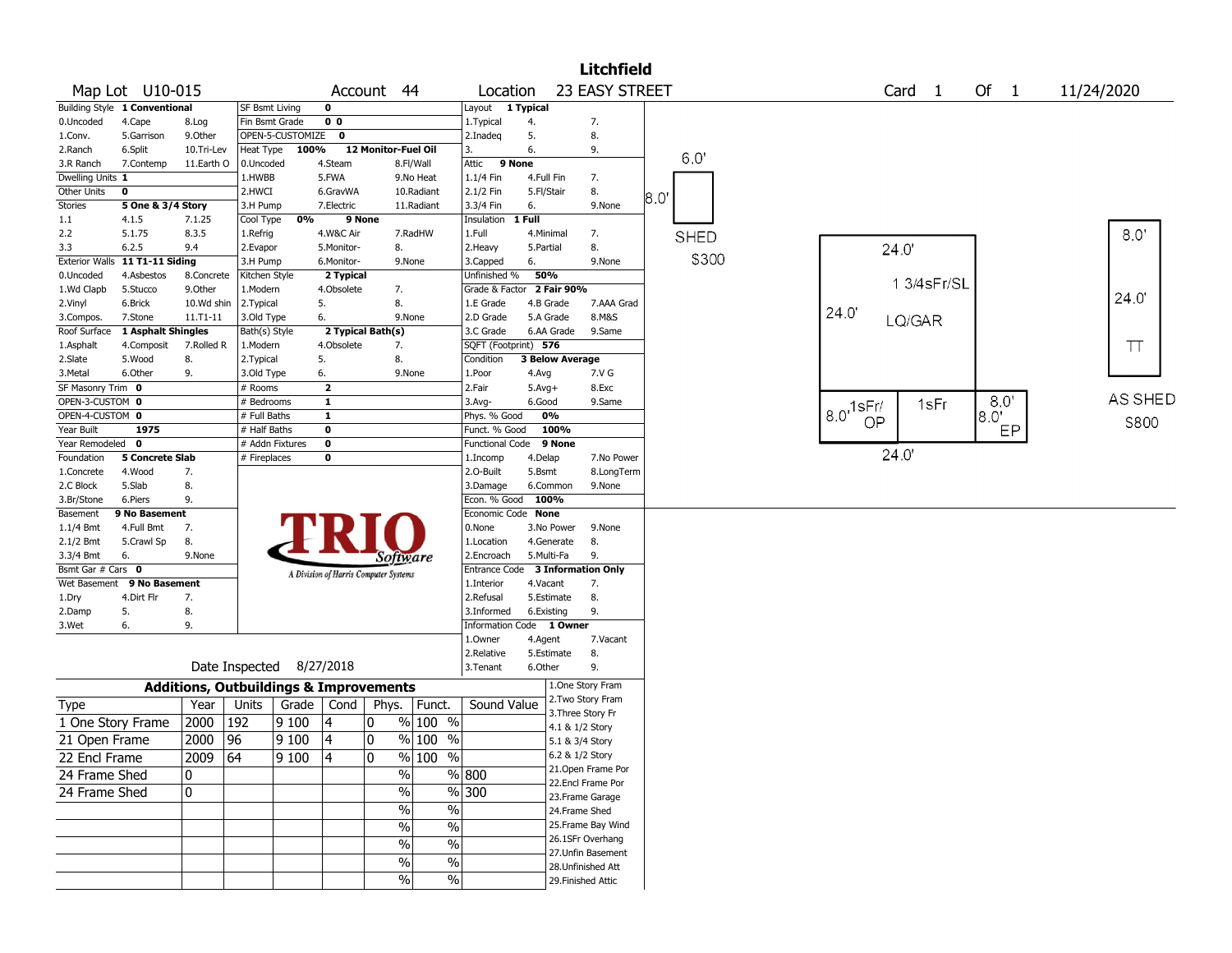|                   | Map Lot U10-016          | Account 317 |                               |                       | Location 17 EASY STREET |                                          |             |                          | Card <sub>1</sub>    | Of $1$        |                                   | 11/24/2020                          |
|-------------------|--------------------------|-------------|-------------------------------|-----------------------|-------------------------|------------------------------------------|-------------|--------------------------|----------------------|---------------|-----------------------------------|-------------------------------------|
|                   | CHRISTOPOULOS, WILLIAM   |             |                               | <b>Property Data</b>  |                         |                                          |             | <b>Assessment Record</b> |                      |               |                                   |                                     |
|                   | CHRISTOPOULOS, DOROTHY   |             | Neighborhood 60 Easy Street   |                       |                         | Year                                     | Land        |                          | <b>Buildings</b>     |               | Exempt                            | <b>Total</b>                        |
| 17 EASY STREET    |                          |             |                               |                       |                         | 2007                                     |             | 27,200                   |                      | 148,766       | 13,000                            | 162,966                             |
|                   | LITCHFIELD ME 04350      |             | Tree Growth Year              | $\mathbf 0$           |                         | 2008                                     |             | 27,200                   |                      | 148,766       | 12,350                            | 163,616                             |
|                   |                          |             | X Coordinate                  |                       | $\mathbf 0$             |                                          |             |                          |                      |               |                                   |                                     |
| B13433P117        |                          |             | Y Coordinate<br>Zone/Land Use | <b>11 Residential</b> | $\mathbf 0$             | 2009                                     |             | 27,200                   |                      | 169,145       | 9,500                             | 186,845                             |
|                   |                          |             |                               |                       |                         | 2010                                     |             | 27,200                   |                      | 140,707       | 10,000                            | 157,907                             |
|                   |                          |             | Secondary Zone                |                       |                         | 2011                                     |             | 27,200                   |                      | 131,769       | 10,000                            | 148,969                             |
|                   |                          |             |                               |                       |                         | 2012                                     |             | 27,200                   |                      | 131,769       | 10,000                            | 148,969                             |
|                   |                          |             | Topography 2 Rolling          |                       |                         | 2013                                     |             | 27,200                   |                      | 130,385       | 10,000                            | 147,585                             |
|                   |                          |             | 1.Level                       | 4.Below St            | 7.Res Protec            | 2014                                     |             | 27,200                   |                      | 130,295       | 10,000                            | 147,495                             |
|                   |                          |             | 2.Rolling<br>3.Above St       | 5.Low<br>6.Swampy     | 8.<br>9.                | 2015                                     |             | 27,200                   |                      | 130,295       | 10,000                            | 147,495                             |
|                   |                          |             | Utilities                     | <b>4 Drilled Well</b> | <b>6 Septic System</b>  | 2016                                     |             | 27,200                   |                      | 130,203       | 15,000                            | 142,403                             |
|                   |                          |             | 1.Public                      | 4.Dr Well             | 7.Cesspool              | 2017                                     |             | 27,200                   |                      | 128,821       | 20,000                            | 136,021                             |
|                   |                          |             | 2. Water                      | 5.Dug Well            | 8.Lake/Pond             | 2018                                     |             | 27,200                   |                      | 128,731       | 19,200                            | 136,731                             |
|                   |                          |             | 3.Sewer                       | 6.Septic              | 9.None                  | 2019                                     |             | 55,800                   |                      | 158,700       | 20,000                            | 194,500                             |
|                   |                          |             | <b>Street</b>                 | 1 Paved               |                         | 2020                                     |             | 55,800                   |                      | 158,700       | 25,000                            | 189,500                             |
|                   |                          |             | 1.Paved                       | 4.Proposed            | 7.                      |                                          |             |                          | <b>Land Data</b>     |               |                                   |                                     |
|                   |                          |             | 2.Semi Imp<br>3.Gravel        | 5.R/O/W<br>6.         | 8.<br>9.None            | <b>Front Foot</b>                        |             |                          | <b>Effective</b>     |               | <b>Influence</b>                  | <b>Influence</b>                    |
|                   |                          |             |                               |                       | $\mathbf 0$             | 11.1-100                                 | <b>Type</b> | Frontage                 | <b>Depth</b>         | <b>Factor</b> | Code<br>%                         | <b>Codes</b><br>1.Unimproved        |
|                   | Inspection Witnessed By: |             |                               |                       | $\mathbf 0$             | 12.101-200                               |             |                          |                      |               | $\frac{9}{6}$                     | 2.Excess Frtg                       |
|                   |                          |             |                               | <b>Sale Data</b>      |                         | $13.201+$<br>14.                         |             |                          |                      |               | %<br>%                            | 3. Topography<br>4.Size/Shape       |
| X                 |                          | Date        | Sale Date                     |                       |                         | 15.                                      |             |                          |                      |               | $\frac{9}{6}$                     | 5.Access                            |
| No./Date          | Description              | Date Insp.  | Price                         |                       |                         |                                          |             |                          |                      |               | %<br>%                            | 6.Restriction<br>7. Right of Way    |
|                   |                          |             | Sale Type<br>1.Land           | 4.MFG UNIT            | 7.                      | <b>Square Foot</b>                       |             |                          | <b>Square Feet</b>   |               |                                   | 8.View/Environ                      |
|                   |                          |             | 2.L & B                       | 5.Other               | 8.                      | 16.Regular Lot                           |             |                          |                      |               | $\frac{9}{6}$                     | 9.Fract Share                       |
|                   |                          |             | 3.Building                    | 6.                    | 9.                      | 17.Secondary Lot                         |             |                          |                      |               | $\frac{9}{6}$<br>$\frac{9}{6}$    | <b>Acres</b><br>30. Frontage 1      |
|                   |                          |             | Financing                     |                       |                         | 18.Excess Land<br>19.Condominium         |             |                          |                      |               | $\frac{9}{6}$                     | 31. Frontage 2                      |
|                   |                          |             | 1.Convent                     | 4.Seller              | 7.                      | 20.Miscellaneous                         |             |                          |                      |               | $\frac{9}{6}$                     | 32.Tillable                         |
| Notes:            |                          |             | 2.FHA/VA                      | 5.Private             | 8.                      |                                          |             |                          |                      |               | $\frac{9}{6}$                     | 33.Tillable<br>34.Softwood F&O      |
|                   |                          |             | 3.Assumed                     | 6.Cash                | 9.Unknown               |                                          |             |                          |                      |               | $\frac{9}{6}$                     | 35. Mixed Wood F&O                  |
|                   |                          |             | Validity                      |                       |                         | <b>Fract. Acre</b><br>21. Houselot (Frac |             |                          | <b>Acreage/Sites</b> |               |                                   | 36.Hardwood F&O                     |
|                   |                          |             | 1.Valid                       | 4.Split               | 7.Renovate              | 22.Baselot(Fract)                        | 21<br>44    |                          | 0.40<br>1.00         | 100           | %<br>0<br>$\mathbf 0$             | 37.Softwood TG                      |
|                   |                          |             | 2.Related                     | 5.Partial             | 8.Other                 | 23.                                      | 45          |                          | 1.00                 | 100<br>100    | %<br>$\frac{9}{6}$<br>$\mathbf 0$ | 38. Mixed Wood TG                   |
|                   |                          |             | 3.Distress                    | 6.Exempt              | 9.                      | <b>Acres</b>                             |             |                          |                      |               | $\frac{9}{6}$                     | 39.Hardwood TG                      |
|                   |                          |             | Verified                      |                       |                         | 24. Houselot                             |             |                          |                      |               | $\frac{9}{6}$                     | 40. Wasteland                       |
|                   |                          |             | 1.Buyer                       | 4.Agent               | 7.Family                | 25.Baselot                               |             |                          |                      |               | $\frac{9}{6}$                     | 41.Gravel Pit<br>42. Mobile Home Si |
|                   |                          |             | 2.Seller                      | 5.Pub Rec             | 8.0ther                 | 26.Rear 1                                |             |                          |                      |               | $\frac{9}{6}$                     | 43.Camp Site                        |
|                   |                          |             | 3.Lender                      | 6.MLS                 | 9.                      | 27.Rear 2<br>28. Rear 3                  |             |                          |                      |               |                                   | 44.Lot Improvemen                   |
| <b>Litchfield</b> |                          |             |                               |                       |                         | 29. Rear 4                               |             |                          | <b>Total Acreage</b> | 0.40          |                                   | 45.Access Right                     |
|                   |                          |             |                               |                       |                         |                                          |             |                          |                      |               |                                   | 46.Golf Course                      |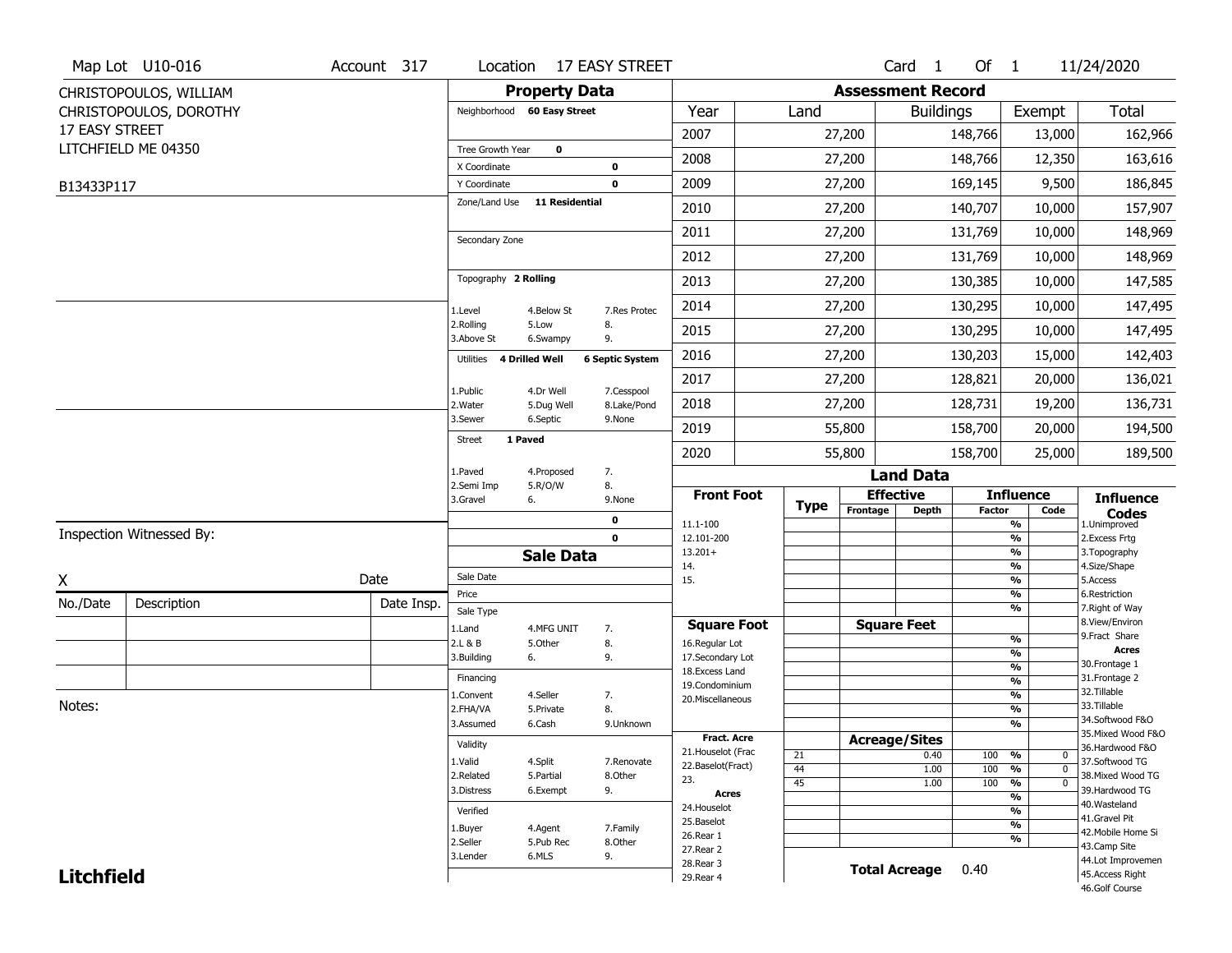|                        |                           |                                                   |                          |                  |                                       |                   |                    |                        |                                  | <b>Litchfield</b>                  |                         |           |                   |       |        |             |
|------------------------|---------------------------|---------------------------------------------------|--------------------------|------------------|---------------------------------------|-------------------|--------------------|------------------------|----------------------------------|------------------------------------|-------------------------|-----------|-------------------|-------|--------|-------------|
|                        | Map Lot U10-016           |                                                   |                          |                  |                                       | Account 317       |                    | Location               |                                  | <b>17 EASY STREET</b>              |                         |           | Card <sub>1</sub> |       | Of $1$ | 11/24/2020  |
|                        | Building Style 8 Log Home |                                                   | SF Bsmt Living           |                  | 600                                   |                   |                    | Layout                 | 1 Typical                        |                                    |                         |           |                   |       |        |             |
| 0.Uncoded              | 4.Cape                    | 8.Log                                             | Fin Bsmt Grade           |                  | 2 100                                 |                   |                    | 1. Typical             | 4.                               | 7.                                 |                         |           |                   |       |        |             |
| 1.Conv.                | 5.Garrison                | 9.0ther                                           |                          | OPEN-5-CUSTOMIZE | $\mathbf 0$                           |                   |                    | 2.Inadeg               | 5.                               | 8.                                 |                         |           |                   |       |        |             |
| 2.Ranch                | 6.Split                   | 10.Tri-Lev                                        |                          | Heat Type 100%   |                                       | 1 Hot Water BB    |                    | 3.                     | 6.                               | 9.                                 |                         |           |                   |       |        | 14.0        |
| 3.R Ranch              | 7.Contemp                 | 11.Earth O                                        | 0.Uncoded                |                  | 4.Steam                               |                   | 8.Fl/Wall          | Attic                  | 9 None                           |                                    |                         |           |                   |       |        |             |
| Dwelling Units 1       |                           |                                                   | 1.HWBB                   |                  | 5.FWA                                 |                   | 9.No Heat          | 1.1/4 Fin              | 4.Full Fin                       | 7.                                 |                         |           |                   |       |        | <b>SHED</b> |
| Other Units            | 0                         |                                                   | 2.HWCI                   |                  | 6.GravWA                              |                   | 10.Radiant         | 2.1/2 Fin              | 5.Fl/Stair                       | 8.                                 | $17.0^{\circ}$<br>11.5' |           |                   |       |        | 21.0        |
| Stories                | 1 One Story               |                                                   | 3.H Pump                 | 0%               | 7.Electric                            | 9 None            | 11.Radiant         | 3.3/4 Fin              | 6.<br>1 Full                     | 9.None                             | <b>WD</b>               | 6.0'      |                   |       |        |             |
| $1.1\,$<br>2.2         | 4.1.5<br>5.1.75           | 7.1.25<br>8.3.5                                   | Cool Type<br>1.Refrig    |                  | 4.W&C Air                             |                   | 7.RadHW            | Insulation<br>1.Full   | 4.Minimal                        | 7.                                 | 10.0<br>22.5            | <b>WD</b> |                   |       |        |             |
| 3.3                    | 6.2.5                     | 9.4                                               | 2.Evapor                 |                  | 5.Monitor-                            | 8.                |                    | 2. Heavy               | 5.Partial                        | 8.                                 |                         | 6.0       |                   |       |        |             |
| Exterior Walls 13 Log  |                           |                                                   | 3.H Pump                 |                  | 6.Monitor-                            |                   | 9.None             | 3.Capped               | 6.                               | 9.None                             |                         |           |                   |       |        |             |
| 0.Uncoded              | 4.Asbestos                | 8.Concrete                                        | Kitchen Style            |                  | 2 Typical                             |                   |                    | Unfinished %           | 0%                               |                                    |                         |           | 40.0              |       |        |             |
| 1.Wd Clapb             | 5.Stucco                  | 9.0ther                                           | 1.Modern                 |                  | 4.Obsolete                            | 7.                |                    |                        | Grade & Factor 3 Average 110%    |                                    |                         |           |                   |       |        |             |
| 2.Vinyl                | 6.Brick                   | 10.Wd shin                                        | 2.Typical                |                  | 5.                                    | 8.                |                    | 1.E Grade              | 4.B Grade                        | 7.AAA Grad                         |                         |           |                   | 1sBFr |        |             |
| 3.Compos.              | 7.Stone                   | 11.T1-11                                          | 3.Old Type               |                  | 6.                                    |                   | 9.None             | 2.D Grade              | 5.A Grade                        | 8.M&S                              |                         |           |                   |       |        |             |
| Roof Surface           | 3 Sheet Metal             |                                                   | Bath(s) Style            |                  |                                       | 2 Typical Bath(s) |                    | 3.C Grade              | 6.AA Grade                       | 9.Same                             |                         |           |                   |       |        |             |
| 1.Asphalt              | 4.Composit                | 7.Rolled R                                        | 1.Modern                 |                  | 4.Obsolete                            | 7.                |                    |                        | SQFT (Footprint) 1200            |                                    |                         | 30.0      |                   |       |        |             |
| 2.Slate                | 5.Wood                    | 8.                                                | 2.Typical                |                  | 5.                                    | 8.                |                    | Condition              | 4 Average                        |                                    |                         |           |                   |       |        |             |
| 3.Metal                | 6.Other                   | 9.                                                | 3.Old Type               |                  | 6.                                    |                   | 9.None             | 1.Poor                 | 4.Avg                            | 7.V G                              |                         |           |                   |       |        |             |
| SF Masonry Trim 0      |                           |                                                   | # Rooms                  |                  | 3                                     |                   |                    | 2.Fair                 | $5.Avg+$                         | 8.Exc                              |                         |           |                   |       |        |             |
| OPEN-3-CUSTOM 0        |                           |                                                   | # Bedrooms               |                  | 3                                     |                   |                    | 3.Avg-                 | 6.Good                           | 9.Same                             |                         |           |                   |       |        |             |
| OPEN-4-CUSTOM 0        |                           |                                                   | # Full Baths             |                  | $\overline{\mathbf{2}}$               |                   |                    | Phys. % Good           | 0%                               |                                    |                         |           |                   |       |        |             |
| Year Built             | 1990                      |                                                   | # Half Baths             |                  | $\mathbf 0$                           |                   |                    | Funct. % Good          | 100%                             |                                    |                         |           |                   |       |        |             |
| Year Remodeled 0       |                           |                                                   |                          | # Addn Fixtures  | $\mathbf 0$                           |                   |                    | <b>Functional Code</b> | 9 None                           |                                    |                         | 8.0       | 36.0'             | 1sFR  |        |             |
| Foundation             | 1 Concrete                |                                                   | # Fireplaces             |                  | 1                                     |                   |                    | 1.Incomp               | 4.Delap                          | 7.No Power                         |                         |           |                   |       |        |             |
| 1.Concrete             | 4.Wood                    | 7.                                                |                          |                  |                                       |                   |                    | 2.O-Built              | 5.Bsmt                           | 8.LongTerm                         |                         |           |                   |       |        |             |
| 2.C Block              | 5.Slab<br>6.Piers         | 8.<br>9.                                          |                          |                  |                                       |                   |                    | 3.Damage               | 6.Common<br>Econ. % Good 100%    | 9.None                             |                         |           |                   |       |        |             |
| 3.Br/Stone<br>Basement | 4 Full Basement           |                                                   |                          |                  |                                       |                   |                    | Economic Code None     |                                  |                                    |                         |           |                   |       |        |             |
| $1.1/4$ Bmt            | 4.Full Bmt                | 7.                                                |                          |                  |                                       |                   |                    | 0.None                 | 3.No Power                       | 9.None                             |                         |           |                   |       |        |             |
| 2.1/2 Bmt              | 5.Crawl Sp                | 8.                                                |                          |                  |                                       |                   |                    | 1.Location             | 4.Generate                       | 8.                                 |                         |           |                   |       |        |             |
| 3.3/4 Bmt              | 6.                        | 9.None                                            |                          |                  |                                       |                   | Software           | 2.Encroach             | 5.Multi-Fa                       | 9.                                 |                         |           |                   |       |        |             |
| Bsmt Gar # Cars 2      |                           |                                                   |                          |                  |                                       |                   |                    |                        | Entrance Code 1 Interior Inspect |                                    |                         |           |                   |       |        |             |
| Wet Basement           | 1 Dry Basement            |                                                   |                          |                  | A Division of Harris Computer Systems |                   |                    | 1.Interior             | 4.Vacant                         | 7.                                 |                         |           |                   |       |        |             |
| 1.Dry                  | 4.Dirt Flr                | 7.                                                |                          |                  |                                       |                   |                    | 2.Refusal              | 5.Estimate                       | 8.                                 |                         |           |                   |       |        |             |
| 2.Damp                 | 5.                        | 8.                                                |                          |                  |                                       |                   |                    | 3.Informed             | 6.Existing                       | 9.                                 |                         |           |                   |       |        |             |
| 3.Wet                  | 6.                        | 9.                                                |                          |                  |                                       |                   |                    |                        | Information Code 1 Owner         |                                    |                         |           |                   |       |        |             |
|                        |                           |                                                   |                          |                  |                                       |                   |                    | 1.0wner                | 4.Agent                          | 7.Vacant                           |                         |           |                   |       |        |             |
|                        |                           |                                                   |                          |                  |                                       |                   |                    | 2.Relative             | 5.Estimate                       | 8.                                 |                         |           |                   |       |        |             |
|                        |                           |                                                   | Date Inspected 8/28/2018 |                  |                                       |                   |                    | 3.Tenant               | 6.Other                          | 9.                                 |                         |           |                   |       |        |             |
|                        |                           | <b>Additions, Outbuildings &amp; Improvements</b> |                          |                  |                                       |                   |                    |                        |                                  | 1.One Story Fram                   |                         |           |                   |       |        |             |
| Type                   |                           | Year                                              | Units                    | Grade            | Cond                                  |                   | Phys.   Funct.     | Sound Value            |                                  | 2. Two Story Fram                  |                         |           |                   |       |        |             |
| 1 One Story Frame      |                           | 10                                                | 288                      | 00               | 10                                    | 0                 | $\%$<br>% 0        |                        |                                  | 3. Three Story Fr                  |                         |           |                   |       |        |             |
| 68 Wood Deck/s         |                           | 0                                                 | 36                       | l 0 0            | 10                                    | $\mathbf 0$       | $\%$ 0<br>$\%$     |                        |                                  | 4.1 & 1/2 Story                    |                         |           |                   |       |        |             |
|                        |                           |                                                   |                          |                  |                                       |                   |                    |                        |                                  | 5.1 & 3/4 Story<br>6.2 & 1/2 Story |                         |           |                   |       |        |             |
| 68 Wood Deck/s         |                           | 0                                                 | $ 205\rangle$            | $ 3100\rangle$   | $\sqrt{4}$                            | 0                 | % 100 %            |                        |                                  | 21. Open Frame Por                 |                         |           |                   |       |        |             |
| 24 Frame Shed          |                           | 0                                                 | 294                      | 2 100            | 4                                     | l 0               | % 100 %            |                        |                                  | 22.Encl Frame Por                  |                         |           |                   |       |        |             |
|                        |                           |                                                   |                          |                  |                                       |                   | %<br>$\frac{0}{0}$ |                        |                                  | 23. Frame Garage                   |                         |           |                   |       |        |             |
|                        |                           |                                                   |                          |                  |                                       |                   | %<br>%             |                        |                                  | 24.Frame Shed                      |                         |           |                   |       |        |             |
|                        |                           |                                                   |                          |                  |                                       |                   | $\sqrt{6}$<br>%    |                        |                                  | 25. Frame Bay Wind                 |                         |           |                   |       |        |             |
|                        |                           |                                                   |                          |                  |                                       |                   |                    |                        |                                  | 26.1SFr Overhang                   |                         |           |                   |       |        |             |
|                        |                           |                                                   |                          |                  |                                       |                   | $\%$<br>%          |                        |                                  | 27.Unfin Basement                  |                         |           |                   |       |        |             |
|                        |                           |                                                   |                          |                  |                                       |                   | $\sqrt{6}$<br>%    |                        |                                  | 28. Unfinished Att                 |                         |           |                   |       |        |             |
|                        |                           |                                                   |                          |                  |                                       |                   | $\sqrt{6}$<br>%    |                        |                                  | 29. Finished Attic                 |                         |           |                   |       |        |             |
|                        |                           |                                                   |                          |                  |                                       |                   |                    |                        |                                  |                                    |                         |           |                   |       |        |             |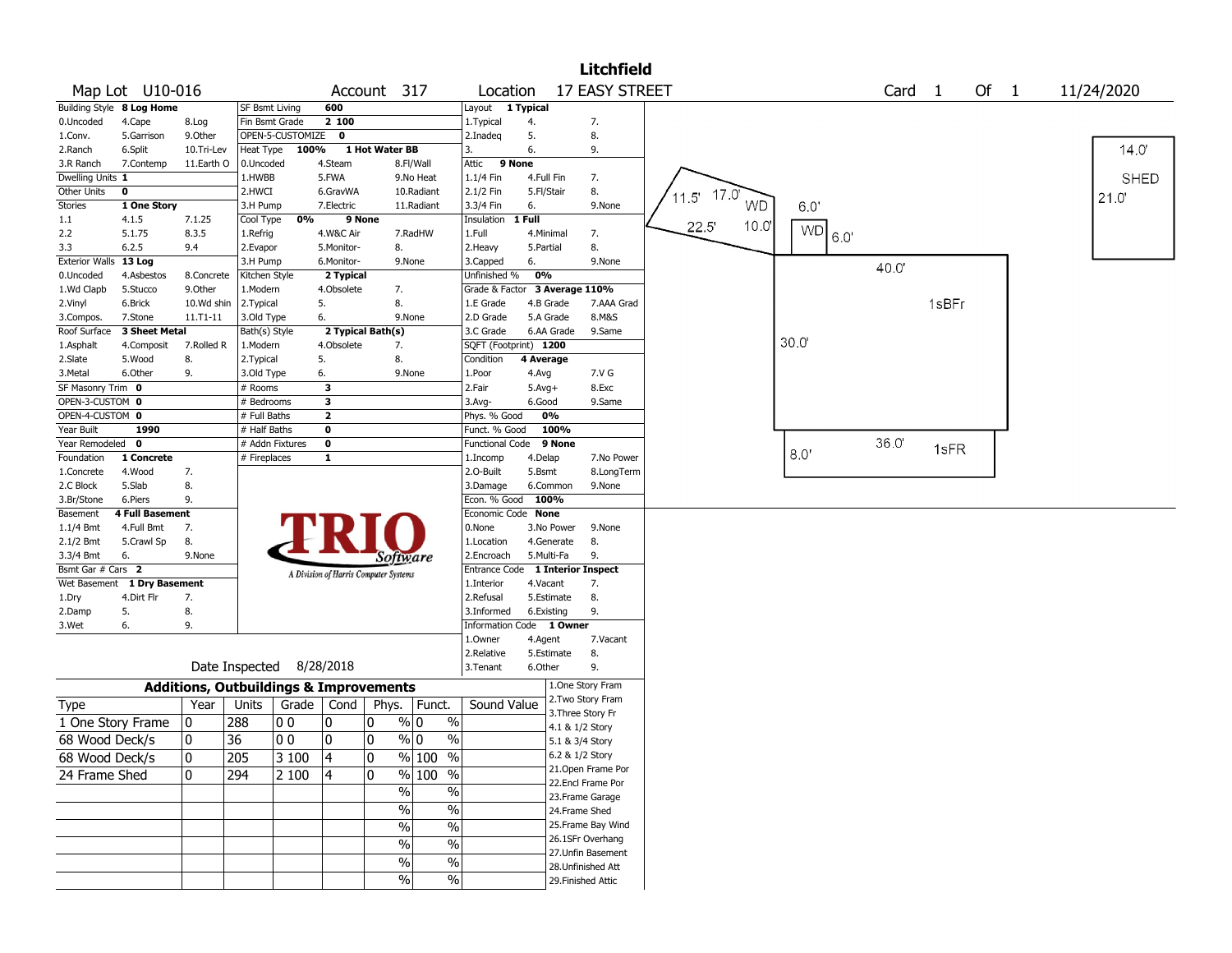| <b>Property Data</b><br><b>Assessment Record</b><br>SMALL, SUSAN L<br><b>Total</b><br>13 EASY STREET<br>Neighborhood 60 Easy Street<br>Year<br>Land<br><b>Buildings</b><br>Exempt<br>LITCHFIELD ME 04350<br>2007<br>27,200<br>61,035<br>13,000<br>75,235<br>Tree Growth Year<br>$\mathbf 0$<br>2008<br>60,911<br>12,350<br>75,761<br>27,200<br>X Coordinate<br>$\pmb{0}$<br>2009<br>64,139<br>81,839<br>27,200<br>9,500<br>$\mathbf 0$<br>Y Coordinate<br>B5235P289<br><b>11 Residential</b><br>Zone/Land Use<br>57,301<br>74,501<br>2010<br>27,200<br>10,000<br>2011<br>27,200<br>61,340<br>78,540<br>10,000<br>Secondary Zone<br>2012<br>27,200<br>61,340<br>78,540<br>10,000<br>Topography 2 Rolling<br>78,540<br>2013<br>27,200<br>61,340<br>10,000<br>2014<br>27,200<br>60,452<br>77,652<br>10,000<br>4.Below St<br>7.Res Protec<br>1.Level<br>2.Rolling<br>5.Low<br>8.<br>77,652<br>2015<br>27,200<br>60,452<br>10,000<br>3.Above St<br>9.<br>6.Swampy<br>71,762<br>2016<br>59,562<br>27,200<br>15,000<br>Utilities 4 Drilled Well<br><b>6 Septic System</b><br>2017<br>59,562<br>20,000<br>66,762<br>27,200<br>1.Public<br>4.Dr Well<br>7.Cesspool<br>2018<br>58,674<br>19,200<br>66,674<br>27,200<br>2. Water<br>5.Dug Well<br>8.Lake/Pond<br>3.Sewer<br>6.Septic<br>9.None<br>2019<br>88,200<br>55,800<br>20,000<br>124,000<br>1 Paved<br><b>Street</b><br>2020<br>55,800<br>88,200<br>25,000<br>119,000<br>1.Paved<br>4.Proposed<br>7.<br><b>Land Data</b><br>8.<br>2.Semi Imp<br>5.R/O/W<br><b>Front Foot</b><br><b>Effective</b><br><b>Influence</b><br><b>Influence</b><br>3.Gravel<br>6.<br>9.None<br><b>Type</b><br>Frontage<br><b>Depth</b><br><b>Factor</b><br>Code<br><b>Codes</b><br>0<br>11.1-100<br>%<br>1.Unimproved<br>Inspection Witnessed By:<br>$\mathbf 0$<br>12.101-200<br>%<br>2.Excess Frtg<br>$13.201+$<br>%<br>3. Topography<br><b>Sale Data</b><br>%<br>4.Size/Shape<br>14.<br>Sale Date<br>10/04/1996<br>Date<br>15.<br>%<br>5.Access<br>72,500<br>%<br>6.Restriction<br>Price<br>Description<br>Date Insp.<br>%<br>7. Right of Way<br>Sale Type<br>2 Land & Buildings<br>8.View/Environ<br><b>Square Feet</b><br><b>Square Foot</b><br>1.Land<br>4.MFG UNIT<br>7.<br>9.Fract Share<br>%<br>2.L & B<br>5.Other<br>8.<br>16.Regular Lot<br><b>Acres</b><br>%<br>3.Building<br>9.<br>17.Secondary Lot<br>6.<br>30.Frontage 1<br>$\frac{9}{6}$<br>18. Excess Land<br>9 Unknown<br>31. Frontage 2<br>Financing<br>%<br>19.Condominium<br>32. Tillable<br>$\frac{9}{6}$<br>4.Seller<br>1.Convent<br>7.<br>20.Miscellaneous<br>Notes:<br>33.Tillable<br>$\frac{9}{6}$<br>2.FHA/VA<br>8.<br>5.Private<br>34.Softwood F&O<br>%<br>3.Assumed<br>6.Cash<br>9.Unknown<br>35. Mixed Wood F&O<br><b>Fract. Acre</b><br><b>Acreage/Sites</b><br>Validity<br>1 Arms Length Sale<br>36.Hardwood F&O<br>21. Houselot (Frac<br>21<br>0.40<br>100<br>%<br>$\mathbf 0$<br>1.Valid<br>4.Split<br>37.Softwood TG<br>7.Renovate<br>22.Baselot(Fract)<br>100<br>44<br>1.00<br>%<br>$\mathbf 0$<br>2.Related<br>5.Partial<br>8.Other<br>38. Mixed Wood TG<br>23.<br>45<br>$\frac{9}{6}$<br>1.00<br>100<br>$\mathbf 0$<br>9.<br>39.Hardwood TG<br>3.Distress<br>6.Exempt<br><b>Acres</b><br>$\frac{9}{6}$<br>40. Wasteland<br>24. Houselot<br><b>5 Public Record</b><br>%<br>Verified<br>41.Gravel Pit<br>25.Baselot<br>$\frac{9}{6}$<br>4.Agent<br>7.Family<br>1.Buyer<br>42. Mobile Home Si<br>26.Rear 1<br>%<br>2.Seller<br>5.Pub Rec<br>8.Other<br>43.Camp Site<br>27.Rear 2<br>6.MLS<br>9.<br>3.Lender<br>44.Lot Improvemen<br>28. Rear 3<br><b>Total Acreage</b><br>0.40<br>45.Access Right<br><b>Litchfield</b><br>29. Rear 4 |          | Map Lot U10-016A | Account 1872 |  | Location 13 EASY STREET |  |  | Card 1 | Of $1$ | 11/24/2020 |
|----------------------------------------------------------------------------------------------------------------------------------------------------------------------------------------------------------------------------------------------------------------------------------------------------------------------------------------------------------------------------------------------------------------------------------------------------------------------------------------------------------------------------------------------------------------------------------------------------------------------------------------------------------------------------------------------------------------------------------------------------------------------------------------------------------------------------------------------------------------------------------------------------------------------------------------------------------------------------------------------------------------------------------------------------------------------------------------------------------------------------------------------------------------------------------------------------------------------------------------------------------------------------------------------------------------------------------------------------------------------------------------------------------------------------------------------------------------------------------------------------------------------------------------------------------------------------------------------------------------------------------------------------------------------------------------------------------------------------------------------------------------------------------------------------------------------------------------------------------------------------------------------------------------------------------------------------------------------------------------------------------------------------------------------------------------------------------------------------------------------------------------------------------------------------------------------------------------------------------------------------------------------------------------------------------------------------------------------------------------------------------------------------------------------------------------------------------------------------------------------------------------------------------------------------------------------------------------------------------------------------------------------------------------------------------------------------------------------------------------------------------------------------------------------------------------------------------------------------------------------------------------------------------------------------------------------------------------------------------------------------------------------------------------------------------------------------------------------------------------------------------------------------------------------------------------------------------------------------------------------------------------------------------------------------------------------------------------------------------------------------------------------------------------------------------------------------------------------------------------------------------------------------------------------------------------------------------------------------------------------------------------------|----------|------------------|--------------|--|-------------------------|--|--|--------|--------|------------|
|                                                                                                                                                                                                                                                                                                                                                                                                                                                                                                                                                                                                                                                                                                                                                                                                                                                                                                                                                                                                                                                                                                                                                                                                                                                                                                                                                                                                                                                                                                                                                                                                                                                                                                                                                                                                                                                                                                                                                                                                                                                                                                                                                                                                                                                                                                                                                                                                                                                                                                                                                                                                                                                                                                                                                                                                                                                                                                                                                                                                                                                                                                                                                                                                                                                                                                                                                                                                                                                                                                                                                                                                                                              |          |                  |              |  |                         |  |  |        |        |            |
|                                                                                                                                                                                                                                                                                                                                                                                                                                                                                                                                                                                                                                                                                                                                                                                                                                                                                                                                                                                                                                                                                                                                                                                                                                                                                                                                                                                                                                                                                                                                                                                                                                                                                                                                                                                                                                                                                                                                                                                                                                                                                                                                                                                                                                                                                                                                                                                                                                                                                                                                                                                                                                                                                                                                                                                                                                                                                                                                                                                                                                                                                                                                                                                                                                                                                                                                                                                                                                                                                                                                                                                                                                              |          |                  |              |  |                         |  |  |        |        |            |
|                                                                                                                                                                                                                                                                                                                                                                                                                                                                                                                                                                                                                                                                                                                                                                                                                                                                                                                                                                                                                                                                                                                                                                                                                                                                                                                                                                                                                                                                                                                                                                                                                                                                                                                                                                                                                                                                                                                                                                                                                                                                                                                                                                                                                                                                                                                                                                                                                                                                                                                                                                                                                                                                                                                                                                                                                                                                                                                                                                                                                                                                                                                                                                                                                                                                                                                                                                                                                                                                                                                                                                                                                                              |          |                  |              |  |                         |  |  |        |        |            |
|                                                                                                                                                                                                                                                                                                                                                                                                                                                                                                                                                                                                                                                                                                                                                                                                                                                                                                                                                                                                                                                                                                                                                                                                                                                                                                                                                                                                                                                                                                                                                                                                                                                                                                                                                                                                                                                                                                                                                                                                                                                                                                                                                                                                                                                                                                                                                                                                                                                                                                                                                                                                                                                                                                                                                                                                                                                                                                                                                                                                                                                                                                                                                                                                                                                                                                                                                                                                                                                                                                                                                                                                                                              |          |                  |              |  |                         |  |  |        |        |            |
|                                                                                                                                                                                                                                                                                                                                                                                                                                                                                                                                                                                                                                                                                                                                                                                                                                                                                                                                                                                                                                                                                                                                                                                                                                                                                                                                                                                                                                                                                                                                                                                                                                                                                                                                                                                                                                                                                                                                                                                                                                                                                                                                                                                                                                                                                                                                                                                                                                                                                                                                                                                                                                                                                                                                                                                                                                                                                                                                                                                                                                                                                                                                                                                                                                                                                                                                                                                                                                                                                                                                                                                                                                              |          |                  |              |  |                         |  |  |        |        |            |
|                                                                                                                                                                                                                                                                                                                                                                                                                                                                                                                                                                                                                                                                                                                                                                                                                                                                                                                                                                                                                                                                                                                                                                                                                                                                                                                                                                                                                                                                                                                                                                                                                                                                                                                                                                                                                                                                                                                                                                                                                                                                                                                                                                                                                                                                                                                                                                                                                                                                                                                                                                                                                                                                                                                                                                                                                                                                                                                                                                                                                                                                                                                                                                                                                                                                                                                                                                                                                                                                                                                                                                                                                                              |          |                  |              |  |                         |  |  |        |        |            |
|                                                                                                                                                                                                                                                                                                                                                                                                                                                                                                                                                                                                                                                                                                                                                                                                                                                                                                                                                                                                                                                                                                                                                                                                                                                                                                                                                                                                                                                                                                                                                                                                                                                                                                                                                                                                                                                                                                                                                                                                                                                                                                                                                                                                                                                                                                                                                                                                                                                                                                                                                                                                                                                                                                                                                                                                                                                                                                                                                                                                                                                                                                                                                                                                                                                                                                                                                                                                                                                                                                                                                                                                                                              |          |                  |              |  |                         |  |  |        |        |            |
|                                                                                                                                                                                                                                                                                                                                                                                                                                                                                                                                                                                                                                                                                                                                                                                                                                                                                                                                                                                                                                                                                                                                                                                                                                                                                                                                                                                                                                                                                                                                                                                                                                                                                                                                                                                                                                                                                                                                                                                                                                                                                                                                                                                                                                                                                                                                                                                                                                                                                                                                                                                                                                                                                                                                                                                                                                                                                                                                                                                                                                                                                                                                                                                                                                                                                                                                                                                                                                                                                                                                                                                                                                              |          |                  |              |  |                         |  |  |        |        |            |
|                                                                                                                                                                                                                                                                                                                                                                                                                                                                                                                                                                                                                                                                                                                                                                                                                                                                                                                                                                                                                                                                                                                                                                                                                                                                                                                                                                                                                                                                                                                                                                                                                                                                                                                                                                                                                                                                                                                                                                                                                                                                                                                                                                                                                                                                                                                                                                                                                                                                                                                                                                                                                                                                                                                                                                                                                                                                                                                                                                                                                                                                                                                                                                                                                                                                                                                                                                                                                                                                                                                                                                                                                                              |          |                  |              |  |                         |  |  |        |        |            |
|                                                                                                                                                                                                                                                                                                                                                                                                                                                                                                                                                                                                                                                                                                                                                                                                                                                                                                                                                                                                                                                                                                                                                                                                                                                                                                                                                                                                                                                                                                                                                                                                                                                                                                                                                                                                                                                                                                                                                                                                                                                                                                                                                                                                                                                                                                                                                                                                                                                                                                                                                                                                                                                                                                                                                                                                                                                                                                                                                                                                                                                                                                                                                                                                                                                                                                                                                                                                                                                                                                                                                                                                                                              |          |                  |              |  |                         |  |  |        |        |            |
|                                                                                                                                                                                                                                                                                                                                                                                                                                                                                                                                                                                                                                                                                                                                                                                                                                                                                                                                                                                                                                                                                                                                                                                                                                                                                                                                                                                                                                                                                                                                                                                                                                                                                                                                                                                                                                                                                                                                                                                                                                                                                                                                                                                                                                                                                                                                                                                                                                                                                                                                                                                                                                                                                                                                                                                                                                                                                                                                                                                                                                                                                                                                                                                                                                                                                                                                                                                                                                                                                                                                                                                                                                              |          |                  |              |  |                         |  |  |        |        |            |
|                                                                                                                                                                                                                                                                                                                                                                                                                                                                                                                                                                                                                                                                                                                                                                                                                                                                                                                                                                                                                                                                                                                                                                                                                                                                                                                                                                                                                                                                                                                                                                                                                                                                                                                                                                                                                                                                                                                                                                                                                                                                                                                                                                                                                                                                                                                                                                                                                                                                                                                                                                                                                                                                                                                                                                                                                                                                                                                                                                                                                                                                                                                                                                                                                                                                                                                                                                                                                                                                                                                                                                                                                                              |          |                  |              |  |                         |  |  |        |        |            |
|                                                                                                                                                                                                                                                                                                                                                                                                                                                                                                                                                                                                                                                                                                                                                                                                                                                                                                                                                                                                                                                                                                                                                                                                                                                                                                                                                                                                                                                                                                                                                                                                                                                                                                                                                                                                                                                                                                                                                                                                                                                                                                                                                                                                                                                                                                                                                                                                                                                                                                                                                                                                                                                                                                                                                                                                                                                                                                                                                                                                                                                                                                                                                                                                                                                                                                                                                                                                                                                                                                                                                                                                                                              |          |                  |              |  |                         |  |  |        |        |            |
|                                                                                                                                                                                                                                                                                                                                                                                                                                                                                                                                                                                                                                                                                                                                                                                                                                                                                                                                                                                                                                                                                                                                                                                                                                                                                                                                                                                                                                                                                                                                                                                                                                                                                                                                                                                                                                                                                                                                                                                                                                                                                                                                                                                                                                                                                                                                                                                                                                                                                                                                                                                                                                                                                                                                                                                                                                                                                                                                                                                                                                                                                                                                                                                                                                                                                                                                                                                                                                                                                                                                                                                                                                              |          |                  |              |  |                         |  |  |        |        |            |
|                                                                                                                                                                                                                                                                                                                                                                                                                                                                                                                                                                                                                                                                                                                                                                                                                                                                                                                                                                                                                                                                                                                                                                                                                                                                                                                                                                                                                                                                                                                                                                                                                                                                                                                                                                                                                                                                                                                                                                                                                                                                                                                                                                                                                                                                                                                                                                                                                                                                                                                                                                                                                                                                                                                                                                                                                                                                                                                                                                                                                                                                                                                                                                                                                                                                                                                                                                                                                                                                                                                                                                                                                                              |          |                  |              |  |                         |  |  |        |        |            |
|                                                                                                                                                                                                                                                                                                                                                                                                                                                                                                                                                                                                                                                                                                                                                                                                                                                                                                                                                                                                                                                                                                                                                                                                                                                                                                                                                                                                                                                                                                                                                                                                                                                                                                                                                                                                                                                                                                                                                                                                                                                                                                                                                                                                                                                                                                                                                                                                                                                                                                                                                                                                                                                                                                                                                                                                                                                                                                                                                                                                                                                                                                                                                                                                                                                                                                                                                                                                                                                                                                                                                                                                                                              |          |                  |              |  |                         |  |  |        |        |            |
|                                                                                                                                                                                                                                                                                                                                                                                                                                                                                                                                                                                                                                                                                                                                                                                                                                                                                                                                                                                                                                                                                                                                                                                                                                                                                                                                                                                                                                                                                                                                                                                                                                                                                                                                                                                                                                                                                                                                                                                                                                                                                                                                                                                                                                                                                                                                                                                                                                                                                                                                                                                                                                                                                                                                                                                                                                                                                                                                                                                                                                                                                                                                                                                                                                                                                                                                                                                                                                                                                                                                                                                                                                              |          |                  |              |  |                         |  |  |        |        |            |
|                                                                                                                                                                                                                                                                                                                                                                                                                                                                                                                                                                                                                                                                                                                                                                                                                                                                                                                                                                                                                                                                                                                                                                                                                                                                                                                                                                                                                                                                                                                                                                                                                                                                                                                                                                                                                                                                                                                                                                                                                                                                                                                                                                                                                                                                                                                                                                                                                                                                                                                                                                                                                                                                                                                                                                                                                                                                                                                                                                                                                                                                                                                                                                                                                                                                                                                                                                                                                                                                                                                                                                                                                                              |          |                  |              |  |                         |  |  |        |        |            |
|                                                                                                                                                                                                                                                                                                                                                                                                                                                                                                                                                                                                                                                                                                                                                                                                                                                                                                                                                                                                                                                                                                                                                                                                                                                                                                                                                                                                                                                                                                                                                                                                                                                                                                                                                                                                                                                                                                                                                                                                                                                                                                                                                                                                                                                                                                                                                                                                                                                                                                                                                                                                                                                                                                                                                                                                                                                                                                                                                                                                                                                                                                                                                                                                                                                                                                                                                                                                                                                                                                                                                                                                                                              |          |                  |              |  |                         |  |  |        |        |            |
|                                                                                                                                                                                                                                                                                                                                                                                                                                                                                                                                                                                                                                                                                                                                                                                                                                                                                                                                                                                                                                                                                                                                                                                                                                                                                                                                                                                                                                                                                                                                                                                                                                                                                                                                                                                                                                                                                                                                                                                                                                                                                                                                                                                                                                                                                                                                                                                                                                                                                                                                                                                                                                                                                                                                                                                                                                                                                                                                                                                                                                                                                                                                                                                                                                                                                                                                                                                                                                                                                                                                                                                                                                              |          |                  |              |  |                         |  |  |        |        |            |
|                                                                                                                                                                                                                                                                                                                                                                                                                                                                                                                                                                                                                                                                                                                                                                                                                                                                                                                                                                                                                                                                                                                                                                                                                                                                                                                                                                                                                                                                                                                                                                                                                                                                                                                                                                                                                                                                                                                                                                                                                                                                                                                                                                                                                                                                                                                                                                                                                                                                                                                                                                                                                                                                                                                                                                                                                                                                                                                                                                                                                                                                                                                                                                                                                                                                                                                                                                                                                                                                                                                                                                                                                                              |          |                  |              |  |                         |  |  |        |        |            |
|                                                                                                                                                                                                                                                                                                                                                                                                                                                                                                                                                                                                                                                                                                                                                                                                                                                                                                                                                                                                                                                                                                                                                                                                                                                                                                                                                                                                                                                                                                                                                                                                                                                                                                                                                                                                                                                                                                                                                                                                                                                                                                                                                                                                                                                                                                                                                                                                                                                                                                                                                                                                                                                                                                                                                                                                                                                                                                                                                                                                                                                                                                                                                                                                                                                                                                                                                                                                                                                                                                                                                                                                                                              |          |                  |              |  |                         |  |  |        |        |            |
|                                                                                                                                                                                                                                                                                                                                                                                                                                                                                                                                                                                                                                                                                                                                                                                                                                                                                                                                                                                                                                                                                                                                                                                                                                                                                                                                                                                                                                                                                                                                                                                                                                                                                                                                                                                                                                                                                                                                                                                                                                                                                                                                                                                                                                                                                                                                                                                                                                                                                                                                                                                                                                                                                                                                                                                                                                                                                                                                                                                                                                                                                                                                                                                                                                                                                                                                                                                                                                                                                                                                                                                                                                              | X        |                  |              |  |                         |  |  |        |        |            |
|                                                                                                                                                                                                                                                                                                                                                                                                                                                                                                                                                                                                                                                                                                                                                                                                                                                                                                                                                                                                                                                                                                                                                                                                                                                                                                                                                                                                                                                                                                                                                                                                                                                                                                                                                                                                                                                                                                                                                                                                                                                                                                                                                                                                                                                                                                                                                                                                                                                                                                                                                                                                                                                                                                                                                                                                                                                                                                                                                                                                                                                                                                                                                                                                                                                                                                                                                                                                                                                                                                                                                                                                                                              | No./Date |                  |              |  |                         |  |  |        |        |            |
|                                                                                                                                                                                                                                                                                                                                                                                                                                                                                                                                                                                                                                                                                                                                                                                                                                                                                                                                                                                                                                                                                                                                                                                                                                                                                                                                                                                                                                                                                                                                                                                                                                                                                                                                                                                                                                                                                                                                                                                                                                                                                                                                                                                                                                                                                                                                                                                                                                                                                                                                                                                                                                                                                                                                                                                                                                                                                                                                                                                                                                                                                                                                                                                                                                                                                                                                                                                                                                                                                                                                                                                                                                              |          |                  |              |  |                         |  |  |        |        |            |
|                                                                                                                                                                                                                                                                                                                                                                                                                                                                                                                                                                                                                                                                                                                                                                                                                                                                                                                                                                                                                                                                                                                                                                                                                                                                                                                                                                                                                                                                                                                                                                                                                                                                                                                                                                                                                                                                                                                                                                                                                                                                                                                                                                                                                                                                                                                                                                                                                                                                                                                                                                                                                                                                                                                                                                                                                                                                                                                                                                                                                                                                                                                                                                                                                                                                                                                                                                                                                                                                                                                                                                                                                                              |          |                  |              |  |                         |  |  |        |        |            |
|                                                                                                                                                                                                                                                                                                                                                                                                                                                                                                                                                                                                                                                                                                                                                                                                                                                                                                                                                                                                                                                                                                                                                                                                                                                                                                                                                                                                                                                                                                                                                                                                                                                                                                                                                                                                                                                                                                                                                                                                                                                                                                                                                                                                                                                                                                                                                                                                                                                                                                                                                                                                                                                                                                                                                                                                                                                                                                                                                                                                                                                                                                                                                                                                                                                                                                                                                                                                                                                                                                                                                                                                                                              |          |                  |              |  |                         |  |  |        |        |            |
|                                                                                                                                                                                                                                                                                                                                                                                                                                                                                                                                                                                                                                                                                                                                                                                                                                                                                                                                                                                                                                                                                                                                                                                                                                                                                                                                                                                                                                                                                                                                                                                                                                                                                                                                                                                                                                                                                                                                                                                                                                                                                                                                                                                                                                                                                                                                                                                                                                                                                                                                                                                                                                                                                                                                                                                                                                                                                                                                                                                                                                                                                                                                                                                                                                                                                                                                                                                                                                                                                                                                                                                                                                              |          |                  |              |  |                         |  |  |        |        |            |
|                                                                                                                                                                                                                                                                                                                                                                                                                                                                                                                                                                                                                                                                                                                                                                                                                                                                                                                                                                                                                                                                                                                                                                                                                                                                                                                                                                                                                                                                                                                                                                                                                                                                                                                                                                                                                                                                                                                                                                                                                                                                                                                                                                                                                                                                                                                                                                                                                                                                                                                                                                                                                                                                                                                                                                                                                                                                                                                                                                                                                                                                                                                                                                                                                                                                                                                                                                                                                                                                                                                                                                                                                                              |          |                  |              |  |                         |  |  |        |        |            |
|                                                                                                                                                                                                                                                                                                                                                                                                                                                                                                                                                                                                                                                                                                                                                                                                                                                                                                                                                                                                                                                                                                                                                                                                                                                                                                                                                                                                                                                                                                                                                                                                                                                                                                                                                                                                                                                                                                                                                                                                                                                                                                                                                                                                                                                                                                                                                                                                                                                                                                                                                                                                                                                                                                                                                                                                                                                                                                                                                                                                                                                                                                                                                                                                                                                                                                                                                                                                                                                                                                                                                                                                                                              |          |                  |              |  |                         |  |  |        |        |            |
|                                                                                                                                                                                                                                                                                                                                                                                                                                                                                                                                                                                                                                                                                                                                                                                                                                                                                                                                                                                                                                                                                                                                                                                                                                                                                                                                                                                                                                                                                                                                                                                                                                                                                                                                                                                                                                                                                                                                                                                                                                                                                                                                                                                                                                                                                                                                                                                                                                                                                                                                                                                                                                                                                                                                                                                                                                                                                                                                                                                                                                                                                                                                                                                                                                                                                                                                                                                                                                                                                                                                                                                                                                              |          |                  |              |  |                         |  |  |        |        |            |
|                                                                                                                                                                                                                                                                                                                                                                                                                                                                                                                                                                                                                                                                                                                                                                                                                                                                                                                                                                                                                                                                                                                                                                                                                                                                                                                                                                                                                                                                                                                                                                                                                                                                                                                                                                                                                                                                                                                                                                                                                                                                                                                                                                                                                                                                                                                                                                                                                                                                                                                                                                                                                                                                                                                                                                                                                                                                                                                                                                                                                                                                                                                                                                                                                                                                                                                                                                                                                                                                                                                                                                                                                                              |          |                  |              |  |                         |  |  |        |        |            |
|                                                                                                                                                                                                                                                                                                                                                                                                                                                                                                                                                                                                                                                                                                                                                                                                                                                                                                                                                                                                                                                                                                                                                                                                                                                                                                                                                                                                                                                                                                                                                                                                                                                                                                                                                                                                                                                                                                                                                                                                                                                                                                                                                                                                                                                                                                                                                                                                                                                                                                                                                                                                                                                                                                                                                                                                                                                                                                                                                                                                                                                                                                                                                                                                                                                                                                                                                                                                                                                                                                                                                                                                                                              |          |                  |              |  |                         |  |  |        |        |            |
|                                                                                                                                                                                                                                                                                                                                                                                                                                                                                                                                                                                                                                                                                                                                                                                                                                                                                                                                                                                                                                                                                                                                                                                                                                                                                                                                                                                                                                                                                                                                                                                                                                                                                                                                                                                                                                                                                                                                                                                                                                                                                                                                                                                                                                                                                                                                                                                                                                                                                                                                                                                                                                                                                                                                                                                                                                                                                                                                                                                                                                                                                                                                                                                                                                                                                                                                                                                                                                                                                                                                                                                                                                              |          |                  |              |  |                         |  |  |        |        |            |
|                                                                                                                                                                                                                                                                                                                                                                                                                                                                                                                                                                                                                                                                                                                                                                                                                                                                                                                                                                                                                                                                                                                                                                                                                                                                                                                                                                                                                                                                                                                                                                                                                                                                                                                                                                                                                                                                                                                                                                                                                                                                                                                                                                                                                                                                                                                                                                                                                                                                                                                                                                                                                                                                                                                                                                                                                                                                                                                                                                                                                                                                                                                                                                                                                                                                                                                                                                                                                                                                                                                                                                                                                                              |          |                  |              |  |                         |  |  |        |        |            |
|                                                                                                                                                                                                                                                                                                                                                                                                                                                                                                                                                                                                                                                                                                                                                                                                                                                                                                                                                                                                                                                                                                                                                                                                                                                                                                                                                                                                                                                                                                                                                                                                                                                                                                                                                                                                                                                                                                                                                                                                                                                                                                                                                                                                                                                                                                                                                                                                                                                                                                                                                                                                                                                                                                                                                                                                                                                                                                                                                                                                                                                                                                                                                                                                                                                                                                                                                                                                                                                                                                                                                                                                                                              |          |                  |              |  |                         |  |  |        |        |            |
|                                                                                                                                                                                                                                                                                                                                                                                                                                                                                                                                                                                                                                                                                                                                                                                                                                                                                                                                                                                                                                                                                                                                                                                                                                                                                                                                                                                                                                                                                                                                                                                                                                                                                                                                                                                                                                                                                                                                                                                                                                                                                                                                                                                                                                                                                                                                                                                                                                                                                                                                                                                                                                                                                                                                                                                                                                                                                                                                                                                                                                                                                                                                                                                                                                                                                                                                                                                                                                                                                                                                                                                                                                              |          |                  |              |  |                         |  |  |        |        |            |
|                                                                                                                                                                                                                                                                                                                                                                                                                                                                                                                                                                                                                                                                                                                                                                                                                                                                                                                                                                                                                                                                                                                                                                                                                                                                                                                                                                                                                                                                                                                                                                                                                                                                                                                                                                                                                                                                                                                                                                                                                                                                                                                                                                                                                                                                                                                                                                                                                                                                                                                                                                                                                                                                                                                                                                                                                                                                                                                                                                                                                                                                                                                                                                                                                                                                                                                                                                                                                                                                                                                                                                                                                                              |          |                  |              |  |                         |  |  |        |        |            |
|                                                                                                                                                                                                                                                                                                                                                                                                                                                                                                                                                                                                                                                                                                                                                                                                                                                                                                                                                                                                                                                                                                                                                                                                                                                                                                                                                                                                                                                                                                                                                                                                                                                                                                                                                                                                                                                                                                                                                                                                                                                                                                                                                                                                                                                                                                                                                                                                                                                                                                                                                                                                                                                                                                                                                                                                                                                                                                                                                                                                                                                                                                                                                                                                                                                                                                                                                                                                                                                                                                                                                                                                                                              |          |                  |              |  |                         |  |  |        |        |            |
| 46.Golf Course                                                                                                                                                                                                                                                                                                                                                                                                                                                                                                                                                                                                                                                                                                                                                                                                                                                                                                                                                                                                                                                                                                                                                                                                                                                                                                                                                                                                                                                                                                                                                                                                                                                                                                                                                                                                                                                                                                                                                                                                                                                                                                                                                                                                                                                                                                                                                                                                                                                                                                                                                                                                                                                                                                                                                                                                                                                                                                                                                                                                                                                                                                                                                                                                                                                                                                                                                                                                                                                                                                                                                                                                                               |          |                  |              |  |                         |  |  |        |        |            |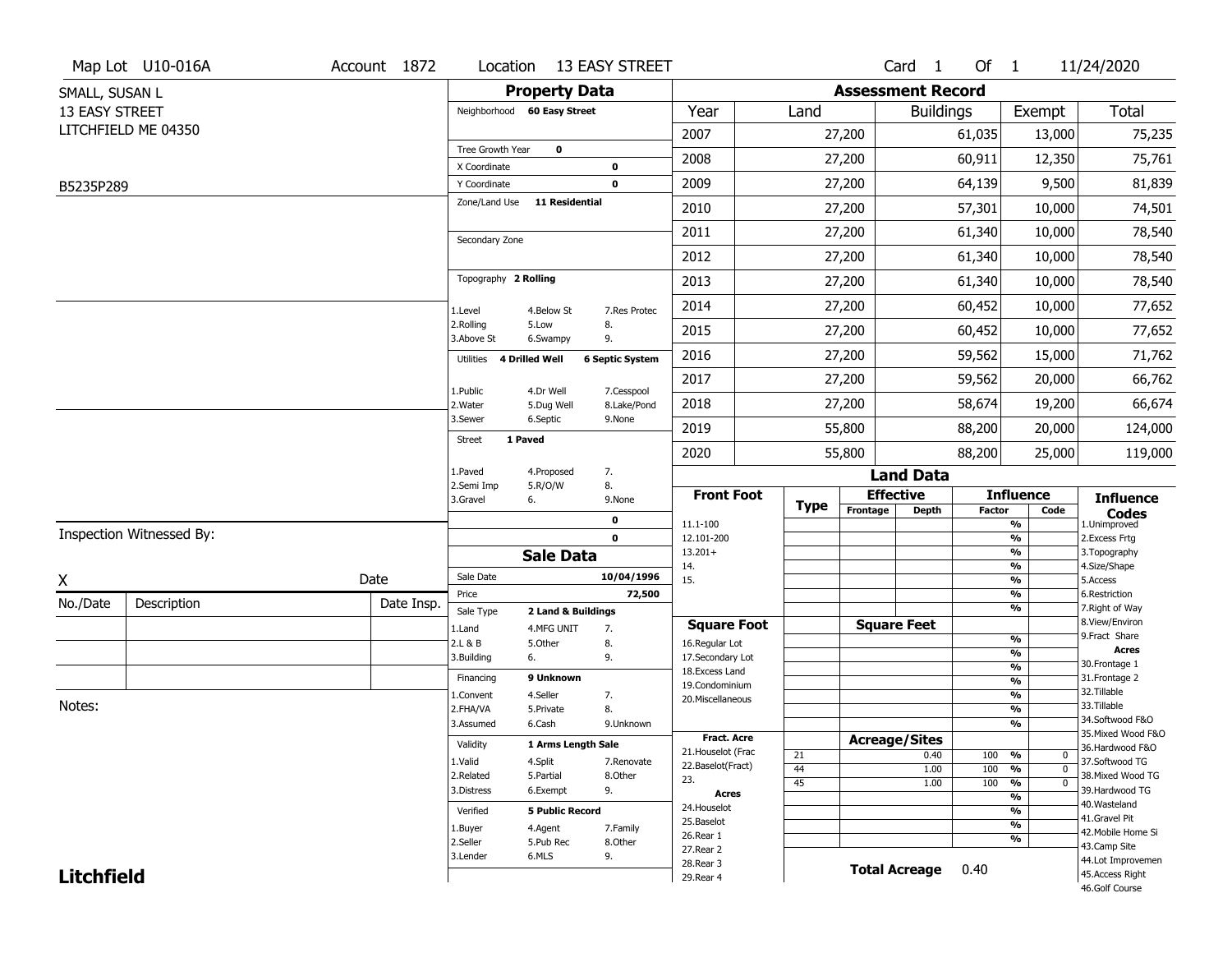|                           |                               |                                                   |                             |                          |                         |                                       |               |                             |                         |                                      | <b>Litchfield</b> |       |       |           |         |      |                   |      |       |            |  |
|---------------------------|-------------------------------|---------------------------------------------------|-----------------------------|--------------------------|-------------------------|---------------------------------------|---------------|-----------------------------|-------------------------|--------------------------------------|-------------------|-------|-------|-----------|---------|------|-------------------|------|-------|------------|--|
|                           | Map Lot U10-016A              |                                                   |                             |                          |                         | Account 1872                          |               | Location                    |                         | <b>13 EASY STREET</b>                |                   |       |       |           |         |      | Card <sub>1</sub> | Of 1 |       | 11/24/2020 |  |
| Building Style 2 Ranch    |                               |                                                   | SF Bsmt Living              |                          | $\mathbf 0$             |                                       |               | Layout                      | 1 Typical               |                                      |                   |       |       |           |         |      |                   |      |       |            |  |
| 0.Uncoded                 | 4.Cape                        | 8.Log                                             | Fin Bsmt Grade              |                          | 0 <sub>0</sub>          |                                       |               | 1. Typical                  | 4.                      | 7.                                   |                   |       |       |           |         |      |                   |      |       |            |  |
| 1.Conv.                   | 5.Garrison                    | 9.0ther                                           |                             | OPEN-5-CUSTOMIZE         | 0                       |                                       |               | 2.Inadeg                    | 5.                      | 8.                                   |                   |       |       |           | 29.0'   |      |                   |      |       |            |  |
| 2.Ranch                   | 6.Split                       | 10.Tri-Lev                                        | Heat Type                   | 100%                     |                         | 8 Floor/Wall Unit                     |               | 3.                          | 6.                      | 9.                                   |                   |       |       | 9.0'      |         |      |                   |      |       |            |  |
| 3.R Ranch                 | 7.Contemp                     | 11.Earth O                                        | 0.Uncoded                   |                          | 4.Steam                 |                                       | 8.Fl/Wall     | Attic                       | 9 None                  |                                      |                   |       |       |           |         |      |                   |      |       |            |  |
| Dwelling Units 1          |                               |                                                   | 1.HWBB                      |                          | 5.FWA                   |                                       | 9.No Heat     | 1.1/4 Fin                   | 4.Full Fin              | 7.                                   |                   |       |       |           | 1sFR/SL |      |                   |      |       |            |  |
| Other Units               | $\mathbf 0$                   |                                                   | 2.HWCI                      |                          | 6.GravWA                |                                       | 10.Radiant    | 2.1/2 Fin                   | 5.Fl/Stair              | 8.                                   |                   |       | 11.0  |           |         |      |                   |      |       |            |  |
| Stories                   | 1 One Story                   |                                                   | 3.H Pump                    |                          | 7.Electric              |                                       | 11.Radiant    | 3.3/4 Fin                   | 6.                      | 9.None                               |                   |       |       |           |         |      |                   |      |       |            |  |
| 1.1                       | 4.1.5                         | 7.1.25                                            | Cool Type                   | 0%                       |                         | 9 None                                |               | Insulation                  | 1 Full                  |                                      |                   |       |       |           |         | 33.0 |                   |      |       |            |  |
| 2.2                       | 5.1.75                        | 8.3.5                                             | 1.Refrig                    |                          | 4.W&C Air               |                                       | 7.RadHW       | 1.Full                      | 4.Minimal               | 7.                                   |                   |       |       |           |         |      |                   |      |       |            |  |
| 3.3                       | 6.2.5                         | 9.4                                               | 2.Evapor                    |                          | 5.Monitor-              | 8.                                    |               | 2. Heavy                    | 5.Partial               | 8.                                   |                   | 24.0' |       |           |         |      |                   |      |       |            |  |
| <b>Exterior Walls</b>     | 2 Vinyl                       |                                                   | 3.H Pump                    |                          | 6.Monitor-              |                                       | 9.None        | 3.Capped                    | 6.                      | 9.None                               |                   |       |       |           |         |      |                   |      |       |            |  |
| 0.Uncoded                 | 4.Asbestos                    | 8.Concrete                                        | Kitchen Style               |                          | 2 Typical               |                                       |               | Unfinished %                | 0%                      |                                      |                   |       |       |           |         |      |                   |      |       |            |  |
| 1.Wd Clapb                | 5.Stucco                      | 9.0ther                                           | 1.Modern                    |                          | 4.Obsolete              | 7.                                    |               | Grade & Factor 2 Fair 110%  |                         |                                      |                   |       |       |           |         |      |                   |      |       |            |  |
| 2.Vinyl                   | 6.Brick                       | 10.Wd shin                                        | 2.Typical                   |                          | 5.                      | 8.                                    |               | 1.E Grade                   | 4.B Grade               |                                      | 7.AAA Grad        |       |       |           | 40.0    |      |                   |      |       |            |  |
| 3.Compos.<br>Roof Surface | 7.Stone<br>1 Asphalt Shingles | 11.T1-11                                          | 3.Old Type<br>Bath(s) Style |                          | 6.                      | 2 Typical Bath(s)                     | 9.None        | 2.D Grade<br>3.C Grade      | 5.A Grade<br>6.AA Grade | 8.M&S<br>9.Same                      |                   |       |       |           |         |      |                   |      |       |            |  |
| 1.Asphalt                 | 4.Composit                    | 7.Rolled R                                        | 1.Modern                    |                          | 4.Obsolete              | 7.                                    |               | SQFT (Footprint) 1221       |                         |                                      |                   |       | 16.0' |           |         |      |                   |      |       |            |  |
| 2.Slate                   | 5.Wood                        | 8.                                                | 2.Typical                   |                          | 5.                      | 8.                                    |               | Condition                   | 6 Good                  |                                      |                   |       |       |           |         |      |                   |      |       | 24.0       |  |
| 3.Metal                   | 6.Other                       | 9.                                                | 3.Old Type                  |                          | 6.                      |                                       | 9.None        | 1.Poor                      | 4.Avg                   | 7.V G                                |                   |       | 12.0  |           |         |      |                   |      |       |            |  |
| SF Masonry Trim 0         |                               |                                                   | # Rooms                     |                          | 3                       |                                       |               | 2.Fair                      | $5.Avg+$                | 8.Exc                                |                   |       |       | <b>WD</b> |         |      |                   |      |       |            |  |
| OPEN-3-CUSTOM 0           |                               |                                                   | # Bedrooms                  |                          | $\overline{\mathbf{2}}$ |                                       |               | 3.Avg-                      | 6.Good                  | 9.Same                               |                   |       |       |           |         |      |                   |      |       | GAR        |  |
| OPEN-4-CUSTOM 0           |                               |                                                   | # Full Baths                |                          | $\overline{2}$          |                                       |               | Phys. % Good                | 0%                      |                                      |                   |       |       |           |         |      |                   |      | 24.0' |            |  |
| Year Built                | 1960                          |                                                   | # Half Baths                |                          | $\mathbf 0$             |                                       |               | Funct. % Good               | 100%                    |                                      |                   |       |       |           |         |      |                   |      |       |            |  |
| Year Remodeled 1990       |                               |                                                   |                             | # Addn Fixtures          | $\mathbf{1}$            |                                       |               | Functional Code 9 None      |                         |                                      |                   |       |       |           |         |      |                   |      |       |            |  |
| Foundation                | 5 Concrete Slab               |                                                   | # Fireplaces                |                          | 0                       |                                       |               | 1.Incomp                    | 4.Delap                 |                                      | 7.No Power        |       |       |           |         |      |                   |      |       |            |  |
| 1.Concrete                | 4.Wood                        | 7.                                                |                             |                          |                         |                                       |               | 2.O-Built                   | 5.Bsmt                  |                                      | 8.LongTerm        |       |       |           |         |      |                   |      |       |            |  |
| 2.C Block                 | 5.Slab                        | 8.                                                |                             |                          |                         |                                       |               | 3.Damage                    | 6.Common                | 9.None                               |                   |       |       |           |         |      |                   |      |       |            |  |
| 3.Br/Stone                | 6.Piers                       | 9.                                                |                             |                          |                         |                                       |               | Econ. % Good 100%           |                         |                                      |                   |       |       |           |         |      |                   |      |       |            |  |
| Basement                  | 9 No Basement                 |                                                   |                             |                          |                         |                                       |               | Economic Code None          |                         |                                      |                   |       |       |           |         |      |                   |      |       |            |  |
| $1.1/4$ Bmt               | 4.Full Bmt                    | 7.                                                |                             |                          |                         |                                       |               | 0.None                      | 3.No Power              | 9.None                               |                   |       |       |           |         |      |                   |      |       |            |  |
| 2.1/2 Bmt                 | 5.Crawl Sp                    | 8.                                                |                             |                          |                         |                                       |               | 1.Location                  | 4.Generate              | 8.                                   |                   |       |       |           |         |      |                   |      |       |            |  |
| 3.3/4 Bmt                 | 6.                            | 9.None                                            |                             |                          |                         | Software                              |               | 2.Encroach                  | 5.Multi-Fa              | 9.                                   |                   |       |       |           |         |      |                   |      |       |            |  |
| Bsmt Gar # Cars 0         |                               |                                                   |                             |                          |                         | A Division of Harris Computer Systems |               | Entrance Code 5 Estimated   |                         |                                      |                   |       |       |           |         |      |                   |      |       |            |  |
| Wet Basement              | 0                             |                                                   |                             |                          |                         |                                       |               | 1.Interior                  | 4.Vacant                | 7.                                   |                   |       |       |           |         |      |                   |      |       |            |  |
| 1.Dry                     | 4.Dirt Flr                    | 7.                                                |                             |                          |                         |                                       |               | 2.Refusal                   | 5.Estimate              | 8.                                   |                   |       |       |           |         |      |                   |      |       |            |  |
| 2.Damp                    | 5.                            | 8.                                                |                             |                          |                         |                                       |               | 3.Informed                  | 6.Existing              | 9.                                   |                   |       |       |           |         |      |                   |      |       |            |  |
| 3.Wet                     | 6.                            | 9.                                                |                             |                          |                         |                                       |               | Information Code 5 Estimate |                         |                                      |                   |       |       |           |         |      |                   |      |       |            |  |
|                           |                               |                                                   |                             |                          |                         |                                       |               | 1.0wner                     | 4.Agent                 | 7.Vacant                             |                   |       |       |           |         |      |                   |      |       |            |  |
|                           |                               |                                                   |                             | Date Inspected 8/28/2018 |                         |                                       |               | 2.Relative                  | 5.Estimate              | 8.                                   |                   |       |       |           |         |      |                   |      |       |            |  |
|                           |                               |                                                   |                             |                          |                         |                                       |               | 3.Tenant                    | 6.Other                 | 9.                                   |                   |       |       |           |         |      |                   |      |       |            |  |
|                           |                               | <b>Additions, Outbuildings &amp; Improvements</b> |                             |                          |                         |                                       |               |                             |                         | 1.One Story Fram                     |                   |       |       |           |         |      |                   |      |       |            |  |
| Type                      |                               | Year                                              | Units                       | Grade                    | Cond                    | Phys.                                 | Funct.        | Sound Value                 |                         | 2. Two Story Fram                    |                   |       |       |           |         |      |                   |      |       |            |  |
| 68 Wood Deck/s            |                               | 0                                                 | 192                         | 0 <sub>0</sub>           | 10                      | 0                                     | $\%$<br>% 0   |                             |                         | 3. Three Story Fr<br>4.1 & 1/2 Story |                   |       |       |           |         |      |                   |      |       |            |  |
| 23 Frame Garage           |                               | 0                                                 | 576                         | 3 100                    | 6                       | 0                                     | $%100$ %      |                             |                         | 5.1 & 3/4 Story                      |                   |       |       |           |         |      |                   |      |       |            |  |
|                           |                               |                                                   |                             |                          |                         | %                                     | $\frac{0}{6}$ |                             |                         | 6.2 & 1/2 Story                      |                   |       |       |           |         |      |                   |      |       |            |  |
|                           |                               |                                                   |                             |                          |                         |                                       |               |                             |                         | 21. Open Frame Por                   |                   |       |       |           |         |      |                   |      |       |            |  |
|                           |                               |                                                   |                             |                          |                         | $\sqrt{6}$                            | $\%$          |                             |                         | 22.Encl Frame Por                    |                   |       |       |           |         |      |                   |      |       |            |  |
|                           |                               |                                                   |                             |                          |                         | $\sqrt{6}$                            | $\sqrt{6}$    |                             |                         | 23. Frame Garage                     |                   |       |       |           |         |      |                   |      |       |            |  |
|                           |                               |                                                   |                             |                          |                         | $\sqrt{6}$                            | $\%$          |                             |                         | 24.Frame Shed                        |                   |       |       |           |         |      |                   |      |       |            |  |
|                           |                               |                                                   |                             |                          |                         | $\frac{0}{0}$                         | $\%$          |                             |                         | 25.Frame Bay Wind                    |                   |       |       |           |         |      |                   |      |       |            |  |
|                           |                               |                                                   |                             |                          |                         |                                       |               |                             |                         | 26.1SFr Overhang                     |                   |       |       |           |         |      |                   |      |       |            |  |
|                           |                               |                                                   |                             |                          |                         | %                                     | $\%$          |                             |                         | 27.Unfin Basement                    |                   |       |       |           |         |      |                   |      |       |            |  |
|                           |                               |                                                   |                             |                          |                         | %                                     | %             |                             |                         | 28. Unfinished Att                   |                   |       |       |           |         |      |                   |      |       |            |  |
|                           |                               |                                                   |                             |                          |                         | $\sqrt{6}$                            | %             |                             |                         | 29. Finished Attic                   |                   |       |       |           |         |      |                   |      |       |            |  |
|                           |                               |                                                   |                             |                          |                         |                                       |               |                             |                         |                                      |                   |       |       |           |         |      |                   |      |       |            |  |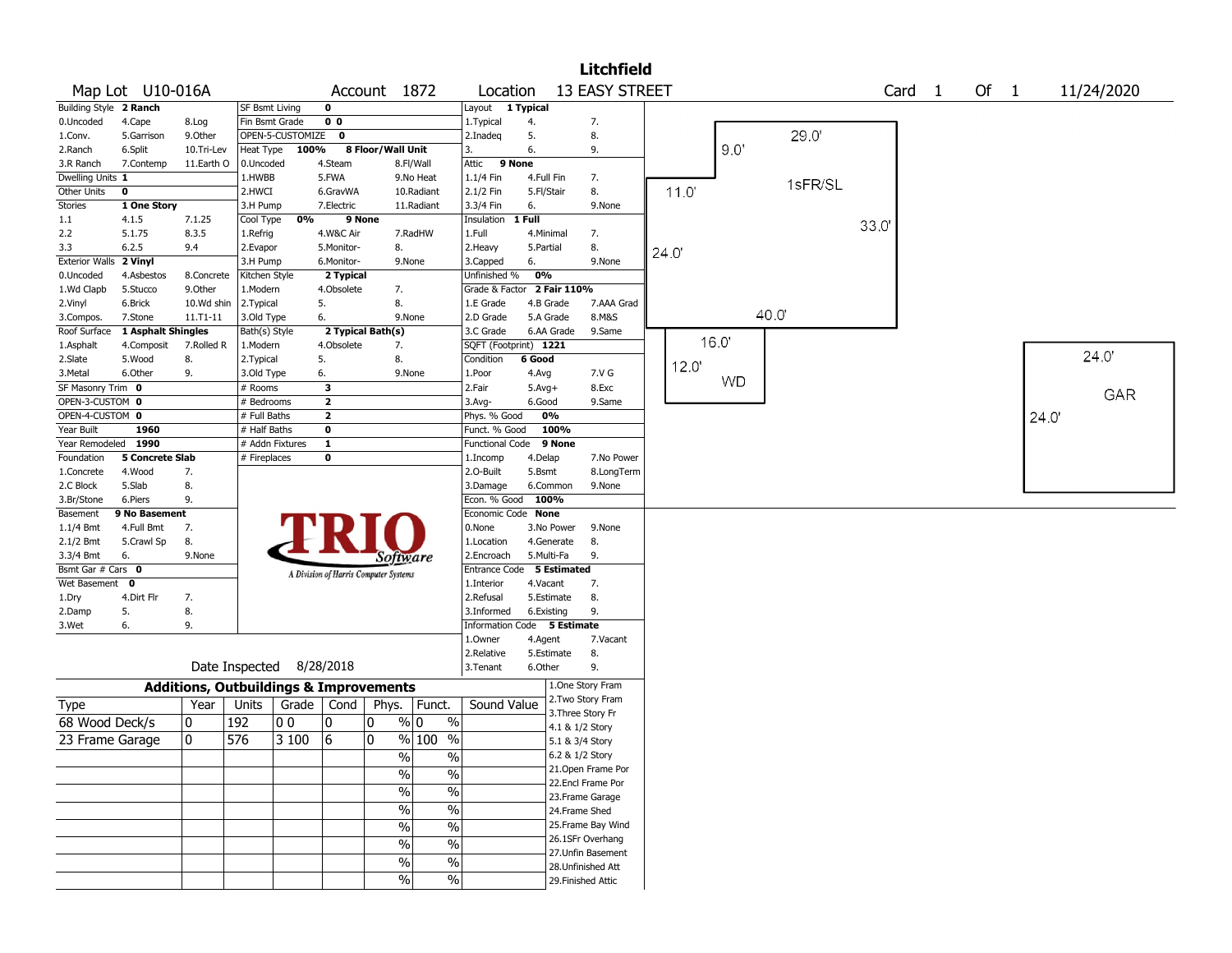|                   | Map Lot U10-017          | Account 1431 |                                  | Location 7 EASY STREET  |                           |                                    |             |                          | Card <sub>1</sub>    | Of 1          |                                           | 11/24/2020                            |
|-------------------|--------------------------|--------------|----------------------------------|-------------------------|---------------------------|------------------------------------|-------------|--------------------------|----------------------|---------------|-------------------------------------------|---------------------------------------|
|                   | ZEUTENHORST, PAMELA L    |              |                                  | <b>Property Data</b>    |                           |                                    |             | <b>Assessment Record</b> |                      |               |                                           |                                       |
| 7 EASY ST         |                          |              | Neighborhood 60 Easy Street      |                         |                           | Year                               | Land        |                          | <b>Buildings</b>     |               | Exempt                                    | <b>Total</b>                          |
|                   | LITCHFIELD ME 04350      |              |                                  |                         |                           | 2007                               |             | 24,800                   |                      | 75,653        | 13,000                                    | 87,453                                |
|                   |                          |              | Tree Growth Year                 | $\mathbf 0$             |                           | 2008                               |             | 24,800                   |                      | 74,781        | 12,350                                    | 87,231                                |
|                   |                          |              | X Coordinate                     | 0                       |                           |                                    |             |                          |                      |               |                                           |                                       |
|                   | B7568P87 B10164P209      |              | Y Coordinate                     | $\mathbf 0$             |                           | 2009                               |             | 24,800                   |                      | 98,094        | 0                                         | 122,894                               |
| Previous Owner    |                          |              | Zone/Land Use                    | 11 Residential          |                           | 2010                               |             | 24,800                   |                      | 74,640        | 0                                         | 99,440                                |
| P.O. BOX 492      | CROTEAU, PATRICIA        |              | Secondary Zone                   |                         |                           | 2011                               |             | 28,880                   |                      | 68,834        | 0                                         | 97,714                                |
|                   |                          |              |                                  |                         |                           | 2012                               |             | 28,880                   |                      | 68,834        | 0                                         | 97,714                                |
|                   | LITCHFIELD ME 04350      |              | Topography 2 Rolling             |                         |                           | 2013                               |             | 28,880                   |                      | 68,736        | 0                                         | 97,616                                |
|                   | Sale Date: 7/28/2009     |              | 1.Level                          | 4.Below St              | 7.Res Protec              | 2014                               |             | 28,880                   |                      | 67,886        | 0                                         | 96,766                                |
|                   |                          |              | 2.Rolling<br>5.Low<br>3.Above St | 8.<br>9.<br>6.Swampy    |                           | 2015                               |             | 28,880                   |                      | 67,785        | 0                                         | 96,665                                |
|                   |                          |              | 4 Drilled Well<br>Utilities      | <b>6 Septic System</b>  |                           | 2016                               |             | 28,880                   |                      | 66,838        | 0                                         | 95,718                                |
|                   |                          |              |                                  |                         |                           | 2017                               |             | 28,880                   |                      | 66,836        | 0                                         | 95,716                                |
|                   |                          |              | 1.Public<br>2. Water             | 4.Dr Well<br>5.Dug Well | 7.Cesspool<br>8.Lake/Pond | 2018                               |             | 28,880                   |                      | 65,889        | 0                                         | 94,769                                |
|                   |                          |              | 3.Sewer                          | 6.Septic<br>9.None      |                           | 2019                               |             | 58,400                   |                      | 97,000        | 0                                         | 155,400                               |
|                   |                          |              | 1 Paved<br>Street                |                         |                           | 2020                               |             | 58,400                   |                      | 97,000        | 0                                         | 155,400                               |
|                   |                          |              | 1.Paved                          | 7.<br>4.Proposed        |                           |                                    |             |                          | <b>Land Data</b>     |               |                                           |                                       |
|                   |                          |              | 2.Semi Imp<br>3.Gravel<br>6.     | 8.<br>5.R/O/W<br>9.None |                           | <b>Front Foot</b>                  |             | <b>Effective</b>         |                      |               | <b>Influence</b>                          | <b>Influence</b>                      |
|                   |                          |              |                                  | 0                       |                           | 11.1-100                           | <b>Type</b> | Frontage                 | <b>Depth</b>         | <b>Factor</b> | Code<br>%                                 | <b>Codes</b><br>1.Unimproved          |
|                   | Inspection Witnessed By: |              |                                  | $\mathbf 0$             |                           | 12.101-200                         |             |                          |                      |               | $\frac{9}{6}$                             | 2.Excess Frtg                         |
|                   |                          |              |                                  | <b>Sale Data</b>        |                           | $13.201+$                          |             |                          |                      |               | $\frac{9}{6}$                             | 3. Topography                         |
| X                 |                          | Date         | Sale Date                        |                         | 7/28/2009                 | 14.<br>15.                         |             |                          |                      |               | $\frac{9}{6}$<br>$\frac{9}{6}$            | 4.Size/Shape<br>5.Access              |
| No./Date          | Description              | Date Insp.   | Price                            |                         | 172,000                   |                                    |             |                          |                      |               | %                                         | 6.Restriction                         |
|                   |                          |              | Sale Type                        | 2 Land & Buildings      |                           |                                    |             |                          |                      |               | %                                         | 7. Right of Way<br>8.View/Environ     |
|                   |                          |              | 1.Land                           | 4.MFG UNIT<br>7.        |                           | <b>Square Foot</b>                 |             | <b>Square Feet</b>       |                      |               | $\frac{9}{6}$                             | 9. Fract Share                        |
|                   |                          |              | 2.L & B<br>3.Building<br>6.      | 5.Other<br>8.<br>9.     |                           | 16.Regular Lot<br>17.Secondary Lot |             |                          |                      |               | $\frac{9}{6}$                             | <b>Acres</b>                          |
|                   |                          |              |                                  |                         |                           | 18. Excess Land                    |             |                          |                      |               | $\frac{9}{6}$                             | 30. Frontage 1                        |
|                   |                          |              | Financing                        | 9 Unknown               |                           | 19.Condominium                     |             |                          |                      |               | $\overline{\frac{9}{6}}$                  | 31. Frontage 2<br>32. Tillable        |
| Notes:            |                          |              | 1.Convent                        | 4.Seller<br>7.          |                           | 20.Miscellaneous                   |             |                          |                      |               | $\frac{9}{6}$                             | 33.Tillable                           |
|                   |                          |              | 2.FHA/VA                         | 8.<br>5.Private         |                           |                                    |             |                          |                      |               | $\frac{9}{6}$<br>$\overline{\frac{9}{6}}$ | 34.Softwood F&O                       |
|                   |                          |              |                                  |                         |                           |                                    |             |                          |                      |               |                                           |                                       |
|                   |                          |              | 3.Assumed                        | 6.Cash<br>9.Unknown     |                           |                                    |             |                          |                      |               |                                           | 35. Mixed Wood F&O                    |
|                   |                          |              | Validity                         | 1 Arms Length Sale      |                           | <b>Fract, Acre</b>                 |             | <b>Acreage/Sites</b>     |                      |               |                                           | 36.Hardwood F&O                       |
|                   |                          |              | 1.Valid                          | 4.Split                 | 7.Renovate                | 21. Houselot (Frac                 | 21          |                          | 0.46                 | 100           | %<br>0                                    | 37.Softwood TG                        |
|                   |                          |              | 2.Related                        | 5.Partial<br>8.Other    |                           | 22.Baselot(Fract)<br>23.           | 44          |                          | 1.00                 | 100           | %<br>$\mathbf{0}$                         | 38. Mixed Wood TG                     |
|                   |                          |              | 3.Distress                       | 9.<br>6.Exempt          |                           | <b>Acres</b>                       | 45          |                          | 1.00                 | 100           | $\frac{9}{6}$<br>$\overline{0}$           | 39.Hardwood TG                        |
|                   |                          |              |                                  |                         |                           | 24. Houselot                       |             |                          |                      |               | $\frac{9}{6}$<br>$\frac{9}{6}$            | 40. Wasteland                         |
|                   |                          |              | Verified                         | <b>5 Public Record</b>  |                           | 25.Baselot                         |             |                          |                      |               | $\frac{9}{6}$                             | 41.Gravel Pit                         |
|                   |                          |              | 1.Buyer                          | 4.Agent<br>7.Family     |                           | 26.Rear 1                          |             |                          |                      |               | $\frac{9}{6}$                             | 42. Mobile Home Si                    |
|                   |                          |              | 2.Seller                         | 5.Pub Rec<br>8.Other    |                           | 27.Rear 2                          |             |                          |                      |               |                                           | 43.Camp Site                          |
| <b>Litchfield</b> |                          |              | 3.Lender                         | 6.MLS<br>9.             |                           | 28. Rear 3<br>29. Rear 4           |             |                          | <b>Total Acreage</b> | 0.46          |                                           | 44.Lot Improvemen<br>45. Access Right |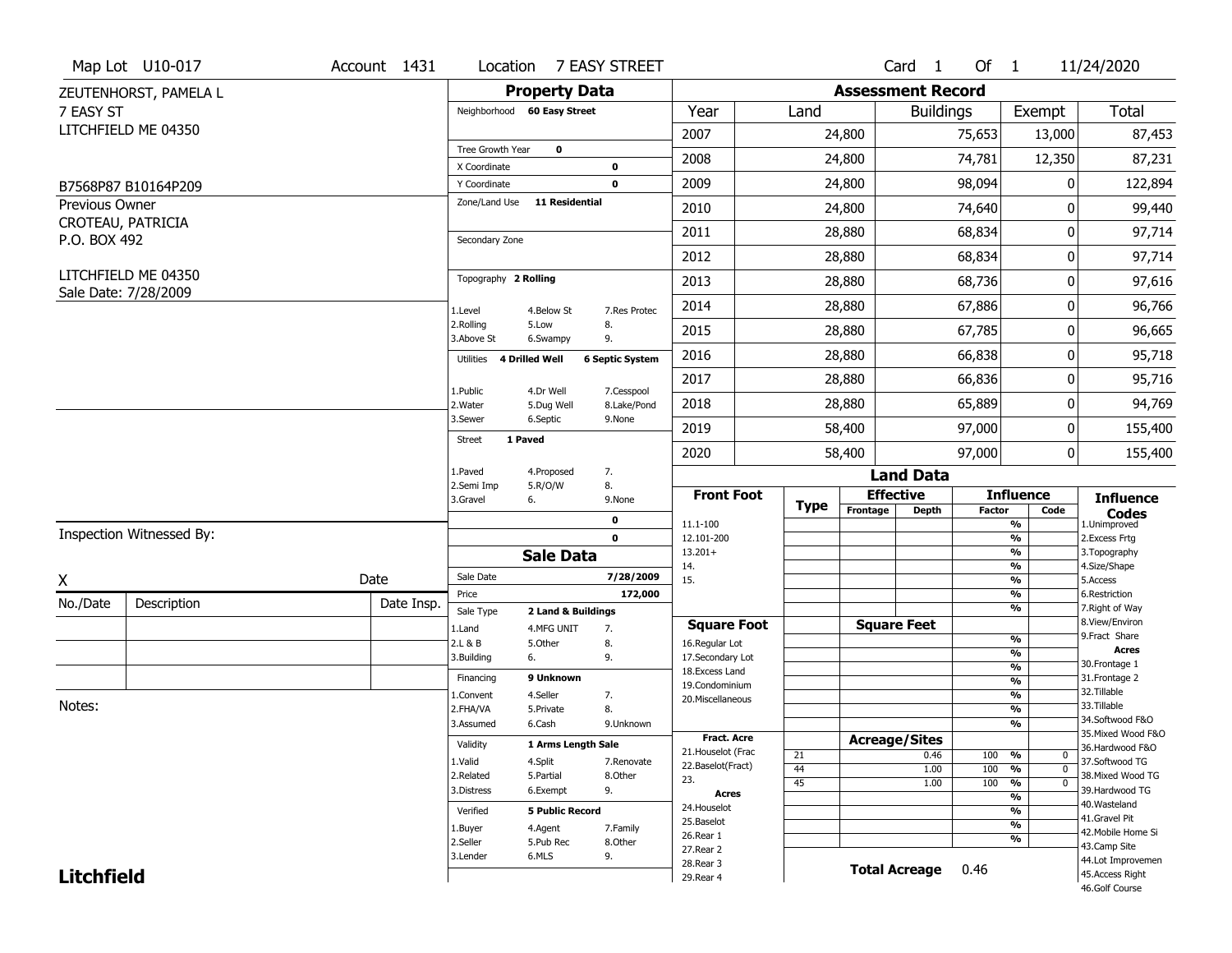|                       |                    |              |                                                   |       |                                       |                |                                  |                               |              |                        | <b>Litchfield</b>  |       |      |            |                   |        |             |
|-----------------------|--------------------|--------------|---------------------------------------------------|-------|---------------------------------------|----------------|----------------------------------|-------------------------------|--------------|------------------------|--------------------|-------|------|------------|-------------------|--------|-------------|
|                       | Map Lot U10-017    |              |                                                   |       |                                       |                | Account 1431                     | Location                      |              |                        | 7 EASY STREET      |       |      |            | Card <sub>1</sub> | Of $1$ | 11/24/2020  |
| <b>Building Style</b> | 2 Ranch            |              | <b>SF Bsmt Living</b>                             |       | 0                                     |                |                                  | Layout 1 Typical              |              |                        |                    |       |      |            |                   |        |             |
| 0.Uncoded             | 4.Cape             | 8.Log        | Fin Bsmt Grade                                    |       | 0 <sub>0</sub>                        |                |                                  | 1. Typical                    | 4.           |                        | 7.                 |       |      |            |                   |        | 16.0'       |
| 1.Conv.               | 5.Garrison         | 9.Other      | OPEN-5-CUSTOMIZE                                  |       | $\mathbf 0$                           |                |                                  | 2.Inadeg                      | 5.           |                        | 8.                 |       |      |            |                   |        |             |
| 2.Ranch               | 6.Split            | 10.Tri-Lev   | Heat Type                                         | 100%  |                                       | 1 Hot Water BB |                                  | 3.                            | 6.           |                        | 9.                 |       |      |            |                   |        | OP<br>14.0' |
| 3.R Ranch             | 7.Contemp          | 11.Earth O   | 0.Uncoded                                         |       | 4.Steam                               |                | 8.Fl/Wall                        | Attic                         | 9 None       |                        |                    |       |      |            |                   |        |             |
| Dwelling Units 1      |                    |              | 1.HWBB                                            |       | 5.FWA                                 |                | 9.No Heat                        | 1.1/4 Fin                     | 4.Full Fin   |                        | 7.                 |       |      |            |                   |        |             |
| Other Units           | 0                  |              | 2.HWCI                                            |       | 6.GravWA                              |                | 10.Radiant                       | 2.1/2 Fin                     | 5.Fl/Stair   |                        | 8.                 |       |      |            |                   |        |             |
| Stories               | 1 One Story        |              | 3.H Pump                                          |       | 7.Electric                            |                | 11.Radiant                       | 3.3/4 Fin                     | 6.           |                        | 9.None             |       |      |            |                   |        |             |
| $1.1\,$               | 4.1.5              | 7.1.25       | Cool Type                                         | 0%    | 9 None                                |                |                                  | Insulation                    | 1 Full       |                        |                    |       | 34.0 |            |                   |        | 16.0'       |
| 2.2                   | 5.1.75             | 8.3.5        | 1.Refrig                                          |       | 4.W&C Air                             |                | 7.RadHW                          | 1.Full                        | 4.Minimal    |                        | 7.                 |       |      |            |                   |        |             |
| 3.3                   | 6.2.5              | 9.4          | 2.Evapor                                          |       | 5.Monitor-                            |                | 8.                               | 2.Heavy                       | 5.Partial    |                        | 8.                 |       |      | 1sB(1/2)Fr |                   |        | GAR         |
| <b>Exterior Walls</b> | 2 Vinyl            |              | 3.H Pump                                          |       | 6.Monitor-                            |                | 9.None                           | 3.Capped                      | 6.           |                        | 9.None             |       |      |            |                   |        |             |
| 0.Uncoded             | 4.Asbestos         | 8.Concrete   | Kitchen Style                                     |       | 2 Typical                             |                |                                  | Unfinished %                  | 0%           |                        |                    |       |      |            |                   |        |             |
| 1.Wd Clapb            | 5.Stucco           | 9.0ther      | 1.Modern                                          |       | 4.Obsolete                            |                | 7.                               | Grade & Factor 3 Average 100% |              |                        |                    | 26.0' |      |            |                   |        | 22.0        |
| 2.Vinyl               | 6.Brick            | 10.Wd shin   | 2.Typical                                         | 5.    |                                       |                | 8.                               | 1.E Grade                     |              | 4.B Grade              | 7.AAA Grad         |       |      |            |                   |        |             |
| 3.Compos.             | 7.Stone            | $11.71 - 11$ | 3.Old Type                                        | 6.    |                                       |                | 9.None                           | 2.D Grade                     |              | 5.A Grade              | 8.M&S              |       |      |            |                   |        |             |
| Roof Surface          | 1 Asphalt Shingles |              | Bath(s) Style                                     |       | 2 Typical Bath(s)                     |                |                                  | 3.C Grade                     |              | 6.AA Grade             | 9.Same             |       |      |            |                   |        |             |
| 1.Asphalt             | 4.Composit         | 7.Rolled R   | 1.Modern                                          |       | 4.Obsolete                            |                | 7.                               | SQFT (Footprint) 884          |              |                        |                    |       |      |            |                   |        |             |
| 2.Slate               | 5.Wood             | 8.           | 2.Typical                                         | 5.    |                                       |                | 8.                               | Condition                     |              | <b>5 Above Average</b> |                    |       |      |            |                   |        |             |
| 3. Metal              | 6.Other            | 9.           | 3.Old Type                                        | 6.    |                                       |                | 9.None                           | 1.Poor                        | 4.Avg        |                        | 7.V G              |       |      |            |                   |        |             |
| SF Masonry Trim 0     |                    |              | $#$ Rooms                                         |       | 0                                     |                |                                  | 2.Fair                        | $5.$ Avg $+$ |                        | 8.Exc              |       |      |            |                   |        |             |
| OPEN-3-CUSTOM 0       |                    |              | # Bedrooms                                        |       | $\overline{\mathbf{2}}$               |                |                                  | 3.Avg-                        | 6.Good       |                        | 9.Same             | 16.0  | OP   |            |                   |        |             |
| OPEN-4-CUSTOM 0       |                    |              | # Full Baths                                      |       | $\mathbf{1}$                          |                |                                  | Phys. % Good                  |              | 0%                     |                    |       |      | 5.0        |                   |        |             |
| Year Built            | 1970               |              | # Half Baths                                      |       | 0                                     |                |                                  | Funct. % Good                 |              | 100%                   |                    | 1sFr  |      |            |                   |        |             |
| Year Remodeled        | 2000               |              | # Addn Fixtures                                   |       | 0                                     |                |                                  | <b>Functional Code</b>        |              | 9 None                 |                    | 16.0' | 7.0  |            |                   |        |             |
| Foundation            | 2 Concrete Block   |              | # Fireplaces                                      |       | 0                                     |                |                                  | 1.Incomp                      | 4.Delap      |                        | 7.No Power         |       |      |            |                   |        |             |
| 1.Concrete            | 4.Wood             | 7.           |                                                   |       |                                       |                |                                  | 2.O-Built                     | 5.Bsmt       |                        | 8.LongTerm         |       |      |            |                   |        |             |
| 2.C Block             | 5.Slab             | 8.           |                                                   |       |                                       |                |                                  | 3.Damage                      |              | 6.Common               | 9.None             |       |      |            |                   |        |             |
| 3.Br/Stone            | 6.Piers            | 9.           |                                                   |       |                                       |                |                                  | Econ. % Good                  | 100%         |                        |                    |       |      |            |                   |        |             |
| Basement              | 21/2 Basement      |              |                                                   |       |                                       |                |                                  | Economic Code None            |              |                        |                    |       |      |            |                   |        |             |
| 1.1/4 Bmt             | 4.Full Bmt         | 7.           |                                                   |       |                                       |                |                                  | 0.None                        |              | 3.No Power             | 9.None             |       |      |            |                   |        |             |
| 2.1/2 Bmt             | 5.Crawl Sp         | 8.           |                                                   |       |                                       |                |                                  | 1.Location                    |              | 4.Generate             | 8.                 |       |      |            |                   |        |             |
| 3.3/4 Bmt             | 6.                 | 9.None       |                                                   |       |                                       |                | Software                         | 2.Encroach                    |              | 5.Multi-Fa             | 9.                 |       |      |            |                   |        |             |
| Bsmt Gar # Cars 0     |                    |              |                                                   |       | A Division of Harris Computer Systems |                |                                  | Entrance Code                 |              |                        | 1 Interior Inspect |       |      |            |                   |        |             |
| Wet Basement          | 1 Dry Basement     |              |                                                   |       |                                       |                |                                  | 1.Interior                    | 4.Vacant     |                        | 7.                 |       |      |            |                   |        |             |
| 1.Dry                 | 4.Dirt Flr         | 7.           |                                                   |       |                                       |                |                                  | 2.Refusal                     |              | 5.Estimate             | 8.                 |       |      |            |                   |        |             |
| 2.Damp                | 5.                 | 8.           |                                                   |       |                                       |                |                                  | 3.Informed                    | 6.Existing   |                        | 9.                 |       |      |            |                   |        |             |
| 3.Wet                 | 6.                 | 9.           |                                                   |       |                                       |                |                                  | Information Code 1 Owner      |              |                        |                    |       |      |            |                   |        |             |
|                       |                    |              |                                                   |       |                                       |                |                                  | 1.Owner                       | 4.Agent      |                        | 7.Vacant           |       |      |            |                   |        |             |
|                       |                    |              |                                                   |       |                                       |                |                                  | 2.Relative                    |              | 5.Estimate             | 8.                 |       |      |            |                   |        |             |
|                       |                    |              | Date Inspected 8/28/2018                          |       |                                       |                |                                  | 3. Tenant                     | 6.Other      |                        | 9.                 |       |      |            |                   |        |             |
|                       |                    |              | <b>Additions, Outbuildings &amp; Improvements</b> |       |                                       |                |                                  |                               |              |                        | 1.One Story Fram   |       |      |            |                   |        |             |
| <b>Type</b>           |                    | Year         | Units                                             | Grade | Cond                                  |                | Phys.   Funct.                   | Sound Value                   |              |                        | 2. Two Story Fram  |       |      |            |                   |        |             |
| 1 One Story Frame     |                    | 2000         | 256                                               | 9100  | 4                                     | 10             | % 100 %                          |                               |              | 4.1 & 1/2 Story        | 3. Three Story Fr  |       |      |            |                   |        |             |
| 21 Open Frame         |                    | 0            | 35<br>00                                          |       | 10                                    | 0              | % 0<br>%                         |                               |              | 5.1 & 3/4 Story        |                    |       |      |            |                   |        |             |
| 23 Frame Garage       |                    | 1970         | 352                                               | 3 100 | 14                                    | 0              | % 100 %                          |                               |              | 6.2 & 1/2 Story        |                    |       |      |            |                   |        |             |
|                       |                    |              |                                                   |       |                                       |                |                                  |                               |              |                        | 21.Open Frame Por  |       |      |            |                   |        |             |
| 21 Open Frame         |                    | 0            | 224                                               | 1 100 | 4                                     | 10             | $%100$ %                         |                               |              |                        | 22.Encl Frame Por  |       |      |            |                   |        |             |
|                       |                    |              |                                                   |       |                                       |                | $\overline{\frac{0}{6}}$<br>$\%$ |                               |              |                        | 23. Frame Garage   |       |      |            |                   |        |             |
|                       |                    |              |                                                   |       |                                       |                | $\%$<br>$\%$                     |                               |              | 24.Frame Shed          |                    |       |      |            |                   |        |             |
|                       |                    |              |                                                   |       |                                       |                | $\%$                             |                               |              |                        | 25.Frame Bay Wind  |       |      |            |                   |        |             |
|                       |                    |              |                                                   |       |                                       |                | $\%$                             |                               |              |                        | 26.1SFr Overhang   |       |      |            |                   |        |             |
|                       |                    |              |                                                   |       |                                       |                | $\%$<br>$\%$                     |                               |              |                        | 27.Unfin Basement  |       |      |            |                   |        |             |
|                       |                    |              |                                                   |       |                                       |                | $\%$<br>$\%$                     |                               |              |                        | 28. Unfinished Att |       |      |            |                   |        |             |
|                       |                    |              |                                                   |       |                                       |                | $\%$<br>$\%$                     |                               |              |                        | 29. Finished Attic |       |      |            |                   |        |             |
|                       |                    |              |                                                   |       |                                       |                |                                  |                               |              |                        |                    |       |      |            |                   |        |             |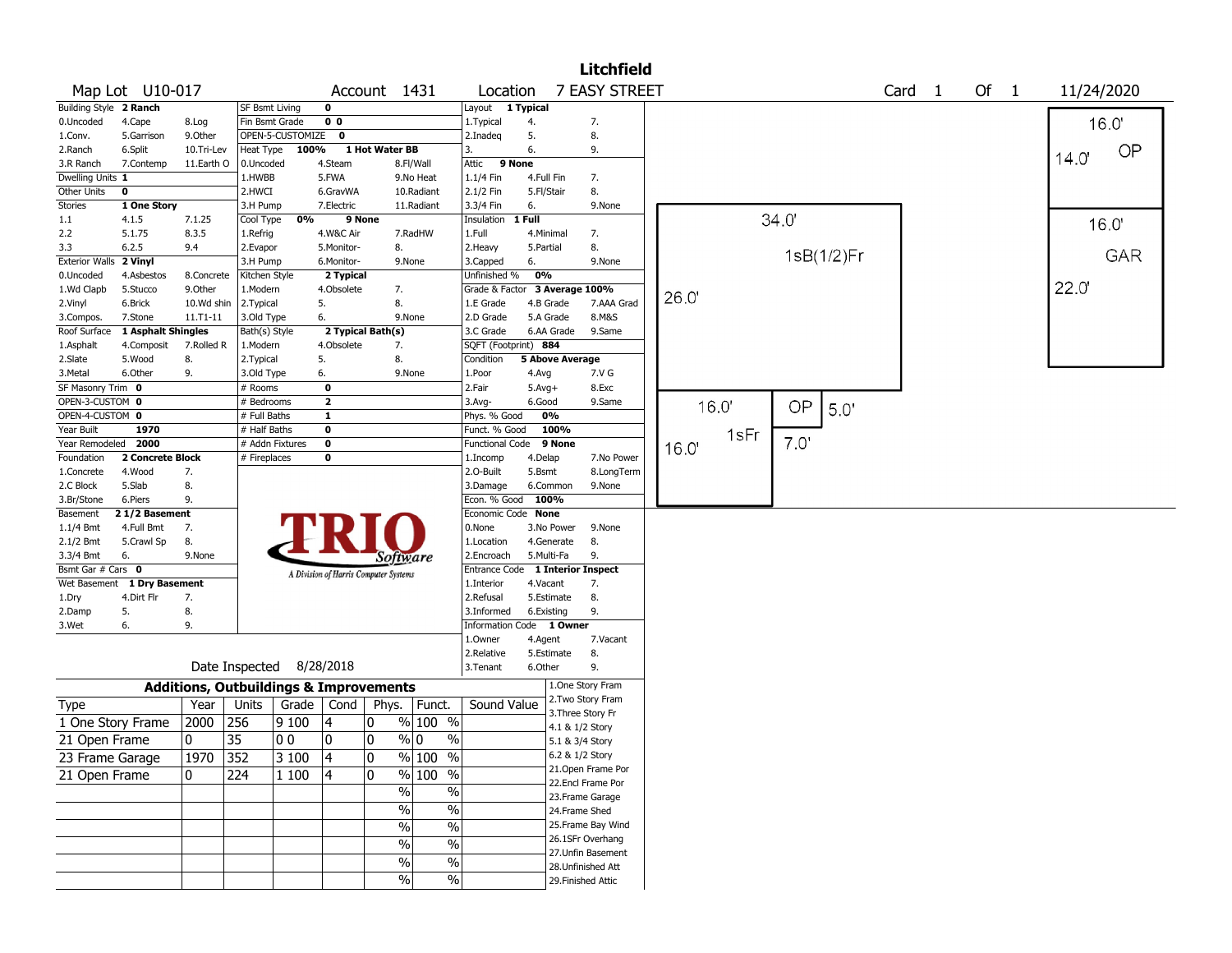|                      | Map Lot U10-018          | Account 298 | Location                            |                        | <b>5 EASY STREET</b>   |                                    |             |                          | Card 1           | Of $1$        |                                       | 11/24/2020                          |
|----------------------|--------------------------|-------------|-------------------------------------|------------------------|------------------------|------------------------------------|-------------|--------------------------|------------------|---------------|---------------------------------------|-------------------------------------|
|                      | ROSSI, JAMES M DAWN E    |             |                                     | <b>Property Data</b>   |                        |                                    |             | <b>Assessment Record</b> |                  |               |                                       |                                     |
| <b>5 EASY STREET</b> |                          |             | Neighborhood 60 Easy Street         |                        |                        | Year                               | Land        |                          | <b>Buildings</b> |               | Exempt                                | Total                               |
|                      | LITCHFIELD ME 04350      |             |                                     |                        |                        | 2007                               |             | 32,800                   |                  | 75,647        | 13,000                                | 95,447                              |
|                      |                          |             | Tree Growth Year                    | $\mathbf 0$            |                        | 2008                               |             | 32,800                   |                  | 75,639        | 12,350                                | 96,089                              |
|                      |                          |             | X Coordinate                        |                        | 0                      |                                    |             |                          |                  |               |                                       |                                     |
| B5890P5              |                          |             | Y Coordinate<br>Zone/Land Use       | <b>11 Residential</b>  | $\mathbf 0$            | 2009                               |             | 32,800                   |                  | 84,361        | 9,500                                 | 107,661                             |
|                      |                          |             |                                     |                        |                        | 2010                               |             | 32,800                   |                  | 71,982        | 10,000                                | 94,782                              |
|                      |                          |             | Secondary Zone                      |                        |                        | 2011                               |             | 32,800                   |                  | 107,193       | 10,000                                | 129,993                             |
|                      |                          |             |                                     |                        |                        | 2012                               |             | 32,800                   |                  | 107,193       | 10,000                                | 129,993                             |
|                      |                          |             | Topography 2 Rolling                |                        |                        | 2013                               |             | 32,800                   |                  | 106,244       | 10,000                                | 129,044                             |
|                      |                          |             | 1.Level                             | 4.Below St             | 7.Res Protec           | 2014                               |             | 32,800                   |                  | 105,762       | 10,000                                | 128,562                             |
|                      |                          |             | 2.Rolling<br>3.Above St             | 5.Low<br>6.Swampy      | 8.<br>9.               | 2015                               |             | 32,800                   |                  | 105,754       | 10,000                                | 128,554                             |
|                      |                          |             | 4 Drilled Well<br>Utilities         |                        | <b>6 Septic System</b> | 2016                               |             | 32,800                   |                  | 104,321       | 15,000                                | 122,121                             |
|                      |                          |             | 1.Public                            | 4.Dr Well              | 7.Cesspool             | 2017                               |             | 32,800                   |                  | 104,313       | 20,000                                | 117,113                             |
|                      |                          |             | 2. Water                            | 5.Dug Well             | 8.Lake/Pond            | 2018                               |             | 32,800                   |                  | 103,828       | 19,200                                | 117,428                             |
|                      |                          |             | 3.Sewer<br>1 Paved<br><b>Street</b> | 6.Septic               | 9.None                 | 2019                               |             | 63,800                   |                  | 138,700       | 20,000                                | 182,500                             |
|                      |                          |             |                                     |                        |                        | 2020                               |             | 63,800                   |                  | 138,700       | 25,000                                | 177,500                             |
|                      |                          |             | 1.Paved<br>2.Semi Imp               | 4.Proposed<br>5.R/O/W  | 7.<br>8.               |                                    |             |                          | <b>Land Data</b> |               |                                       |                                     |
|                      |                          |             | 3.Gravel<br>6.                      |                        | 9.None                 | <b>Front Foot</b>                  | <b>Type</b> | <b>Effective</b>         |                  |               | <b>Influence</b>                      | <b>Influence</b>                    |
|                      |                          |             |                                     |                        | 0                      | 11.1-100                           |             | Frontage                 | <b>Depth</b>     | <b>Factor</b> | Code<br>%                             | <b>Codes</b><br>1.Unimproved        |
|                      | Inspection Witnessed By: |             |                                     |                        | $\mathbf 0$            | 12.101-200                         |             |                          |                  |               | $\frac{9}{6}$<br>%                    | 2. Excess Frtg                      |
|                      |                          |             |                                     | <b>Sale Data</b>       |                        | $13.201+$<br>14.                   |             |                          |                  |               | %                                     | 3. Topography<br>4.Size/Shape       |
| X                    |                          | Date        | Sale Date                           |                        | 2/26/1999              | 15.                                |             |                          |                  |               | %                                     | 5.Access                            |
| No./Date             | Description              | Date Insp.  | Price<br>Sale Type                  | 2 Land & Buildings     | 66,650                 |                                    |             |                          |                  |               | %<br>%                                | 6.Restriction<br>7. Right of Way    |
|                      |                          |             | 1.Land                              | 4.MFG UNIT             | 7.                     | <b>Square Foot</b>                 |             | <b>Square Feet</b>       |                  |               |                                       | 8.View/Environ                      |
|                      |                          |             | 2.L & B                             | 5.Other                | 8.                     | 16.Regular Lot                     |             |                          |                  |               | %<br>$\frac{9}{6}$                    | 9.Fract Share<br><b>Acres</b>       |
|                      |                          |             | 3.Building<br>6.                    |                        | 9.                     | 17.Secondary Lot<br>18.Excess Land |             |                          |                  |               | $\frac{9}{6}$                         | 30.Frontage 1                       |
|                      |                          |             | Financing                           | 9 Unknown              |                        | 19.Condominium                     |             |                          |                  |               | $\frac{9}{6}$                         | 31. Frontage 2                      |
|                      |                          |             | 1.Convent                           | 4.Seller               | 7.                     | 20.Miscellaneous                   |             |                          |                  |               | $\frac{9}{6}$                         | 32.Tillable                         |
| Notes:               |                          |             | 2.FHA/VA                            | 5.Private              | 8.                     |                                    |             |                          |                  |               | $\frac{9}{6}$                         | 33.Tillable<br>34.Softwood F&O      |
|                      |                          |             | 3.Assumed                           | 6.Cash                 | 9.Unknown              |                                    |             |                          |                  |               | %                                     | 35. Mixed Wood F&O                  |
|                      |                          |             | Validity                            | 1 Arms Length Sale     |                        | Fract. Acre<br>21. Houselot (Frac  |             | <b>Acreage/Sites</b>     |                  |               |                                       | 36.Hardwood F&O                     |
|                      |                          |             | 1.Valid                             | 4.Split                | 7.Renovate             | 22.Baselot(Fract)                  | 21<br>44    |                          | 0.60<br>1.00     | 100<br>100    | %<br>$\mathbf 0$<br>%<br>$\mathbf{0}$ | 37.Softwood TG                      |
|                      |                          |             | 2.Related                           | 5.Partial              | 8.Other                | 23.                                | 45          |                          | 1.00             | 100           | $\frac{9}{6}$<br>$\mathbf 0$          | 38. Mixed Wood TG                   |
|                      |                          |             | 3.Distress                          | 6.Exempt               | 9.                     | <b>Acres</b>                       |             |                          |                  |               | $\frac{9}{6}$                         | 39.Hardwood TG                      |
|                      |                          |             | Verified                            | <b>5 Public Record</b> |                        | 24. Houselot                       |             |                          |                  |               | %                                     | 40. Wasteland                       |
|                      |                          |             | 1.Buyer                             | 4.Agent                | 7.Family               | 25.Baselot                         |             |                          |                  |               | $\frac{9}{6}$                         | 41.Gravel Pit<br>42. Mobile Home Si |
|                      |                          |             | 2.Seller                            | 5.Pub Rec              | 8.Other                | 26.Rear 1<br>27.Rear 2             |             |                          |                  |               | %                                     | 43.Camp Site                        |
|                      |                          |             | 3.Lender                            | 6.MLS                  | 9.                     | 28. Rear 3                         |             |                          |                  |               |                                       | 44.Lot Improvemen                   |
| <b>Litchfield</b>    |                          |             |                                     |                        |                        | 29. Rear 4                         |             | <b>Total Acreage</b>     |                  | 0.60          |                                       | 45.Access Right<br>46.Golf Course   |
|                      |                          |             |                                     |                        |                        |                                    |             |                          |                  |               |                                       |                                     |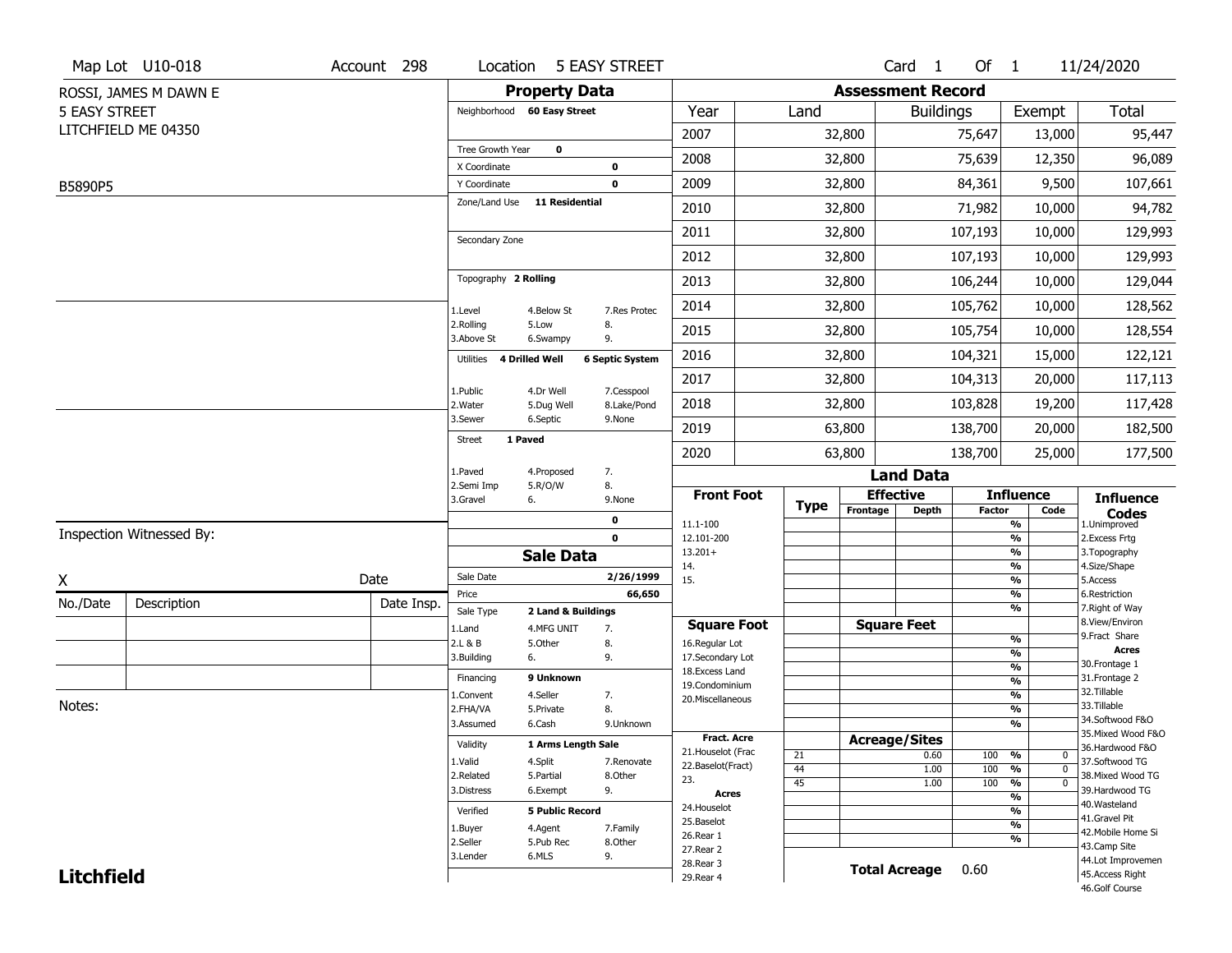|                        |                               |            |                       |                          |                |                                                   |                       |                             |              |                    | <b>Litchfield</b>    |                                |
|------------------------|-------------------------------|------------|-----------------------|--------------------------|----------------|---------------------------------------------------|-----------------------|-----------------------------|--------------|--------------------|----------------------|--------------------------------|
|                        | Map Lot U10-018               |            |                       |                          |                | Account 298                                       |                       | Location                    |              |                    | <b>5 EASY STREET</b> | Of $1$<br>Card 1<br>11/24/2020 |
|                        | Building Style 1 Conventional |            | <b>SF Bsmt Living</b> |                          | $\mathbf 0$    |                                                   |                       | Layout                      | 1 Typical    |                    |                      | 32.0                           |
| 0.Uncoded              | 4.Cape                        | 8.Log      | Fin Bsmt Grade        |                          | 0 <sub>0</sub> |                                                   |                       | 1.Typical                   | 4.           |                    | 7.                   |                                |
| 1.Conv.                | 5.Garrison                    | 9.0ther    |                       | OPEN-5-CUSTOMIZE 0       |                |                                                   |                       | 2.Inadeq                    | 5.           |                    | 8.                   | 11/4sGAR                       |
| 2.Ranch                | 6.Split                       | 10.Tri-Lev | Heat Type             | 100%                     |                | 10 Radiant Heat - 1st                             |                       | 3.                          | 6.           |                    | 9.                   | 28.0'                          |
| 3.R Ranch              | 7.Contemp                     | 11.Earth O | 0.Uncoded             |                          | 4.Stearlevel   |                                                   | 8.Fl/Wall             | 9 None<br>Attic             |              |                    |                      |                                |
| Dwelling Units 1       |                               |            | 1.HWBB                |                          | 5.FWA          |                                                   | 9.No Heat             | 1.1/4 Fin                   | 4.Full Fin   |                    | 7.                   |                                |
| Other Units            | 0                             |            | 2.HWCI                |                          | 6.GravWA       |                                                   | 10.Radiant            | 2.1/2 Fin                   | 5.Fl/Stair   |                    | 8.                   |                                |
| <b>Stories</b>         | 1 One Story                   |            | 3.H Pump              |                          | 7.Electric     |                                                   | 11.Radiant            | 3.3/4 Fin                   | 6.           |                    | 9.None               |                                |
| 1.1                    | 4.1.5                         | 7.1.25     | Cool Type             | 0%                       |                | 9 None                                            |                       | Insulation                  | 1 Full       |                    |                      |                                |
| 2.2                    | 5.1.75                        | 8.3.5      | 1.Refrig              |                          | 4.W&C Air      |                                                   | 7.RadHW               | 1.Full                      | 4.Minimal    |                    | 7.                   |                                |
| 3.3                    | 6.2.5                         | 9.4        | 2.Evapor              |                          | 5.Monitor-     | 8.                                                |                       | 2. Heavy                    | 5.Partial    |                    | 8.                   |                                |
| Exterior Walls 2 Vinyl |                               |            | 3.H Pump              |                          | 6.Monitor-     | 9.None                                            |                       | 3.Capped                    | 6.           |                    | 9.None               |                                |
| 0.Uncoded              | 4.Asbestos                    | 8.Concrete | Kitchen Style         |                          | 2 Typical      |                                                   |                       | Unfinished %                | 0%           |                    |                      |                                |
| 1.Wd Clapb             | 5.Stucco                      | 9.0ther    | 1.Modern              |                          | 4.Obsolete     | 7.                                                |                       | Grade & Factor              |              | 3 Average 100%     |                      |                                |
| 2.Vinyl                | 6.Brick                       | 10.Wd shin | 2.Typical             |                          | 5.             | 8.                                                |                       | 1.E Grade                   | 4.B Grade    |                    | 7.AAA Grad           | 50.0<br>PATIO                  |
| 3.Compos.              | 7.Stone                       | 11.T1-11   | 3.Old Type            |                          | 6.             | 9.None                                            |                       | 2.D Grade                   | 5.A Grade    |                    | 8.M&S                | 10.0"                          |
| Roof Surface           | 3 Sheet Metal                 |            | Bath(s) Style         |                          |                | 2 Typical Bath(s)                                 |                       | 3.C Grade                   |              | 6.AA Grade         | 9.Same               | $50.0^\circ$                   |
| 1.Asphalt              | 4.Composit                    | 7.Rolled R | 1.Modern              |                          | 4.Obsolete     | 7.                                                |                       | SQFT (Footprint) 1644       |              |                    |                      |                                |
| 2.Slate                | 5.Wood                        | 8.         | 2. Typical            |                          | 5.             | 8.                                                |                       | Condition                   | 6 Good       |                    |                      | 16.0'<br>1sFr/SL               |
| 3.Metal                | 6.Other                       | 9.         | 3.Old Type            |                          | 6.             | 9.None                                            |                       | 1.Poor                      | 4.Avg        |                    | 7.V G                | 16.0                           |
| SF Masonry Trim 0      |                               |            | # Rooms               |                          | 7              |                                                   |                       | 2.Fair                      | $5.$ Avg $+$ |                    | 8.Exc                |                                |
| OPEN-3-CUSTOM 0        |                               |            | # Bedrooms            |                          | 3              |                                                   |                       | 3.Avg-                      | 6.Good       |                    | 9.Same               | GAR<br>42.0                    |
| OPEN-4-CUSTOM 0        |                               |            | # Full Baths          |                          | $\mathbf{1}$   |                                                   |                       | Phys. % Good                | 0%           |                    |                      | 22.0<br>22.0'                  |
| Year Built             | 1960                          |            | # Half Baths          |                          | $\mathbf{1}$   |                                                   |                       | Funct. % Good               |              | 100%               |                      |                                |
| Year Remodeled 0       |                               |            |                       | # Addn Fixtures          | 0              |                                                   |                       | Functional Code 9 None      |              |                    |                      |                                |
| Foundation             | 5 Concrete Slab               |            | # Fireplaces          |                          | 0              |                                                   |                       | 1.Incomp                    | 4.Delap      |                    | 7.No Power           | $16.0^{\circ}$<br>10.0'        |
| 1.Concrete             | 4.Wood                        | 7.         |                       |                          |                |                                                   |                       | 2.O-Built                   | 5.Bsmt       |                    | 8.LongTerm           | 24.0<br>4.0"<br>0.6            |
| 2.C Block              | 5.Slab                        | 8.         |                       |                          |                |                                                   |                       | 3.Damage                    | 6.Common     |                    | 9.None               | PATIO<br>4.0"<br>10.0          |
| 3.Br/Stone             | 6.Piers                       | 9.         |                       |                          |                |                                                   |                       | Econ. % Good                | 100%         |                    |                      | 24.0                           |
| Basement               | 9 No Basement                 |            |                       |                          |                |                                                   |                       | Economic Code None          |              |                    |                      |                                |
| $1.1/4$ Bmt            | 4.Full Bmt                    | 7.         |                       |                          |                |                                                   |                       | 0.None                      |              | 3.No Power         | 9.None               |                                |
| 2.1/2 Bmt              | 5.Crawl Sp                    | 8.         |                       |                          |                |                                                   |                       | 1.Location                  | 4.Generate   |                    | 8.                   |                                |
| 3.3/4 Bmt              | 6.                            | 9.None     |                       |                          |                | Software                                          |                       | 2.Encroach                  | 5.Multi-Fa   |                    | 9.                   |                                |
| Bsmt Gar # Cars 0      |                               |            |                       |                          |                | A Division of Harris Computer Systems             |                       | Entrance Code 5 Estimated   |              |                    |                      |                                |
| Wet Basement           | $\bf{0}$                      |            |                       |                          |                |                                                   |                       | 1.Interior                  | 4.Vacant     |                    | 7.                   |                                |
| 1.Dry                  | 4.Dirt Flr                    | 7.         |                       |                          |                |                                                   |                       | 2.Refusal                   |              | 5.Estimate         | 8.                   |                                |
| 2.Damp                 | 5.                            | 8.         |                       |                          |                |                                                   |                       | 3.Informed                  | 6.Existing   |                    | 9.                   |                                |
| 3.Wet                  | 6.                            | 9.         |                       |                          |                |                                                   |                       | Information Code 5 Estimate |              |                    |                      |                                |
|                        |                               |            |                       |                          |                |                                                   |                       | 1.Owner                     | 4.Agent      |                    | 7.Vacant             |                                |
|                        |                               |            |                       |                          |                |                                                   |                       | 2.Relative                  | 5.Estimate   |                    | 8.                   |                                |
|                        |                               |            |                       | Date Inspected 8/28/2018 |                |                                                   |                       | 3.Tenant                    | 6.Other      |                    | 9.                   |                                |
|                        |                               |            |                       |                          |                | <b>Additions, Outbuildings &amp; Improvements</b> |                       |                             |              |                    | 1.One Story Fram     |                                |
| Type                   |                               | Year       | Units                 | Grade                    | Cond           | Phys. Funct.                                      |                       | Sound Value                 |              |                    | 2.Two Story Fram     |                                |
| 60 Patio               |                               | 0          | 500                   | 3 100                    | 14             | 0                                                 | % 100 %               |                             |              | 3. Three Story Fr  |                      |                                |
|                        |                               |            |                       |                          |                |                                                   |                       |                             |              | 4.1 & 1/2 Story    |                      |                                |
| 60 Patio               |                               | 0          | 356                   | 3 100                    | 4              | 0                                                 | % 100 %               |                             |              | 5.1 & 3/4 Story    |                      |                                |
| 23 Frame Garage        |                               | 0          | 352                   | $ 3100\rangle$           | 4              | 0                                                 | $\frac{9}{6}$ 100 %   |                             |              | 6.2 & 1/2 Story    |                      |                                |
| 72 1 1/4s Garage       |                               | 0          | 896                   | 3 100                    | 4              | 0                                                 | % 75<br>$\%$          |                             |              |                    | 21.Open Frame Por    |                                |
|                        |                               |            |                       |                          |                | $\sqrt{6}$                                        | $\%$                  |                             |              |                    | 22.Encl Frame Por    |                                |
|                        |                               |            |                       |                          |                |                                                   |                       |                             |              |                    | 23.Frame Garage      |                                |
|                        |                               |            |                       |                          |                | $\frac{9}{6}$                                     | $\frac{1}{2}$         |                             |              | 24.Frame Shed      |                      |                                |
|                        |                               |            |                       |                          |                | $\sqrt{6}$                                        | $\frac{0}{6}$         |                             |              |                    | 25. Frame Bay Wind   |                                |
|                        |                               |            |                       |                          |                |                                                   |                       |                             |              |                    |                      |                                |
|                        |                               |            |                       |                          |                |                                                   |                       |                             |              |                    | 26.1SFr Overhang     |                                |
|                        |                               |            |                       |                          |                | $\sqrt{6}$                                        | $\frac{1}{2}$         |                             |              |                    | 27.Unfin Basement    |                                |
|                        |                               |            |                       |                          |                | $\sqrt{6}$<br>$\%$                                | $\frac{1}{2}$<br>$\%$ |                             |              | 29. Finished Attic | 28. Unfinished Att   |                                |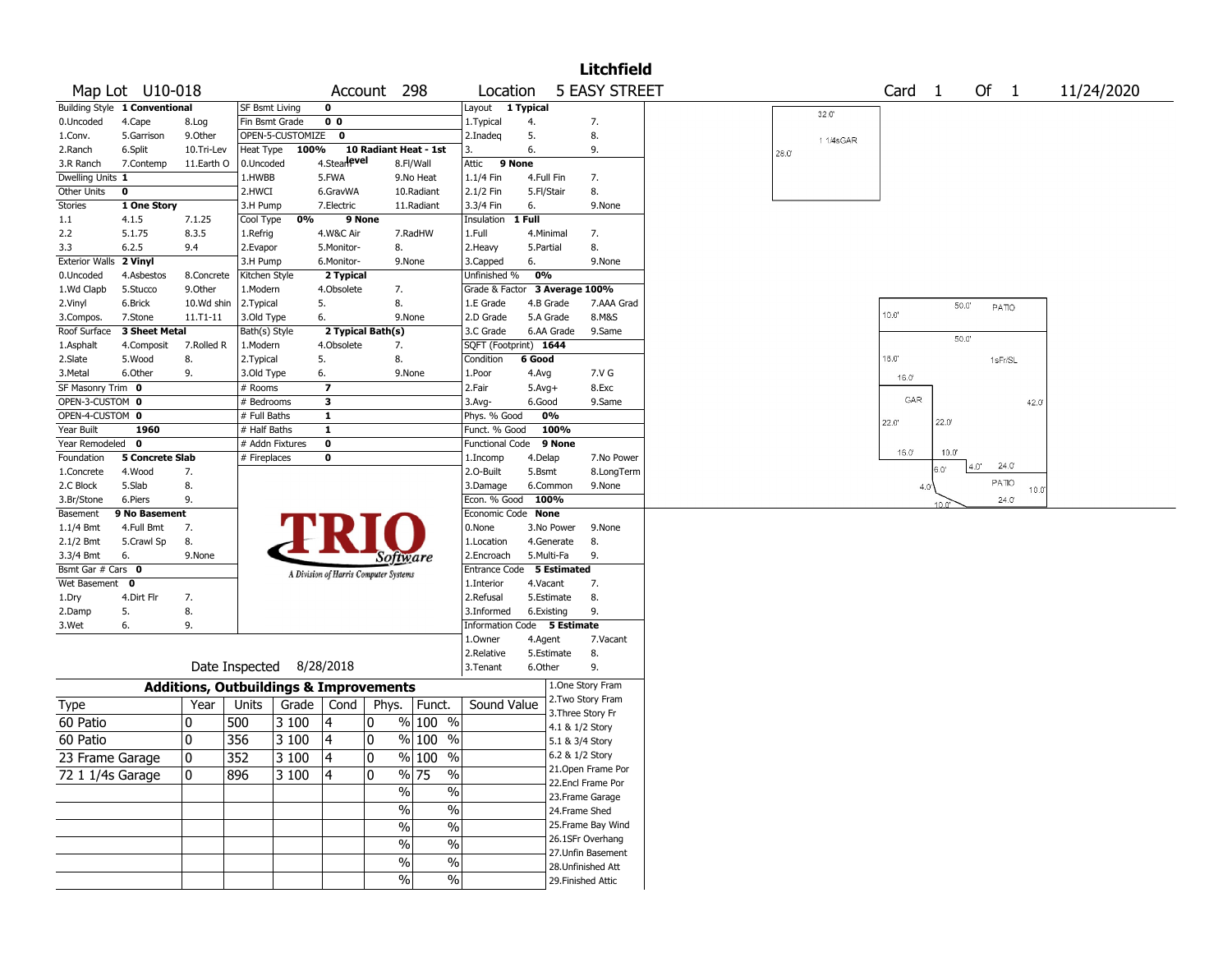|                       | Map Lot U10-019                            | Account 1673 | Location                     |                       | <b>12 GRANT ROAD</b>   |                                    |                 |                          | Card <sub>1</sub>    | Of $1$        |                                                      | 11/24/2020                          |
|-----------------------|--------------------------------------------|--------------|------------------------------|-----------------------|------------------------|------------------------------------|-----------------|--------------------------|----------------------|---------------|------------------------------------------------------|-------------------------------------|
| <b>BOURGET, ROGER</b> |                                            |              |                              | <b>Property Data</b>  |                        |                                    |                 | <b>Assessment Record</b> |                      |               |                                                      |                                     |
| 12 GRANT RD           |                                            |              | Neighborhood 77 Grant Road   |                       |                        | Year                               | Land            |                          | <b>Buildings</b>     |               | Exempt                                               | Total                               |
|                       | LITCHFIELD ME 04350                        |              |                              |                       |                        | 2007                               |                 | 39,906                   |                      | 82,495        | 0                                                    | 122,401                             |
|                       |                                            |              | Tree Growth Year             | $\mathbf 0$           |                        | 2008                               |                 | 39,906                   |                      | 82,240        | O                                                    | 122,146                             |
|                       |                                            |              | X Coordinate<br>Y Coordinate |                       | 0<br>$\mathbf 0$       | 2009                               |                 | 39,450                   |                      | 88,114        | 0                                                    |                                     |
| B6549P207             |                                            |              | Zone/Land Use                | <b>11 Residential</b> |                        |                                    |                 |                          |                      |               |                                                      | 127,564                             |
|                       |                                            |              |                              |                       |                        | 2010                               |                 | 39,450                   |                      | 80,014        | 0                                                    | 119,464                             |
|                       |                                            |              | Secondary Zone               |                       |                        | 2011                               |                 | 45,450                   |                      | 116,225       | 0                                                    | 161,675                             |
|                       |                                            |              |                              |                       |                        | 2012                               |                 | 45,450                   |                      | 116,225       | 0                                                    | 161,675                             |
|                       |                                            |              | Topography 2 Rolling         |                       |                        | 2013                               |                 | 45,450                   |                      | 116,225       | 0                                                    | 161,675                             |
|                       |                                            |              | 1.Level                      | 4.Below St            | 7.Res Protec           | 2014                               |                 | 45,450                   |                      | 115,960       | 0                                                    | 161,410                             |
|                       |                                            |              | 2.Rolling<br>3.Above St      | 5.Low<br>6.Swampy     | 8.<br>9.               | 2015                               |                 | 45,450                   |                      | 115,960       | 0                                                    | 161,410                             |
|                       |                                            |              | 5 Dug Well<br>Utilities      |                       | <b>6 Septic System</b> | 2016                               |                 | 45,450                   |                      | 115,696       | 0                                                    | 161,146                             |
|                       |                                            |              | 1.Public                     | 4.Dr Well             | 7.Cesspool             | 2017                               |                 | 45,450                   |                      | 115,696       | 0                                                    | 161,146                             |
|                       |                                            |              | 2. Water                     | 5.Dug Well            | 8.Lake/Pond            | 2018                               |                 | 45,450                   |                      | 115,431       | 0                                                    | 160,881                             |
|                       |                                            |              | 3.Sewer                      | 6.Septic              | 9.None                 | 2019                               |                 | 73,400                   |                      | 89,900        | 0                                                    | 163,300                             |
|                       |                                            |              | Street<br>3 Gravel           |                       |                        | 2020                               |                 | 73,400                   |                      | 89,900        | 25,000                                               | 138,300                             |
|                       |                                            |              | 1.Paved                      | 4.Proposed            | 7.                     |                                    |                 |                          | <b>Land Data</b>     |               |                                                      |                                     |
|                       |                                            |              | 2.Semi Imp<br>3.Gravel       | 5.R/O/W<br>6.         | 8.<br>9.None           | <b>Front Foot</b>                  |                 |                          | <b>Effective</b>     |               | <b>Influence</b>                                     | <b>Influence</b>                    |
|                       |                                            |              |                              |                       | 0                      | 11.1-100                           | <b>Type</b>     | Frontage                 | Depth                | <b>Factor</b> | Code<br>$\overline{\frac{9}{6}}$                     | <b>Codes</b><br>1.Unimproved        |
|                       | Inspection Witnessed By:                   |              |                              |                       | $\mathbf 0$            | 12.101-200                         |                 |                          |                      |               | $\overline{\frac{9}{6}}$                             | 2.Excess Frtg                       |
|                       |                                            |              |                              | <b>Sale Data</b>      |                        | $13.201+$<br>14.                   |                 |                          |                      |               | $\overline{\frac{9}{6}}$<br>$\overline{\frac{9}{6}}$ | 3. Topography<br>4.Size/Shape       |
| X                     |                                            | Date         | Sale Date                    |                       |                        | 15.                                |                 |                          |                      |               | $\overline{\frac{9}{6}}$                             | 5.Access                            |
| No./Date              | Description                                | Date Insp.   | Price<br>Sale Type           |                       |                        |                                    |                 |                          |                      |               | %<br>%                                               | 6.Restriction<br>7. Right of Way    |
|                       |                                            |              | 1.Land                       | 4.MFG UNIT            | 7.                     | <b>Square Foot</b>                 |                 |                          | <b>Square Feet</b>   |               |                                                      | 8.View/Environ                      |
|                       |                                            |              | 2.L & B                      | 5.Other               | 8.                     | 16.Regular Lot                     |                 |                          |                      |               | $\frac{9}{6}$<br>%                                   | 9.Fract Share<br><b>Acres</b>       |
|                       |                                            |              | 3.Building                   | 6.                    | 9.                     | 17.Secondary Lot<br>18.Excess Land |                 |                          |                      |               | $\frac{9}{6}$                                        | 30. Frontage 1                      |
|                       |                                            |              | Financing                    |                       |                        | 19.Condominium                     |                 |                          |                      |               | $\overline{\frac{9}{6}}$                             | 31. Frontage 2<br>32.Tillable       |
| Notes:                |                                            |              | 1.Convent<br>2.FHA/VA        | 4.Seller              | 7.<br>8.               | 20.Miscellaneous                   |                 |                          |                      |               | $\frac{9}{6}$<br>$\overline{\frac{9}{6}}$            | 33.Tillable                         |
|                       | 7/2011-listed for sale-\$199,000 by owner. |              | 3.Assumed                    | 5.Private<br>6.Cash   | 9.Unknown              |                                    |                 |                          |                      |               | %                                                    | 34.Softwood F&O                     |
|                       |                                            |              | Validity                     |                       |                        | <b>Fract. Acre</b>                 |                 |                          | <b>Acreage/Sites</b> |               |                                                      | 35. Mixed Wood F&O                  |
|                       |                                            |              |                              |                       |                        | 21. Houselot (Frac                 | 24              |                          | 1.00                 | 100           | %<br>0                                               | 36.Hardwood F&O                     |
|                       |                                            |              | 1.Valid<br>2.Related         | 4.Split<br>5.Partial  | 7.Renovate<br>8.Other  | 22.Baselot(Fract)                  | $\overline{26}$ |                          | 1.14                 | 100           | $\overline{\mathfrak{o}}$<br>%                       | 37.Softwood TG<br>38. Mixed Wood TG |
|                       |                                            |              | 3.Distress                   | 6.Exempt              | 9.                     | 23.<br>Acres                       | 44              |                          | 1.00                 | 100           | $\frac{9}{6}$<br>$\overline{0}$                      | 39.Hardwood TG                      |
|                       |                                            |              | Verified                     |                       |                        | 24. Houselot                       | $\overline{45}$ |                          | 1.00                 | 100           | $\overline{\mathfrak{o}}$<br>$\frac{9}{6}$<br>%      | 40. Wasteland                       |
|                       |                                            |              |                              |                       | 7.Family               | 25.Baselot                         |                 |                          |                      |               | $\overline{\frac{9}{6}}$                             | 41.Gravel Pit                       |
|                       |                                            |              | 1.Buyer<br>2.Seller          | 4.Agent<br>5.Pub Rec  | 8.Other                | 26.Rear 1                          |                 |                          |                      |               | %                                                    | 42. Mobile Home Si                  |
|                       |                                            |              | 3.Lender                     | 6.MLS                 | 9.                     | 27. Rear 2                         |                 |                          |                      |               |                                                      | 43.Camp Site<br>44.Lot Improvemen   |
| <b>Litchfield</b>     |                                            |              |                              |                       |                        | 28.Rear 3<br>29. Rear 4            |                 |                          | <b>Total Acreage</b> | 2.14          |                                                      | 45.Access Right                     |
|                       |                                            |              |                              |                       |                        |                                    |                 |                          |                      |               |                                                      | 46.Golf Course                      |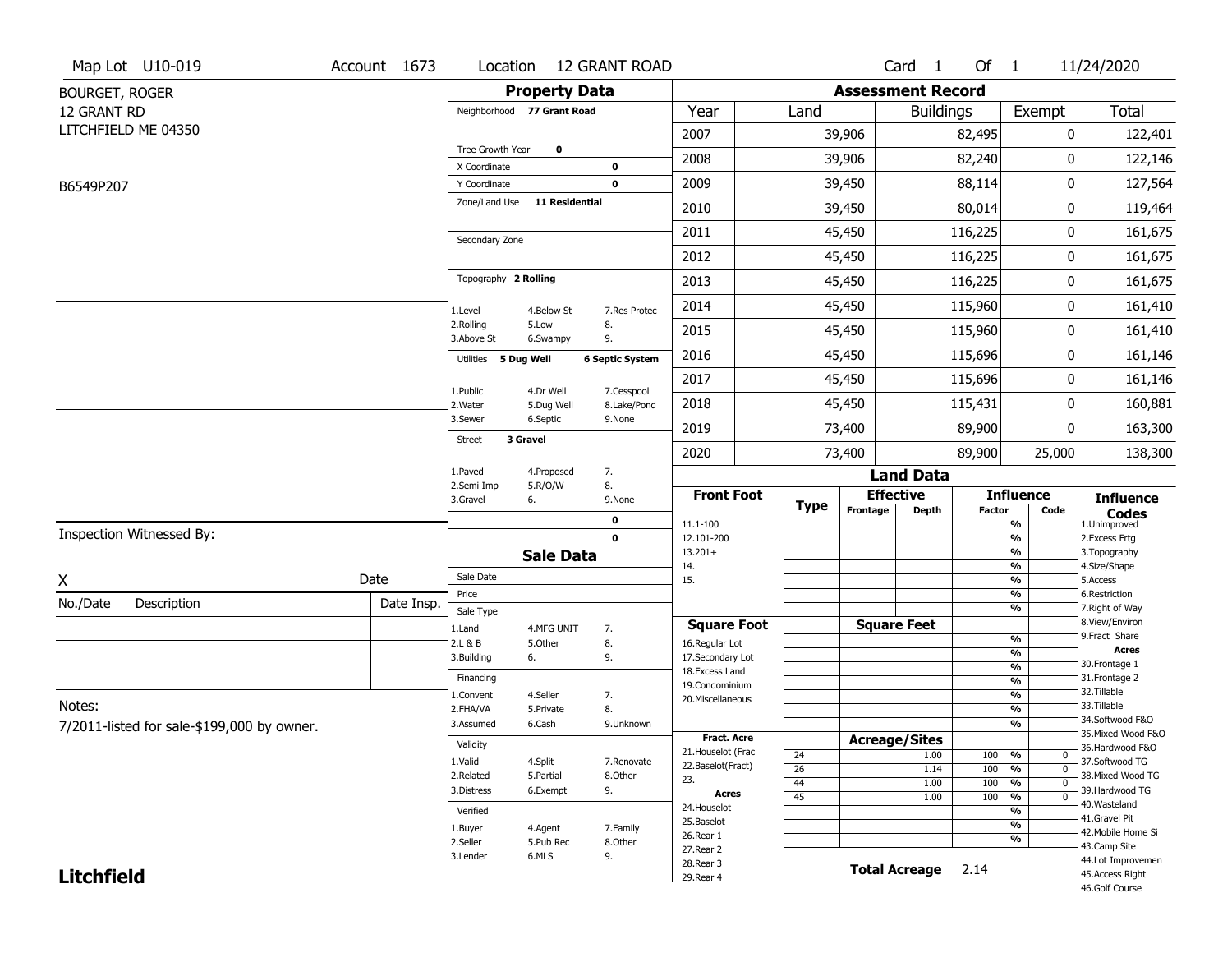|                       |                        |              |                                                   |                  |                                       |              |                                  |                        |              |             | Litchfield                           |                                           |
|-----------------------|------------------------|--------------|---------------------------------------------------|------------------|---------------------------------------|--------------|----------------------------------|------------------------|--------------|-------------|--------------------------------------|-------------------------------------------|
|                       | Map Lot U10-019        |              |                                                   |                  |                                       | Account 1673 |                                  | Location               |              |             | <b>12 GRANT ROAD</b>                 | Of $1$<br>Card <sub>1</sub><br>11/24/2020 |
| Building Style 4 Cape |                        |              | <b>SF Bsmt Living</b>                             |                  | 0                                     |              |                                  | Layout                 | 1 Typical    |             |                                      | 28.0                                      |
| 0.Uncoded             | 4.Cape                 | 8.Log        | Fin Bsmt Grade                                    |                  | 0 <sub>0</sub>                        |              |                                  | 1. Typical             | 4.           |             | 7.                                   |                                           |
| 1.Conv.               | 5.Garrison             | 9.0ther      |                                                   | OPEN-5-CUSTOMIZE | 0                                     |              |                                  | 2.Inadeg               | 5.           |             | 8.                                   |                                           |
| 2.Ranch               | 6.Split                | 10.Tri-Lev   | Heat Type                                         | 100%             |                                       | 0 Uncoded    |                                  | 3.                     | 6.           |             | 9.                                   | GAR                                       |
| 3.R Ranch             | 7.Contemp              | 11.Earth O   | 0.Uncoded                                         |                  | 4.Steam                               |              | 8.Fl/Wall                        | Attic                  | 9 None       |             |                                      |                                           |
| Dwelling Units 1      |                        |              | 1.HWBB                                            |                  | 5.FWA                                 |              | 9.No Heat                        | 1.1/4 Fin              | 4.Full Fin   |             | 7.                                   | 32.0                                      |
| Other Units           | 0                      |              | 2.HWCI                                            |                  | 6.GravWA                              |              | 10.Radiant                       | 2.1/2 Fin              | 5.Fl/Stair   |             | 8.                                   |                                           |
| Stories               | 4 One & 1/2 Story      |              | 3.H Pump                                          |                  | 7.Electric                            |              | 11.Radiant                       | 3.3/4 Fin              | 6.           |             | 9.None                               |                                           |
| 1.1                   | 4.1.5                  | 7.1.25       | Cool Type                                         | 0%               | 9 None                                |              |                                  | Insulation             | 1 Full       |             |                                      |                                           |
| 2.2                   | 5.1.75                 | 8.3.5        | 1.Refrig                                          |                  | 4.W&C Air                             |              | 7.RadHW                          | 1.Full                 | 4.Minimal    |             | 7.                                   |                                           |
| 3.3                   | 6.2.5                  | 9.4          | 2.Evapor                                          |                  | 5.Monitor-                            | 8.           |                                  | 2. Heavy               | 5.Partial    |             | 8.                                   |                                           |
| <b>Exterior Walls</b> | 2 Vinyl                |              | 3.H Pump                                          |                  | 6.Monitor-                            |              | 9.None                           | 3.Capped               | 6.           |             | 9.None                               |                                           |
| 0.Uncoded             | 4.Asbestos             | 8.Concrete   | Kitchen Style                                     |                  | 2 Typical                             |              |                                  | Unfinished %           | 0%           |             |                                      |                                           |
| 1.Wd Clapb            | 5.Stucco               | 9.Other      | 1.Modern                                          |                  | 4.Obsolete                            | 7.           |                                  | Grade & Factor         |              | 2 Fair 110% |                                      |                                           |
| 2.Vinyl               | 6.Brick                | 10.Wd shin   | 2. Typical                                        |                  | 5.                                    | 8.           |                                  | 1.E Grade              | 4.B Grade    |             | 7.AAA Grad                           |                                           |
| 3.Compos.             | 7.Stone                | $11.71 - 11$ | 3.Old Type                                        |                  | 6.                                    |              | 9.None                           | 2.D Grade              | 5.A Grade    |             | 8.M&S                                | $10.0^{\circ}$<br>19.0                    |
| Roof Surface          | 1 Asphalt Shingles     |              | Bath(s) Style                                     |                  | 2 Typical Bath(s)                     |              |                                  | 3.C Grade              |              | 6.AA Grade  | 9.Same                               | $10.0^{\circ}$<br>10.0'                   |
| 1.Asphalt             | 4.Composit             | 7.Rolled R   | 1.Modern                                          |                  | 4.Obsolete                            | 7.           |                                  | SQFT (Footprint) 520   |              |             |                                      | WD<br>1sBFr                               |
| 2.Slate               | 5.Wood                 | 8.           | 2. Typical                                        |                  | 5.                                    | 8.           |                                  | Condition              | 4 Average    |             |                                      | 20.0'                                     |
| 3.Metal               | 6.Other                | 9.           | 3.Old Type                                        |                  | 6.                                    |              | 9.None                           | 1.Poor                 | 4.Avg        |             | 7.V G                                |                                           |
| SF Masonry Trim 0     |                        |              | # Rooms                                           |                  | $\mathbf 0$                           |              |                                  | 2.Fair                 | $5.Avg+$     |             | 8.Exc                                | OP.<br>11/2sBFr                           |
| OPEN-3-CUSTOM 0       |                        |              | # Bedrooms                                        |                  | $\mathbf 0$                           |              |                                  | 3.Avg-                 | 6.Good       |             | 9.Same                               |                                           |
| OPEN-4-CUSTOM 0       |                        |              | # Full Baths                                      |                  | $\mathbf{1}$                          |              |                                  | Phys. % Good           | 0%           |             |                                      | 26.0<br>26.0                              |
| Year Built            | 1950                   |              | # Half Baths                                      |                  | $\mathbf 0$                           |              |                                  | Funct. % Good          |              | 100%        |                                      |                                           |
| Year Remodeled        | 2000                   |              | # Addn Fixtures                                   |                  | $\mathbf 0$                           |              |                                  | <b>Functional Code</b> |              | 9 None      |                                      |                                           |
| Foundation            | 2 Concrete Block       |              | # Fireplaces                                      |                  | 0                                     |              |                                  | 1.Incomp               | 4.Delap      |             | 7.No Power                           | 5.0'                                      |
| 1.Concrete            | 4.Wood                 | 7.           |                                                   |                  |                                       |              |                                  | 2.O-Built              | 5.Bsmt       |             | 8.LongTerm                           | 20.0'                                     |
| 2.C Block             | 5.Slab                 | 8.           |                                                   |                  |                                       |              |                                  | 3.Damage               | 6.Common     |             | 9.None                               | $10.0^{\circ}$<br>1sFr                    |
| 3.Br/Stone            | 6.Piers                | 9.           |                                                   |                  |                                       |              |                                  | Econ. % Good           | 100%         |             |                                      |                                           |
| Basement              | <b>4 Full Basement</b> |              |                                                   |                  |                                       |              |                                  | Economic Code None     |              |             |                                      |                                           |
| 1.1/4 Bmt             | 4.Full Bmt             | 7.           |                                                   |                  |                                       |              |                                  | 0.None                 |              | 3.No Power  | 9.None                               |                                           |
| 2.1/2 Bmt             | 5.Crawl Sp             | 8.           |                                                   |                  |                                       |              |                                  | 1.Location             |              | 4.Generate  | 8.                                   |                                           |
| 3.3/4 Bmt             | 6.                     | 9.None       |                                                   |                  |                                       |              | Software                         | 2.Encroach             | 5.Multi-Fa   |             | 9.                                   |                                           |
| Bsmt Gar # Cars 0     |                        |              |                                                   |                  | A Division of Harris Computer Systems |              |                                  | Entrance Code          |              |             | <b>3 Information Only</b>            |                                           |
| Wet Basement          | 1 Dry Basement         |              |                                                   |                  |                                       |              |                                  | 1.Interior             | 4.Vacant     |             | 7.                                   |                                           |
| 1.Dry                 | 4.Dirt Flr             | 7.           |                                                   |                  |                                       |              |                                  | 2.Refusal              | 5.Estimate   |             | 8.                                   |                                           |
| 2.Damp                | 5.                     | 8.           |                                                   |                  |                                       |              |                                  | 3.Informed             | 6.Existing   |             | 9.                                   |                                           |
| 3.Wet                 | 6.                     | 9.           |                                                   |                  |                                       |              |                                  | Information            | Code 1 Owner |             |                                      |                                           |
|                       |                        |              |                                                   |                  |                                       |              |                                  | 1.Owner                | 4.Agent      |             | 7.Vacant                             |                                           |
|                       |                        |              |                                                   |                  |                                       |              |                                  | 2.Relative             | 5.Estimate   |             | 8.                                   |                                           |
|                       |                        |              | Date Inspected 8/28/2018                          |                  |                                       |              |                                  | 3. Tenant              | 6.Other      |             | 9.                                   |                                           |
|                       |                        |              | <b>Additions, Outbuildings &amp; Improvements</b> |                  |                                       |              |                                  |                        |              |             | 1.One Story Fram                     |                                           |
| <b>Type</b>           |                        | Year         | Units                                             | Grade $ $        | Cond                                  | Phys.        | Funct.                           | Sound Value            |              |             | 2. Two Story Fram                    |                                           |
| 1 One Story Frame     |                        | 0            | 200                                               | 2 100            | 4                                     | 10           | % 100 %                          |                        |              |             | 3. Three Story Fr<br>4.1 & 1/2 Story |                                           |
| 38 1 Story Bsmt       |                        | 0            | 190                                               | 2 100            | 4                                     | 10           | % 100 %                          |                        |              |             | 5.1 & 3/4 Story                      |                                           |
| 68 Wood Deck/s        |                        | 2015         | 100                                               | 3 100            | 14                                    | ١o           | $\frac{9}{6}$ 100 %              |                        |              |             | 6.2 & 1/2 Story                      |                                           |
| 21 Open Frame         |                        | 2006         | 130                                               | 3 100            | 4                                     | 10           | % 100 %                          |                        |              |             | 21.Open Frame Por                    |                                           |
|                       |                        |              |                                                   |                  |                                       |              |                                  |                        |              |             | 22.Encl Frame Por                    |                                           |
| 23 Frame Garage       |                        | 2006         | 896                                               | 3 100            | 4                                     | 10           | 100 %<br>$\%$                    |                        |              |             | 23.Frame Garage                      |                                           |
|                       |                        |              |                                                   |                  |                                       |              | $\%$<br>$\overline{\frac{0}{0}}$ |                        |              |             | 24.Frame Shed                        |                                           |
|                       |                        |              |                                                   |                  |                                       |              | $\overline{\frac{0}{0}}$<br>$\%$ |                        |              |             | 25.Frame Bay Wind                    |                                           |
|                       |                        |              |                                                   |                  |                                       |              | $\overline{\frac{0}{0}}$<br>$\%$ |                        |              |             | 26.1SFr Overhang                     |                                           |
|                       |                        |              |                                                   |                  |                                       |              | $\overline{\frac{0}{0}}$<br>$\%$ |                        |              |             | 27.Unfin Basement                    |                                           |
|                       |                        |              |                                                   |                  |                                       |              |                                  |                        |              |             | 28.Unfinished Att                    |                                           |
|                       |                        |              |                                                   |                  |                                       |              | $\sqrt{6}$<br>$\%$               |                        |              |             | 29. Finished Attic                   |                                           |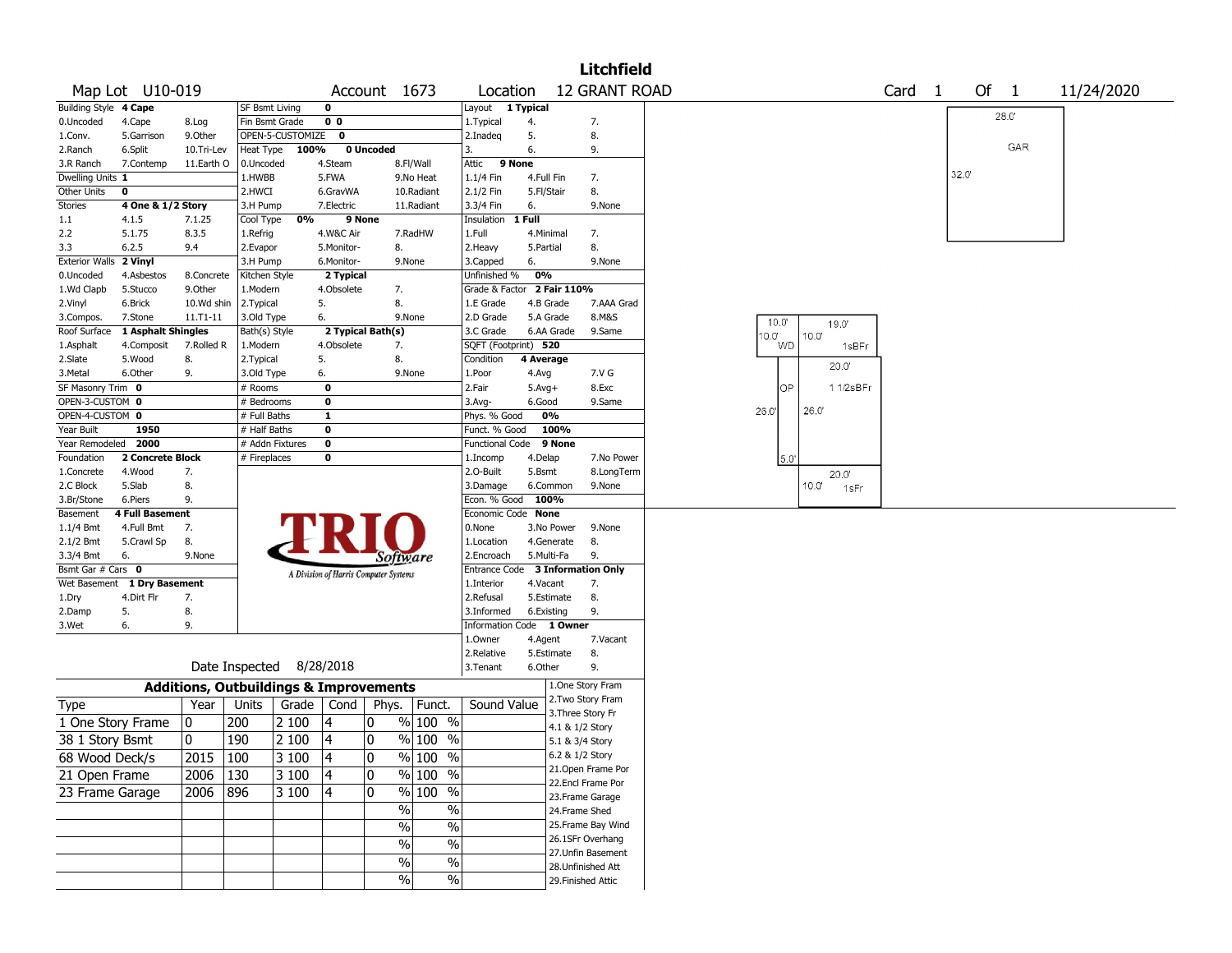|                   | Map Lot U10-021                                        | Account 1922 | Location                           |                       | 52 GRANT ROAD          |                                    |                 |                          | Card <sub>1</sub> | Of $1$        |                                                       | 11/24/2020                         |
|-------------------|--------------------------------------------------------|--------------|------------------------------------|-----------------------|------------------------|------------------------------------|-----------------|--------------------------|-------------------|---------------|-------------------------------------------------------|------------------------------------|
|                   | THERIAULT, DONALD A                                    |              |                                    | <b>Property Data</b>  |                        |                                    |                 | <b>Assessment Record</b> |                   |               |                                                       |                                    |
| THERIAULT KAREN   |                                                        |              | Neighborhood 77 Grant Road         |                       |                        | Year                               | Land            |                          | <b>Buildings</b>  |               | Exempt                                                | Total                              |
| 52 GRANT ROAD     |                                                        |              |                                    |                       |                        | 2007                               |                 | 47,240                   |                   | 28,231        | 0                                                     | 75,471                             |
|                   | LITCHFIELD ME 04350                                    |              | Tree Growth Year                   | 0                     |                        | 2008                               |                 | 47,240                   |                   | 27,442        | O                                                     | 74,682                             |
|                   |                                                        |              | X Coordinate                       |                       | 0                      |                                    |                 |                          |                   |               |                                                       |                                    |
|                   | B7230P35 B12629P111                                    |              | Y Coordinate<br>Zone/Land Use      | <b>11 Residential</b> | $\mathbf 0$            | 2009                               |                 | 46,600                   |                   | 24,271        | 0                                                     | 70,871                             |
|                   |                                                        |              |                                    |                       |                        | 2010                               |                 | 46,600                   |                   | 25,992        | 0                                                     | 72,592                             |
|                   |                                                        |              | Secondary Zone                     |                       |                        | 2011                               |                 | 46,600                   |                   | 25,992        | 0                                                     | 72,592                             |
|                   |                                                        |              |                                    |                       |                        | 2012                               |                 | 46,600                   |                   | 25,419        | 0                                                     | 72,019                             |
|                   |                                                        |              | Topography 2 Rolling               |                       |                        | 2013                               |                 | 46,600                   |                   | 24,653        | 0                                                     | 71,253                             |
|                   |                                                        |              | 1.Level                            | 4.Below St            | 7.Res Protec           | 2014                               |                 | 46,600                   |                   | 22,575        | 0                                                     | 69,175                             |
|                   |                                                        |              | 2.Rolling<br>3.Above St            | 5.Low<br>6.Swampy     | 8.<br>9.               | 2015                               |                 | 46,600                   |                   | 21,994        | 0                                                     | 68,594                             |
|                   |                                                        |              | <b>4 Drilled Well</b><br>Utilities |                       | <b>6 Septic System</b> | 2016                               |                 | 46,600                   |                   | 21,984        | 0                                                     | 68,584                             |
|                   |                                                        |              | 1.Public                           | 4.Dr Well             | 7.Cesspool             | 2017                               |                 | 46,600                   |                   | 21,850        | 0                                                     | 68,450                             |
|                   |                                                        |              | 2. Water                           | 5.Dug Well            | 8.Lake/Pond            | 2018                               |                 | 46,600                   |                   | 21,850        | 0                                                     | 68,450                             |
|                   |                                                        |              | 3.Sewer                            | 6.Septic              | 9.None                 | 2019                               |                 | 95,500                   |                   | 11,500        | 0                                                     | 107,000                            |
|                   |                                                        |              | 3 Gravel<br><b>Street</b>          |                       |                        | 2020                               |                 | 95,500                   |                   | 11,500        | 0                                                     | 107,000                            |
|                   |                                                        |              | 1.Paved<br>2.Semi Imp              | 4.Proposed<br>5.R/O/W | 7.<br>8.               |                                    |                 |                          | <b>Land Data</b>  |               |                                                       |                                    |
|                   |                                                        |              | 3.Gravel<br>6.                     |                       | 9.None                 | <b>Front Foot</b>                  | <b>Type</b>     | <b>Effective</b>         |                   |               | <b>Influence</b>                                      | <b>Influence</b>                   |
|                   |                                                        |              |                                    |                       | 0                      | 11.1-100                           |                 | Frontage                 | <b>Depth</b>      | <b>Factor</b> | Code<br>%                                             | <b>Codes</b><br>1.Unimproved       |
|                   | Inspection Witnessed By:                               |              |                                    |                       | $\mathbf 0$            | 12.101-200                         |                 |                          |                   |               | $\frac{9}{6}$<br>$\frac{9}{6}$                        | 2. Excess Frtg                     |
|                   |                                                        |              |                                    | <b>Sale Data</b>      |                        | $13.201+$<br>14.                   |                 |                          |                   |               | $\frac{9}{6}$                                         | 3. Topography<br>4.Size/Shape      |
| X                 |                                                        | Date         | Sale Date                          |                       | 12/27/2002             | 15.                                |                 |                          |                   |               | $\frac{9}{6}$                                         | 5.Access                           |
| No./Date          | Description                                            | Date Insp.   | Price<br>Sale Type                 |                       | 17,500                 |                                    |                 |                          |                   |               | $\frac{9}{6}$<br>%                                    | 6.Restriction<br>7. Right of Way   |
|                   |                                                        |              | 1.Land                             | 4.MFG UNIT            | 7.                     | <b>Square Foot</b>                 |                 | <b>Square Feet</b>       |                   |               |                                                       | 8.View/Environ                     |
|                   |                                                        |              | 2.L & B                            | 5.Other               | 8.                     | 16.Regular Lot                     |                 |                          |                   |               | $\frac{9}{6}$<br>%                                    | 9.Fract Share<br><b>Acres</b>      |
|                   |                                                        |              | 3.Building<br>6.                   |                       | 9.                     | 17.Secondary Lot<br>18.Excess Land |                 |                          |                   |               | $\frac{9}{6}$                                         | 30. Frontage 1                     |
|                   |                                                        |              | Financing                          |                       |                        | 19.Condominium                     |                 |                          |                   |               | $\frac{9}{6}$                                         | 31. Frontage 2<br>32.Tillable      |
| Notes:            |                                                        |              | 1.Convent<br>2.FHA/VA              | 4.Seller<br>5.Private | 7.<br>8.               | 20.Miscellaneous                   |                 |                          |                   |               | $\frac{9}{6}$<br>$\frac{9}{6}$                        | 33.Tillable                        |
|                   | '17 SEPTIC EASEMENT TO OULLETTE                        |              | 3.Assumed                          | 6.Cash                | 9.Unknown              |                                    |                 |                          |                   |               | $\overline{\frac{9}{6}}$                              | 34.Softwood F&O                    |
|                   | '13 none seen .PERMIT # 12-075, 10/11/2012. 4X12 DECK. |              | Validity                           |                       |                        | Fract. Acre                        |                 | <b>Acreage/Sites</b>     |                   |               |                                                       | 35. Mixed Wood F&O                 |
|                   |                                                        |              | 1.Valid                            | 4.Split               | 7.Renovate             | 21. Houselot (Frac                 | 21              |                          | 1.00              | 100           | %<br>0                                                | 36.Hardwood F&O<br>37.Softwood TG  |
|                   |                                                        |              | 2.Related                          | 5.Partial             | 8.Other                | 22.Baselot(Fract)<br>23.           | $\overline{26}$ |                          | 1.60              | 100           | %<br>0                                                | 38. Mixed Wood TG                  |
|                   |                                                        |              | 3.Distress                         | 6.Exempt              | 9.                     | <b>Acres</b>                       | 44<br>45        |                          | 1.00<br>1.00      | 100<br>100    | $\frac{9}{6}$<br>0<br>$\frac{9}{6}$<br>$\overline{0}$ | 39.Hardwood TG                     |
|                   |                                                        |              | Verified                           |                       |                        | 24. Houselot                       |                 |                          |                   |               | %                                                     | 40. Wasteland                      |
|                   |                                                        |              | 1.Buyer                            | 4.Agent               | 7.Family               | 25.Baselot                         |                 |                          |                   |               | $\overline{\frac{9}{6}}$                              | 41.Gravel Pit                      |
|                   |                                                        |              | 2.Seller                           | 5.Pub Rec             | 8.Other                | 26.Rear 1                          |                 |                          |                   |               | $\overline{\frac{9}{6}}$                              | 42. Mobile Home Si<br>43.Camp Site |
|                   |                                                        |              | 3.Lender                           | 6.MLS                 | 9.                     | 27. Rear 2                         |                 |                          |                   |               |                                                       |                                    |
|                   |                                                        |              |                                    |                       |                        |                                    |                 |                          |                   |               |                                                       | 44.Lot Improvemen                  |
| <b>Litchfield</b> |                                                        |              |                                    |                       |                        | 28. Rear 3<br>29. Rear 4           |                 | <b>Total Acreage</b>     |                   | 2.60          |                                                       | 45.Access Right<br>46.Golf Course  |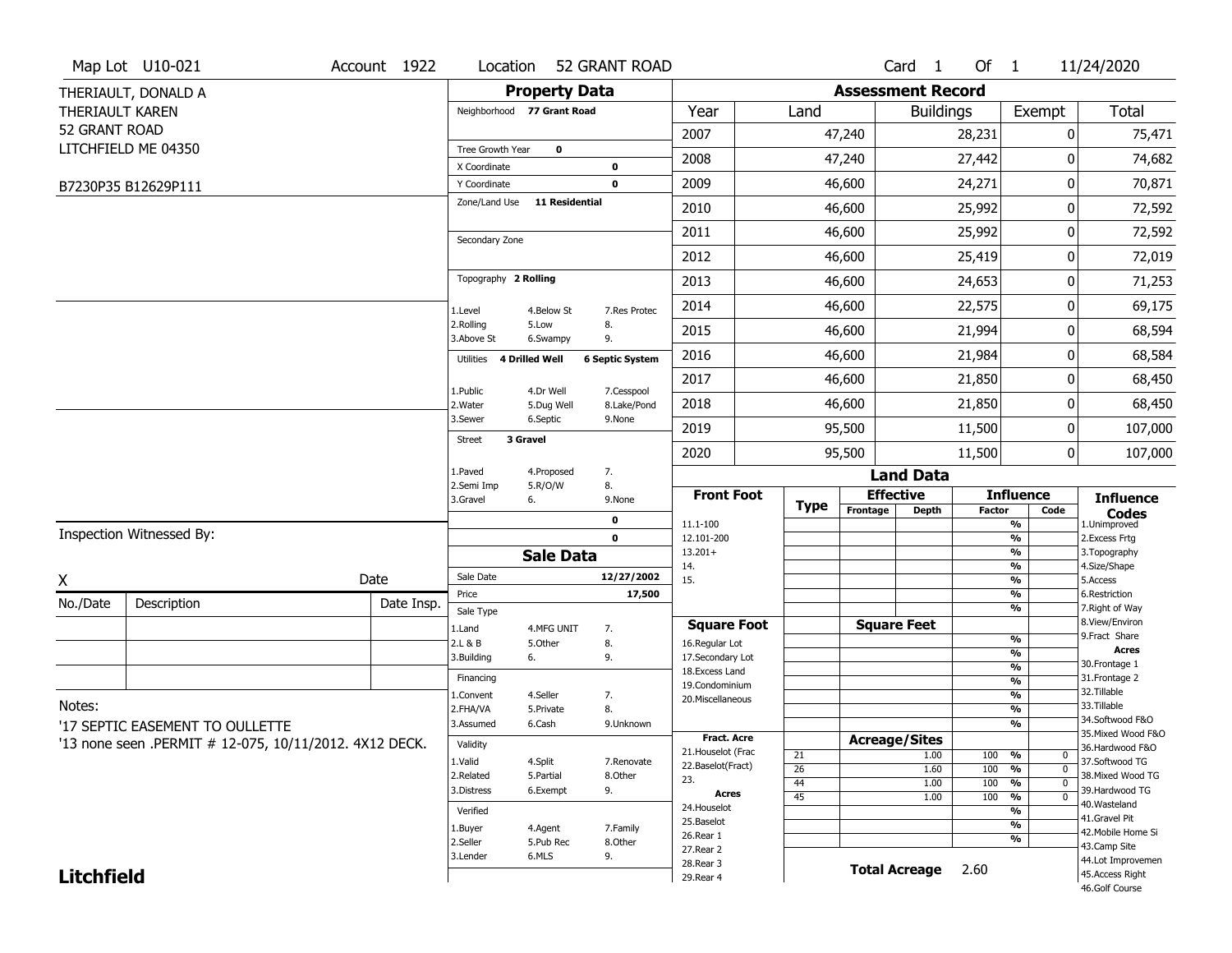|                              |                 |            |                |                                                   |                |                                       |                             |                        |                          |                   | <b>Litchfield</b>                     |                                                       |  |
|------------------------------|-----------------|------------|----------------|---------------------------------------------------|----------------|---------------------------------------|-----------------------------|------------------------|--------------------------|-------------------|---------------------------------------|-------------------------------------------------------|--|
|                              | Map Lot U10-021 |            |                |                                                   |                | Account 1922                          |                             | Location               |                          |                   | 52 GRANT ROAD                         | Card <sub>1</sub><br>Of<br>$\mathbf{1}$<br>11/24/2020 |  |
| <b>Building Style</b>        |                 |            | SF Bsmt Living |                                                   |                |                                       |                             | Layout                 |                          |                   |                                       |                                                       |  |
| 0.Uncoded                    | 4.Cape          | 8.Log      |                | Fin Bsmt Grade                                    |                |                                       |                             | 1. Typical             | 4.                       |                   | 7.                                    | 14.0<br>7.0'                                          |  |
| 1.Conv.                      | 5.Garrison      | 9.Other    |                | OPEN-5-CUSTOMIZE                                  |                |                                       |                             | 2.Inadeq               | 5.                       |                   | 8.                                    |                                                       |  |
| 2.Ranch                      | 6.Split         | 10.Tri-Lev | Heat Type      | 100%                                              |                |                                       |                             | 3.                     | 6.                       |                   | 9.                                    |                                                       |  |
| 3.R Ranch                    | 7.Contemp       | 11.Earth O | 0.Uncoded      |                                                   | 4.Steam        |                                       | 8.Fl/Wall                   | Attic                  |                          |                   |                                       | 31.0'                                                 |  |
| <b>Dwelling Units</b>        |                 |            | 1.HWBB         |                                                   | 5.FWA          |                                       | 9.No Heat                   | 1.1/4 Fin              | 4.Full Fin               |                   | 7.                                    | MH/SLAB                                               |  |
| Other Units                  |                 |            | 2.HWCI         |                                                   | 6.GravWA       |                                       | 10.Radiant                  | 2.1/2 Fin              | 5.Fl/Stair               |                   | 8.                                    |                                                       |  |
| Stories                      |                 |            | 3.H Pump       |                                                   | 7.Electric     |                                       | 11.Radiant                  | 3.3/4 Fin              | 6.                       |                   | 9.None                                |                                                       |  |
| 1.1                          | 4.1.5           | 7.1.25     | Cool Type      | 0%                                                |                |                                       |                             | Insulation             |                          |                   |                                       | OP                                                    |  |
| 2.2                          | 5.1.75          | 8.3.5      | 1.Refrig       |                                                   | 4.W&C Air      |                                       | 7.RadHW                     | 1.Full                 | 4.Minimal                |                   | 7.                                    |                                                       |  |
| 3.3                          | 6.2.5           | 9.4        | 2.Evapor       |                                                   | 5.Monitor-     | 8.                                    |                             | 2. Heavy               | 5.Partial                |                   | 8.                                    | 66.0                                                  |  |
| <b>Exterior Walls</b>        |                 |            | 3.H Pump       |                                                   | 6.Monitor-     |                                       | 9.None                      | 3.Capped               | 6.                       |                   | 9.None                                | 4.0                                                   |  |
| 0.Uncoded                    | 4.Asbestos      | 8.Concrete | Kitchen Style  |                                                   |                |                                       |                             | Unfinished %           |                          |                   |                                       | lоь                                                   |  |
| 1.Wd Clapb                   | 5.Stucco        | 9.0ther    | 1.Modern       |                                                   | 4.Obsolete     | 7.                                    |                             | Grade & Factor         |                          |                   |                                       |                                                       |  |
| 2.Vinyl                      | 6.Brick         | 10.Wd shin | 2. Typical     |                                                   | 5.             | 8.                                    |                             | 1.E Grade              | 4.B Grade                |                   | 7.AAA Grad                            | 12.0                                                  |  |
| 3.Compos.                    | 7.Stone         | 11.T1-11   | 3.Old Type     |                                                   | 6.             |                                       | 9.None                      | 2.D Grade              | 5.A Grade                |                   | 8.M&S                                 |                                                       |  |
| Roof Surface                 |                 |            | Bath(s) Style  |                                                   |                |                                       |                             | 3.C Grade              | 6.AA Grade               |                   | 9.Same                                |                                                       |  |
| 1.Asphalt                    | 4.Composit      | 7.Rolled R | 1.Modern       |                                                   | 4.Obsolete     | 7.                                    |                             | SQFT (Footprint)       |                          |                   |                                       |                                                       |  |
| 2.Slate                      | 5.Wood          | 8.         | 2.Typical      |                                                   | 5.             | 8.                                    |                             | Condition              |                          |                   |                                       |                                                       |  |
| 3.Metal                      | 6.Other         | 9.         | 3.Old Type     |                                                   | 6.             |                                       | 9.None                      | 1.Poor                 | 4.Avg                    |                   | 7.V G                                 |                                                       |  |
| SF Masonry Trim              |                 |            | # Rooms        |                                                   |                |                                       |                             | 2.Fair                 | $5.Avg+$                 |                   | 8.Exc                                 |                                                       |  |
| OPEN-3-CUSTOM                |                 |            | # Bedrooms     |                                                   |                |                                       |                             | 3.Avg-                 | 6.Good                   |                   | 9.Same                                |                                                       |  |
| OPEN-4-CUSTOM                |                 |            | # Full Baths   |                                                   |                |                                       |                             | Phys. % Good           |                          |                   |                                       |                                                       |  |
| Year Built                   |                 |            | # Half Baths   |                                                   |                |                                       |                             | Funct. % Good          |                          |                   |                                       |                                                       |  |
| Year Remodeled               |                 |            |                | # Addn Fixtures                                   |                |                                       |                             | <b>Functional Code</b> |                          |                   |                                       |                                                       |  |
| Foundation                   |                 |            | # Fireplaces   |                                                   |                |                                       |                             | 1.Incomp               | 4.Delap                  |                   | 7.No Power                            | 8.0                                                   |  |
| 1.Concrete                   | 4.Wood          | 7.         |                |                                                   |                |                                       |                             | 2.O-Built              | 5.Bsmt                   |                   | 8.LongTerm                            | 12.0                                                  |  |
| 2.C Block                    | 5.Slab          | 8.         |                |                                                   |                |                                       |                             | 3.Damage               | 6.Common                 |                   | 9.None                                | 12.0'<br>14.0                                         |  |
| 3.Br/Stone                   | 6.Piers         | 9.         |                |                                                   |                |                                       |                             | Econ. % Good           |                          |                   |                                       | SHED<br>CANOPY                                        |  |
| Basement                     |                 |            |                |                                                   |                |                                       |                             | Economic Code          |                          |                   |                                       |                                                       |  |
|                              | 4.Full Bmt      | 7.         |                |                                                   |                |                                       |                             | 0.None                 | 3.No Power               |                   | 9.None                                |                                                       |  |
| 1.1/4 Bmt                    |                 |            |                |                                                   |                |                                       |                             |                        |                          |                   |                                       |                                                       |  |
| 2.1/2 Bmt                    | 5.Crawl Sp      | 8.         |                |                                                   |                |                                       |                             | 1.Location             | 4.Generate<br>5.Multi-Fa |                   | 8.<br>9.                              |                                                       |  |
| 3.3/4 Bmt<br>Bsmt Gar # Cars | 6.              | 9.None     |                |                                                   |                | Software                              |                             | 2.Encroach             |                          |                   |                                       |                                                       |  |
|                              |                 |            |                |                                                   |                | A Division of Harris Computer Systems |                             | Entrance Code          |                          |                   | 1 Interior Inspect                    |                                                       |  |
| Wet Basement                 |                 |            |                |                                                   |                |                                       |                             | 1.Interior             | 4.Vacant                 |                   | 7.                                    |                                                       |  |
| 1.Dry                        | 4.Dirt Flr      | 7.         |                |                                                   |                |                                       |                             | 2.Refusal              | 5.Estimate               |                   | 8.                                    |                                                       |  |
| 2.Damp                       | 5.              | 8.         |                |                                                   |                |                                       |                             | 3.Informed             | 6.Existing               |                   | 9.                                    |                                                       |  |
| 3.Wet                        | 6.              | 9.         |                |                                                   |                |                                       |                             | Information Code 0     |                          |                   |                                       |                                                       |  |
|                              |                 |            |                |                                                   |                |                                       |                             | 1.Owner                | 4.Agent                  |                   | 7.Vacant                              |                                                       |  |
|                              |                 |            | Date Inspected |                                                   |                |                                       |                             | 2.Relative             | 5.Estimate               |                   | 8.                                    |                                                       |  |
|                              |                 |            |                |                                                   |                |                                       |                             | 3. Tenant              | 6.Other                  |                   | 9.                                    |                                                       |  |
|                              |                 |            |                | <b>Additions, Outbuildings &amp; Improvements</b> |                |                                       |                             |                        |                          |                   | 1.One Story Fram<br>2. Two Story Fram |                                                       |  |
| Type                         |                 | Year       | Units          | Grade                                             | Cond           | Phys.                                 | Funct.                      | Sound Value            |                          | 3. Three Story Fr |                                       |                                                       |  |
| 998 14 MFG UNIT              |                 | 1976       | 14x66          | 3 100                                             | $\overline{2}$ | 0                                     | % 100 %                     |                        |                          | 4.1 & 1/2 Story   |                                       |                                                       |  |
| 101 Conc Slab                |                 | 0          | 924            | 0 <sub>0</sub>                                    | 0              | 0                                     | $\%$ 0<br>$\%$              |                        |                          | 5.1 & 3/4 Story   |                                       |                                                       |  |
|                              |                 |            |                |                                                   |                | 0                                     | $\sqrt{0}$<br>$\frac{9}{6}$ |                        |                          | 6.2 & 1/2 Story   |                                       |                                                       |  |
| 21 Open Frame                |                 | 0          | 217            | 00                                                | $\overline{0}$ |                                       |                             |                        |                          |                   | 21. Open Frame Por                    |                                                       |  |
| 21 Open Frame                |                 | 0          | 48             | 00                                                | 0              | 0                                     | $\sqrt[6]{0}$<br>$\sqrt{6}$ |                        |                          |                   | 22.Encl Frame Por                     |                                                       |  |
| 24 Frame Shed                |                 | 2004       |                |                                                   |                | $\frac{1}{2}$                         |                             | $\sqrt{800}$           |                          |                   | 23.Frame Garage                       |                                                       |  |
| 61 Canopy/s                  |                 | 2004       |                |                                                   |                | $\%$                                  |                             | $\sqrt{8}$ 200         |                          | 24.Frame Shed     |                                       |                                                       |  |
|                              |                 |            |                |                                                   |                |                                       |                             |                        |                          |                   | 25. Frame Bay Wind                    |                                                       |  |
|                              |                 |            |                |                                                   |                | $\%$                                  | $\frac{0}{6}$               |                        |                          |                   | 26.1SFr Overhang                      |                                                       |  |
|                              |                 |            |                |                                                   |                | $\%$                                  | $\frac{1}{2}$               |                        |                          |                   | 27.Unfin Basement                     |                                                       |  |
|                              |                 |            |                |                                                   |                | $\%$                                  | $\sqrt{2}$                  |                        |                          |                   |                                       |                                                       |  |
|                              |                 |            |                |                                                   |                | $\sqrt{6}$                            | $\sqrt[6]{\ }$              |                        |                          |                   | 28.Unfinished Att                     |                                                       |  |
|                              |                 |            |                |                                                   |                |                                       |                             |                        |                          |                   | 29. Finished Attic                    |                                                       |  |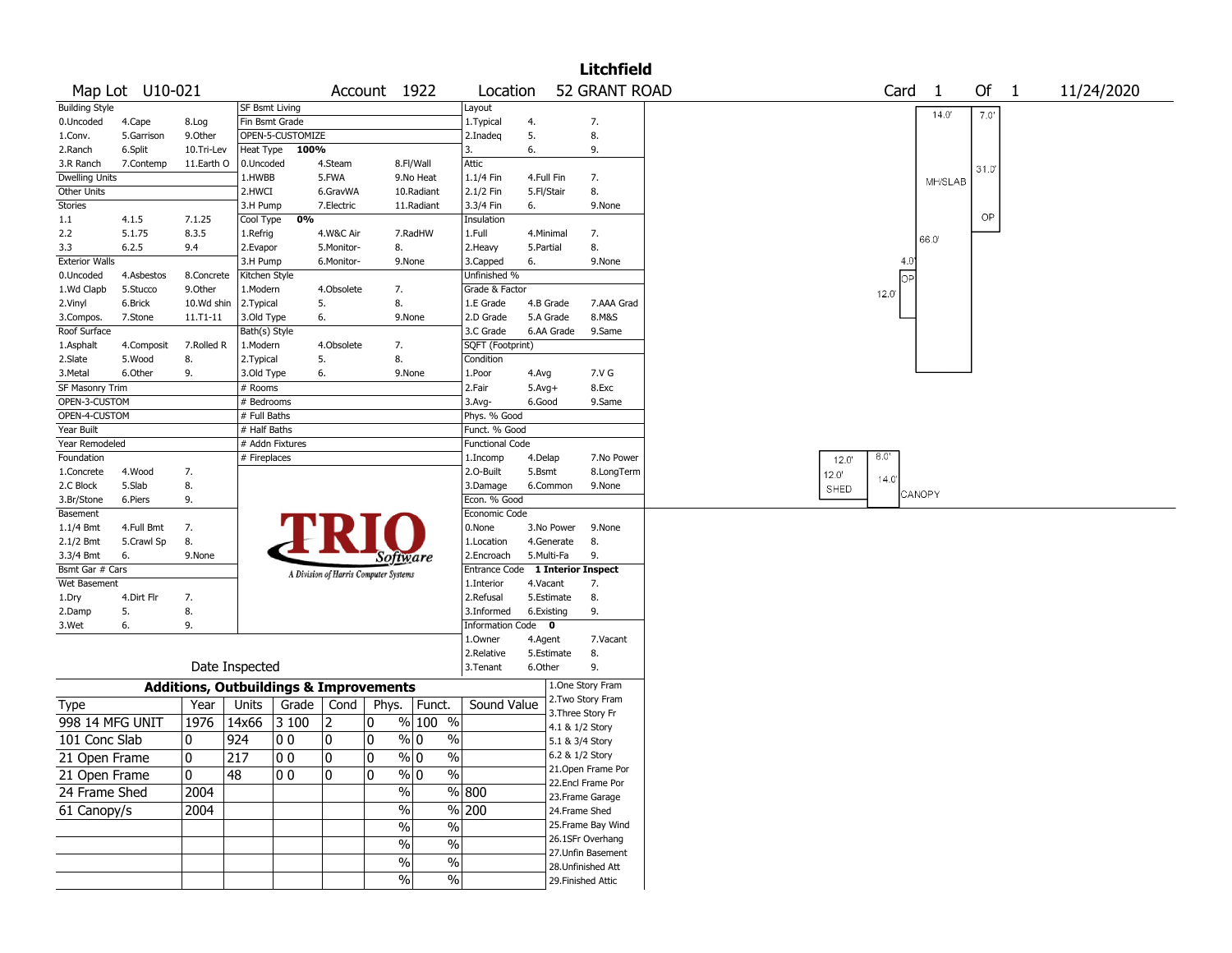|                        | Map Lot U10-022                                | Account 4  | Location                           | 53 GRANT ROAD                          |                                  |             |                          | Card <sub>1</sub>    | Of $1$     |                                                      | 11/24/2020                           |
|------------------------|------------------------------------------------|------------|------------------------------------|----------------------------------------|----------------------------------|-------------|--------------------------|----------------------|------------|------------------------------------------------------|--------------------------------------|
| SWEENEY, JOHN          |                                                |            |                                    | <b>Property Data</b>                   |                                  |             | <b>Assessment Record</b> |                      |            |                                                      |                                      |
| SWEENEY, LISA          |                                                |            | Neighborhood 77 Grant Road         |                                        | Year                             | Land        |                          | <b>Buildings</b>     |            | Exempt                                               | Total                                |
| <b>40 LOCKE STREET</b> |                                                |            |                                    |                                        | 2007                             |             | 39,890                   |                      | 19,914     | 0                                                    | 59,804                               |
| <b>UNIT 917</b>        |                                                |            | Tree Growth Year                   | 0                                      | 2008                             |             | 39,890                   |                      | 19,839     | O                                                    | 59,729                               |
|                        | HAVERHILL MA 01830                             |            | X Coordinate                       | 0                                      | 2009                             |             |                          |                      |            | 0                                                    |                                      |
|                        | B7175P164 B12062P78                            |            | Y Coordinate<br>Zone/Land Use      | $\mathbf 0$<br>18 Sand Pond            |                                  |             | 56,140                   |                      | 26,277     |                                                      | 82,417                               |
| <b>Previous Owner</b>  | LAVALLIERE, ANN & PAUL                         |            |                                    |                                        | 2010                             |             | 56,140                   |                      | 19,141     | 0                                                    | 75,281                               |
| 110 WEBBER AVE         |                                                |            | Secondary Zone                     |                                        | 2011                             |             | 59,740                   |                      | 24,087     | 0                                                    | 83,827                               |
|                        |                                                |            |                                    |                                        | 2012                             |             | 59,740                   |                      | 24,087     | 0                                                    | 83,827                               |
|                        | LEWISTON ME 04240                              |            | Topography 2 Rolling               |                                        | 2013                             |             | 59,740                   |                      | 24,087     | 0                                                    | 83,827                               |
|                        | Sale Date: 8/04/2015                           |            | 1.Level                            | 4.Below St<br>7.Res Protec             | 2014                             |             | 59,740                   |                      | 24,087     | 0                                                    | 83,827                               |
|                        |                                                |            | 2.Rolling<br>3.Above St            | 8.<br>5.Low<br>9.<br>6.Swampy          | 2015                             |             | 59,740                   |                      | 24,087     | 0                                                    | 83,827                               |
|                        |                                                |            | <b>4 Drilled Well</b><br>Utilities | <b>6 Septic System</b>                 | 2016                             |             | 59,740                   |                      | 24,087     | 0                                                    | 83,827                               |
|                        |                                                |            | 1.Public                           | 4.Dr Well<br>7.Cesspool                | 2017                             |             | 59,740                   |                      | 30,285     | 0                                                    | 90,025                               |
|                        |                                                |            | 2. Water                           | 8.Lake/Pond<br>5.Dug Well              | 2018                             |             | 59,740                   |                      | 55,799     | 0                                                    | 115,539                              |
|                        |                                                |            | 3.Sewer                            | 6.Septic<br>9.None                     | 2019                             |             | 110,400                  |                      | 74,900     | 0                                                    | 185,300                              |
|                        |                                                |            | 3 Gravel<br><b>Street</b>          |                                        | 2020                             |             | 110,400                  |                      | 74,900     | 0                                                    | 185,300                              |
|                        |                                                |            | 1.Paved                            | 7.<br>4.Proposed                       |                                  |             |                          | <b>Land Data</b>     |            |                                                      |                                      |
|                        |                                                |            | 2.Semi Imp<br>3.Gravel<br>6.       | 5.R/O/W<br>8.<br>9.None                | <b>Front Foot</b>                | <b>Type</b> | <b>Effective</b>         |                      |            | <b>Influence</b>                                     | <b>Influence</b>                     |
|                        |                                                |            |                                    | 0                                      | 11.1-100                         |             | Frontage                 | <b>Depth</b>         | Factor     | Code<br>$\overline{\frac{9}{6}}$                     | <b>Codes</b><br>1.Unimproved         |
|                        | Inspection Witnessed By:                       |            |                                    | $\mathbf 0$                            | 12.101-200                       |             |                          |                      |            | $\frac{9}{6}$                                        | 2. Excess Frtg                       |
|                        |                                                |            |                                    | <b>Sale Data</b>                       | $13.201+$<br>14.                 |             |                          |                      |            | $\overline{\frac{9}{6}}$<br>$\overline{\frac{9}{6}}$ | 3. Topography<br>4.Size/Shape        |
| X                      |                                                | Date       | Sale Date                          | 8/04/2015                              | 15.                              |             |                          |                      |            | $\overline{\frac{9}{6}}$                             | 5.Access                             |
| No./Date               | Description                                    | Date Insp. | Price                              | 95,000                                 |                                  |             |                          |                      |            |                                                      | 6.Restriction                        |
|                        |                                                |            |                                    |                                        |                                  |             |                          |                      |            | %<br>%                                               | 7. Right of Way                      |
|                        |                                                |            | Sale Type<br>1.Land                | 2 Land & Buildings<br>4.MFG UNIT<br>7. | <b>Square Foot</b>               |             | <b>Square Feet</b>       |                      |            |                                                      | 8.View/Environ                       |
|                        |                                                |            | 2.L & B                            | 8.<br>5.0ther                          | 16.Regular Lot                   |             |                          |                      |            | %                                                    | 9.Fract Share<br>Acres               |
|                        |                                                |            | 3.Building<br>6.                   | 9.                                     | 17.Secondary Lot                 |             |                          |                      |            | %<br>%                                               | 30. Frontage 1                       |
|                        |                                                |            | Financing                          | 9 Unknown                              | 18.Excess Land<br>19.Condominium |             |                          |                      |            | %                                                    | 31. Frontage 2                       |
|                        |                                                |            | 1.Convent                          | 4.Seller<br>7.                         | 20. Miscellaneous                |             |                          |                      |            | %                                                    | 32.Tillable                          |
| Notes:                 |                                                |            | 2.FHA/VA                           | 8.<br>5.Private                        |                                  |             |                          |                      |            | %                                                    | 33.Tillable<br>34.Softwood F&O       |
|                        | '17 Vacant adjust list, more complete          |            | 3.Assumed                          | 6.Cash<br>9.Unknown                    | <b>Fract. Acre</b>               |             |                          |                      |            | %                                                    | 35. Mixed Wood F&O                   |
|                        | '16 W/ Mr. remod in progress all after 4/1/16. |            | Validity                           | 1 Arms Length Sale                     | 21. Houselot (Frac               |             | <b>Acreage/Sites</b>     |                      |            |                                                      | 36.Hardwood F&O                      |
|                        |                                                |            | 1.Valid                            | 4.Split<br>7.Renovate                  | 22.Baselot(Fract)                | 21<br>44    |                          | 0.15<br>1.00         | 100<br>100 | %<br>0<br>$\overline{\mathfrak{o}}$<br>%             | 37.Softwood TG                       |
|                        |                                                |            | 2.Related                          | 5.Partial<br>8.Other                   | 23.                              |             |                          |                      |            | $\overline{\frac{9}{6}}$                             | 38. Mixed Wood TG                    |
|                        |                                                |            | 3.Distress                         | 9.<br>6.Exempt                         | Acres                            |             |                          |                      |            | $\overline{\frac{9}{6}}$                             | 39.Hardwood TG<br>40. Wasteland      |
|                        |                                                |            | Verified                           | <b>5 Public Record</b>                 | 24. Houselot                     |             |                          |                      |            | $\overline{\frac{9}{6}}$                             | 41.Gravel Pit                        |
|                        |                                                |            | 1.Buyer                            | 4.Agent<br>7.Family                    | 25.Baselot<br>26.Rear 1          |             |                          |                      |            | $\overline{\frac{9}{6}}$                             | 42. Mobile Home Si                   |
|                        |                                                |            | 2.Seller                           | 8.Other<br>5.Pub Rec                   | 27.Rear 2                        |             |                          |                      |            | %                                                    | 43.Camp Site                         |
| <b>Litchfield</b>      |                                                |            | 3.Lender                           | 6.MLS<br>9.                            | 28. Rear 3<br>29. Rear 4         |             |                          | <b>Total Acreage</b> | 0.15       |                                                      | 44.Lot Improvemen<br>45.Access Right |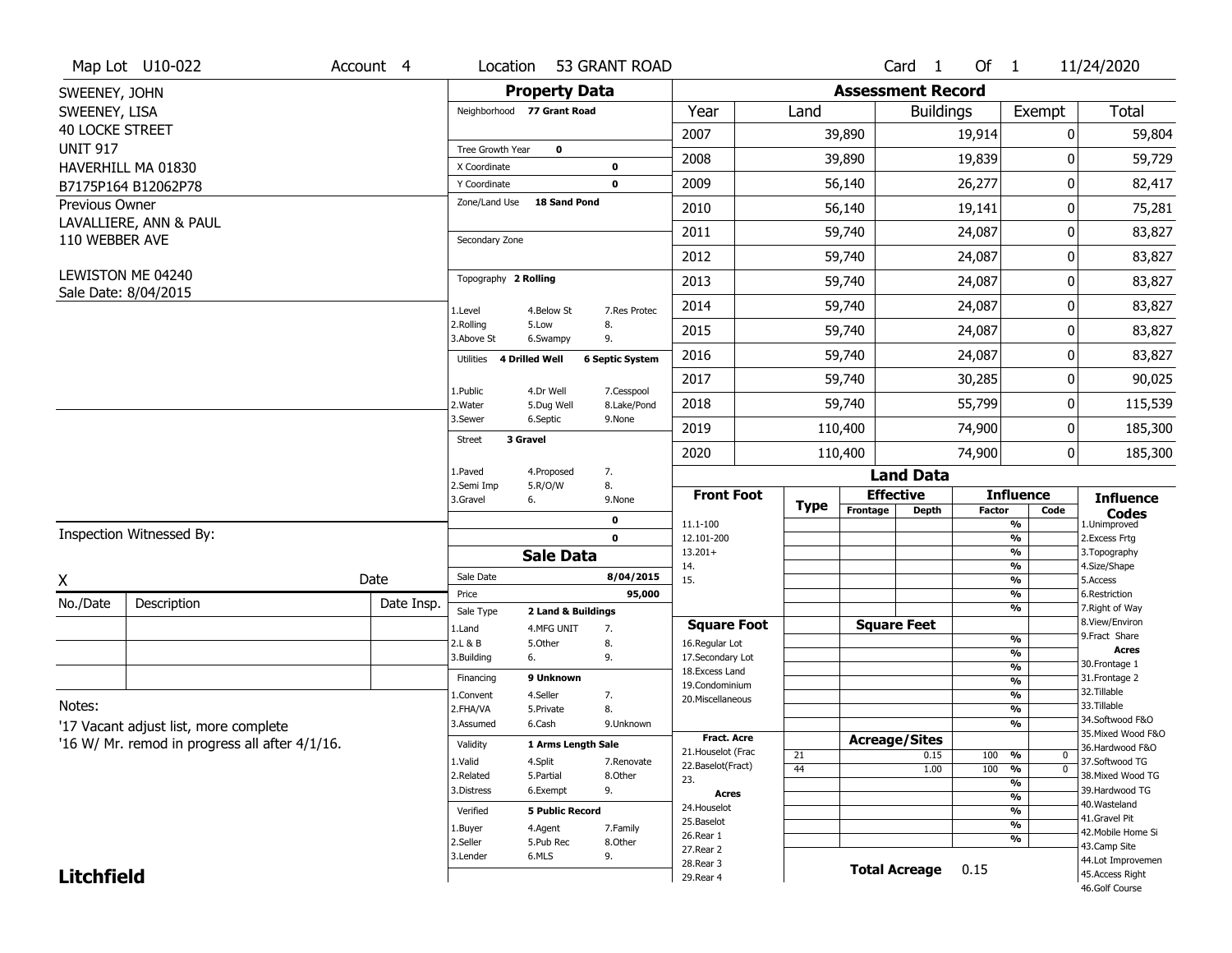|                                    |                        |                                                   |                                 |                  |                              |                                       |                     |                               |            |            | <b>Litchfield</b>                      |       |       |                   |       |            |  |
|------------------------------------|------------------------|---------------------------------------------------|---------------------------------|------------------|------------------------------|---------------------------------------|---------------------|-------------------------------|------------|------------|----------------------------------------|-------|-------|-------------------|-------|------------|--|
| Map Lot U10-022                    |                        |                                                   |                                 |                  |                              | Account 4                             |                     | Location                      |            |            | 53 GRANT ROAD                          |       |       | Card <sub>1</sub> | Of 1  | 11/24/2020 |  |
| Building Style 1 Conventional      |                        |                                                   | <b>SF Bsmt Living</b>           |                  | 576                          |                                       |                     | Layout 1 Typical              |            |            |                                        |       |       |                   |       |            |  |
| 0.Uncoded                          | 4.Cape                 | 8.Log                                             | Fin Bsmt Grade                  |                  | 2 100                        |                                       |                     | 1.Typical                     | 4.         |            | 7.                                     |       | 22.0' |                   |       |            |  |
| 1.Conv.                            | 5.Garrison             | 9.Other                                           |                                 | OPEN-5-CUSTOMIZE | $\mathbf{o}$                 |                                       |                     | 2.Inadeq                      | 5.         |            | 8.                                     |       |       |                   |       |            |  |
| 2.Ranch                            | 6.Split                | 10.Tri-Lev                                        | <b>Heat Type</b>                | 100%             |                              | 3 Heat Pump                           |                     | 3.                            | 6.         |            | 9.                                     |       | PATIO |                   |       |            |  |
| 3.R Ranch                          | 7.Contemp              | 11.Earth O                                        | 0.Uncoded                       |                  | 4.Steam                      |                                       | 8.Fl/Wall           | 9 None<br>Attic               |            |            |                                        |       |       |                   |       |            |  |
| Dwelling Units 1                   |                        |                                                   | 1.HWBB                          |                  | 5.FWA                        |                                       | 9.No Heat           | 1.1/4 Fin                     | 4.Full Fin |            | 7.                                     |       |       |                   |       |            |  |
| Other Units<br>$\mathbf 0$         |                        |                                                   | 2.HWCI                          |                  | 6.GravWA                     |                                       | 10.Radiant          | 2.1/2 Fin                     | 5.Fl/Stair |            | 8.                                     |       |       |                   |       |            |  |
| <b>Stories</b>                     | 1 One Story            |                                                   | 3.H Pump                        |                  | 7.Electric                   |                                       | 11.Radiant          | 3.3/4 Fin                     | 6.         |            | 9.None                                 | 29.0  |       |                   |       |            |  |
| 4.1.5<br>1.1                       |                        | 7.1.25                                            | Cool Type                       | 0%               |                              | 9 None                                |                     | Insulation                    | 1 Full     |            |                                        |       |       |                   |       |            |  |
| 2.2                                | 5.1.75                 | 8.3.5                                             | 1.Refrig                        |                  | 4.W&C Air                    |                                       | 7.RadHW             | 1.Full                        | 4.Minimal  |            | 7.                                     |       |       |                   |       |            |  |
| 3.3<br>6.2.5                       |                        | 9.4                                               | 2.Evapor                        |                  | 5.Monitor-                   | 8.                                    |                     | 2.Heavy                       | 5.Partial  |            | 8.                                     |       |       |                   |       |            |  |
| <b>Exterior Walls</b>              | 2 Vinyl                |                                                   | 3.H Pump                        |                  | 6.Monitor-                   |                                       | 9.None              | 3.Capped                      | 6.         |            | 9.None                                 |       |       |                   |       |            |  |
| 0.Uncoded                          | 4.Asbestos             | 8.Concrete                                        | Kitchen Style                   |                  | 2 Typical                    |                                       |                     | Unfinished %                  | 0%         |            |                                        |       |       |                   |       |            |  |
| 1.Wd Clapb                         | 5.Stucco               | 9.Other                                           | 1.Modern                        |                  | 4.Obsolete                   | 7.                                    |                     | Grade & Factor 2 Fair 100%    |            |            |                                        |       |       |                   |       |            |  |
| 2.Vinyl                            | 6.Brick                | 10.Wd shin                                        | 2.Typical                       |                  | 5.                           | 8.                                    |                     | 1.E Grade                     |            | 4.B Grade  | 7.AAA Grad                             |       |       | 1sFr/OP           | WD    |            |  |
| 3.Compos.                          | 7.Stone                | 11.T1-11                                          | 3.Old Type                      |                  | 6.                           |                                       | 9.None              | 2.D Grade                     |            | 5.A Grade  | 8.M&S                                  | 8.0"  |       |                   |       |            |  |
| Roof Surface                       | 3 Sheet Metal          |                                                   | Bath(s) Style                   |                  |                              | 2 Typical Bath(s)                     |                     | 3.C Grade                     |            | 6.AA Grade | 9.Same                                 |       | 24.0' |                   | 15.0' |            |  |
| 1.Asphalt                          | 4.Composit             | 7.Rolled R                                        | 1.Modern                        |                  | 4.Obsolete                   | 7.                                    |                     | SQFT (Footprint) 576          |            |            |                                        |       |       |                   |       |            |  |
| 2.Slate                            | 5.Wood                 | 8.                                                | 2.Typical                       |                  | 5.                           | 8.                                    |                     | Condition                     | 6 Good     |            |                                        |       |       |                   |       |            |  |
| 3.Metal                            | 6.Other                | 9.                                                | 3.Old Type                      |                  | 6.                           |                                       | 9.None              | 1.Poor                        | 4.Avg      |            | 7.V G                                  |       |       |                   | 8.0'  |            |  |
| SF Masonry Trim 0                  |                        |                                                   | # Rooms                         |                  | 0                            |                                       |                     | 2.Fair                        | $5.Avg+$   |            | 8.Exc                                  |       |       |                   |       |            |  |
| OPEN-3-CUSTOM 0<br>OPEN-4-CUSTOM 0 |                        |                                                   | # Bedrooms                      |                  | $\mathbf{2}$<br>$\mathbf{2}$ |                                       |                     | 3.Avg-                        | 6.Good     | 0%         | 9.Same                                 |       | 1sBFr |                   |       |            |  |
| Year Built                         | 1950                   |                                                   | # Full Baths                    |                  | 0                            |                                       |                     | Phys. % Good<br>Funct. % Good |            | 100%       |                                        | 24.0' |       |                   |       |            |  |
| Year Remodeled 2016                |                        |                                                   | # Half Baths<br># Addn Fixtures |                  | 0                            |                                       |                     | Functional Code 9 None        |            |            |                                        |       |       |                   |       |            |  |
| Foundation                         | 1 Concrete             |                                                   | # Fireplaces                    |                  | 0                            |                                       |                     | 1.Incomp                      | 4.Delap    |            | 7.No Power                             |       |       |                   |       |            |  |
| 1.Concrete                         | 4.Wood                 | 7.                                                |                                 |                  |                              |                                       |                     | 2.O-Built                     | 5.Bsmt     |            | 8.LongTerm                             |       |       |                   |       |            |  |
| 2.C Block                          | 5.Slab                 | 8.                                                |                                 |                  |                              |                                       |                     | 3.Damage                      |            | 6.Common   | 9.None                                 |       |       |                   |       |            |  |
| 3.Br/Stone                         | 6.Piers                | 9.                                                |                                 |                  |                              |                                       |                     | Econ. % Good                  | 100%       |            |                                        |       | 24.0' |                   |       |            |  |
| Basement                           | <b>4 Full Basement</b> |                                                   |                                 |                  |                              |                                       |                     | Economic Code None            |            |            |                                        |       |       |                   |       |            |  |
| 1.1/4 Bmt                          | 4.Full Bmt             | 7.                                                |                                 |                  |                              |                                       |                     | 0.None                        |            | 3.No Power | 9.None                                 |       |       |                   |       |            |  |
| 2.1/2 Bmt                          | 5.Crawl Sp             | 8.                                                |                                 |                  |                              |                                       |                     | 1.Location                    |            | 4.Generate | 8.                                     |       |       |                   |       |            |  |
| 3.3/4 Bmt<br>6.                    |                        | 9.None                                            |                                 |                  |                              | Software                              |                     | 2.Encroach                    |            | 5.Multi-Fa | 9.                                     |       |       |                   |       |            |  |
| Bsmt Gar # Cars 0                  |                        |                                                   |                                 |                  |                              | A Division of Harris Computer Systems |                     | Entrance Code 5 Estimated     |            |            |                                        |       |       |                   |       |            |  |
| Wet Basement 1 Dry Basement        |                        |                                                   |                                 |                  |                              |                                       |                     | 1.Interior                    | 4.Vacant   |            | 7.                                     |       |       |                   |       |            |  |
| 1.Dry                              | 4.Dirt Flr             | 7.                                                |                                 |                  |                              |                                       |                     | 2.Refusal                     |            | 5.Estimate | 8.                                     |       |       |                   |       |            |  |
| 2.Damp<br>5.                       |                        | 8.                                                |                                 |                  |                              |                                       |                     | 3.Informed                    |            | 6.Existing | 9.                                     |       |       |                   |       |            |  |
| 3.Wet<br>6.                        |                        | 9.                                                |                                 |                  |                              |                                       |                     | Information Code 5 Estimate   |            |            |                                        |       |       |                   |       |            |  |
|                                    |                        |                                                   |                                 |                  |                              |                                       |                     | 1.Owner                       | 4.Agent    |            | 7.Vacant                               |       |       |                   |       |            |  |
|                                    |                        |                                                   |                                 |                  |                              |                                       |                     | 2.Relative                    |            | 5.Estimate | 8.                                     |       |       |                   |       |            |  |
|                                    |                        | Date Inspected 8/30/2018                          |                                 |                  |                              |                                       |                     | 3.Tenant                      | 6.Other    |            | 9.                                     |       |       |                   |       |            |  |
|                                    |                        | <b>Additions, Outbuildings &amp; Improvements</b> |                                 |                  |                              |                                       |                     |                               |            |            | 1.One Story Fram                       |       |       |                   |       |            |  |
| <b>Type</b>                        |                        | Year                                              | Units                           | Grade            | Cond                         | Phys.                                 | Funct.              | Sound Value                   |            |            | 2. Two Story Fram                      |       |       |                   |       |            |  |
| 1 One Story Frame                  |                        | 2016                                              | 192                             | 2 100            | 4                            | 0                                     | $%100$ %            |                               |            |            | 3. Three Story Fr                      |       |       |                   |       |            |  |
|                                    |                        |                                                   |                                 |                  |                              |                                       |                     |                               |            |            | 4.1 & 1/2 Story                        |       |       |                   |       |            |  |
| 68 Wood Deck/s                     |                        | 2016                                              | 120                             | 3 100            | 4                            | 0                                     | $%100$ %            |                               |            |            | 5.1 & 3/4 Story                        |       |       |                   |       |            |  |
| 21 Open Frame                      |                        | 2016 192                                          |                                 | 2 100            | 4                            | 0                                     | $\frac{9}{6}$ 100 % |                               |            |            | 6.2 & 1/2 Story                        |       |       |                   |       |            |  |
| 60 Patio                           |                        | 2017 638                                          |                                 | 2 100            | 4                            | ۱o                                    | % 100 %             |                               |            |            | 21.Open Frame Por<br>22.Encl Frame Por |       |       |                   |       |            |  |
|                                    |                        |                                                   |                                 |                  |                              | $\frac{1}{2}$                         | $\frac{1}{2}$       |                               |            |            | 23. Frame Garage                       |       |       |                   |       |            |  |
|                                    |                        |                                                   |                                 |                  |                              | $\%$                                  | $\%$                |                               |            |            | 24.Frame Shed                          |       |       |                   |       |            |  |
|                                    |                        |                                                   |                                 |                  |                              |                                       | $\%$                |                               |            |            | 25. Frame Bay Wind                     |       |       |                   |       |            |  |
|                                    |                        |                                                   |                                 |                  |                              | $\%$                                  |                     |                               |            |            | 26.1SFr Overhang                       |       |       |                   |       |            |  |
|                                    |                        |                                                   |                                 |                  |                              | $\%$                                  | $\%$                |                               |            |            | 27.Unfin Basement                      |       |       |                   |       |            |  |
|                                    |                        |                                                   |                                 |                  |                              | $\%$                                  | $\%$                |                               |            |            | 28. Unfinished Att                     |       |       |                   |       |            |  |
|                                    |                        |                                                   |                                 |                  |                              | $\%$                                  | $\sqrt{6}$          |                               |            |            | 29. Finished Attic                     |       |       |                   |       |            |  |
|                                    |                        |                                                   |                                 |                  |                              |                                       |                     |                               |            |            |                                        |       |       |                   |       |            |  |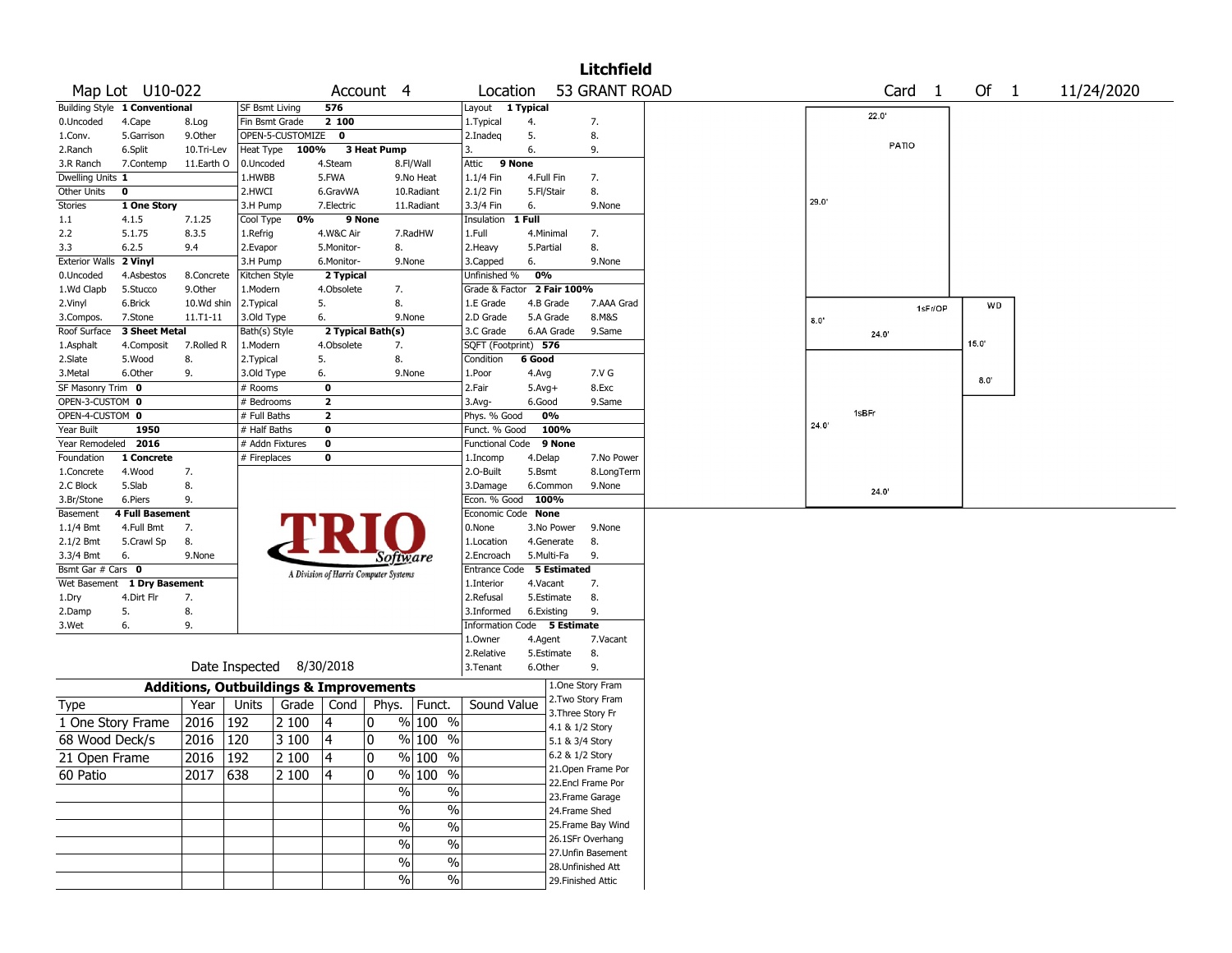|                       | Map Lot U10-023                                                                        | Account 1921 | Location                      |                                   | 51 GRANT ROAD          |                                         |             |                          | Card <sub>1</sub>                | Of $1$        |                                           | 11/24/2020                            |
|-----------------------|----------------------------------------------------------------------------------------|--------------|-------------------------------|-----------------------------------|------------------------|-----------------------------------------|-------------|--------------------------|----------------------------------|---------------|-------------------------------------------|---------------------------------------|
|                       | RAWNSLEY, KATHI A (TRUSTEE)                                                            |              |                               | <b>Property Data</b>              |                        |                                         |             | <b>Assessment Record</b> |                                  |               |                                           |                                       |
|                       | KATHI A. RAWNSLEY LIVING TRUST                                                         |              | Neighborhood 77 Grant Road    |                                   |                        | Year                                    | Land        |                          | <b>Buildings</b>                 |               | Exempt                                    | <b>Total</b>                          |
|                       | <b>634 FULTON STREET</b>                                                               |              |                               |                                   |                        | 2007                                    |             | 44,022                   |                                  | 64,233        | 0                                         | 108,255                               |
|                       | PALO ALTO CA 94301                                                                     |              | Tree Growth Year              | $\mathbf 0$                       |                        | 2008                                    |             | 44,022                   |                                  | 64,128        | O                                         | 108,150                               |
|                       |                                                                                        |              | X Coordinate                  |                                   | 0                      |                                         |             |                          |                                  |               |                                           |                                       |
|                       | B6746P312 B11680P240 B12445P186 B12542P341                                             |              | Y Coordinate<br>Zone/Land Use | <b>18 Sand Pond</b>               | $\mathbf 0$            | 2009                                    |             | 60,272                   |                                  | 67,506        | 0                                         | 127,778                               |
| <b>Previous Owner</b> | OUELLETTE, BRUCE T.                                                                    |              |                               |                                   |                        | 2010                                    |             | 60,272                   |                                  | 64,022        | O                                         | 124,294                               |
|                       | 907 COLLEGE STREET                                                                     |              | Secondary Zone                |                                   |                        | 2011                                    |             | 60,272                   |                                  | 55,029        | O                                         | 115,301                               |
|                       |                                                                                        |              |                               |                                   |                        | 2012                                    |             | 60,272                   |                                  | 55,029        | 0                                         | 115,301                               |
|                       | LEWISTON ME 04240                                                                      |              | Topography 2 Rolling          |                                   |                        | 2013                                    |             | 60,272                   |                                  | 54,923        | O                                         | 115,195                               |
|                       | Sale Date: 6/22/2018                                                                   |              |                               |                                   |                        | 2014                                    |             | 60,272                   |                                  | 54,923        | 0                                         | 115,195                               |
| <b>Previous Owner</b> | FEDERAL NATIONAL MORTGAGE ASSOCIATION                                                  |              | 1.Level<br>2.Rolling          | 4.Below St<br>5.Low               | 7.Res Protec<br>8.     | 2015                                    |             |                          |                                  |               | O                                         |                                       |
|                       | 3900 WISCONSIN AVE, NW                                                                 |              | 3.Above St                    | 6.Swampy                          | 9.                     |                                         |             | 60,272                   |                                  | 54,818        |                                           | 115,090                               |
|                       |                                                                                        |              | Utilities                     | 4 Drilled Well                    | <b>6 Septic System</b> | 2016                                    |             | 60,272                   |                                  | 54,818        | O                                         | 115,090                               |
|                       | WASHINGTON DC 20016                                                                    |              | 1.Public                      | 4.Dr Well                         | 7.Cesspool             | 2017                                    |             | 60,272                   |                                  | 54,712        | 0                                         | 114,984                               |
|                       | Sale Date: 2/22/2017                                                                   |              | 2. Water                      | 5.Dug Well                        | 8.Lake/Pond            | 2018                                    |             | 60,272                   |                                  | 54,712        | O                                         | 114,984                               |
| Previous Owner        |                                                                                        |              | 3.Sewer                       | 6.Septic                          | 9.None                 | 2019                                    |             | 116,200                  |                                  | 86,000        | 0                                         | 202,200                               |
|                       | BANK OF AMERICA, NA<br>C/O DOONAN, GRAVES & LONGORIA, LLC.                             |              | <b>Street</b>                 | 3 Gravel                          |                        | 2020                                    |             | 116,200                  |                                  | 86,000        | 0                                         | 202,200                               |
|                       | 100 CUMMINGS CENTER SUITE 225D                                                         |              | 1.Paved                       | 4.Proposed                        | 7.                     |                                         |             |                          | <b>Land Data</b>                 |               |                                           |                                       |
|                       |                                                                                        |              |                               |                                   |                        |                                         |             |                          |                                  |               |                                           |                                       |
|                       | BEVERLY MA 01915 4211                                                                  |              | 2.Semi Imp                    | 5.R/O/W                           | 8.                     | <b>Front Foot</b>                       |             |                          |                                  |               | <b>Influence</b>                          |                                       |
|                       | Sale Date: 10/14/2016                                                                  |              | 3.Gravel                      | 6.                                | 9.None                 |                                         | <b>Type</b> | Frontage                 | <b>Effective</b><br><b>Depth</b> | <b>Factor</b> | Code                                      | <b>Influence</b><br><b>Codes</b>      |
|                       | Inspection Witnessed By:                                                               |              |                               |                                   | 0<br>$\mathbf{o}$      | 11.1-100<br>12.101-200                  |             |                          |                                  |               | %<br>$\frac{9}{6}$                        | 1.Unimproved                          |
|                       |                                                                                        |              |                               | <b>Sale Data</b>                  |                        | $13.201+$                               |             |                          |                                  |               | $\frac{9}{6}$                             | 2.Excess Frtg<br>3. Topography        |
|                       |                                                                                        |              | Sale Date                     |                                   | 6/22/2018              | 14.<br>15.                              |             |                          |                                  |               | $\frac{9}{6}$<br>%                        | 4.Size/Shape<br>5.Access              |
| X                     |                                                                                        | Date         | Price                         |                                   | 195,000                |                                         |             |                          |                                  |               | $\frac{9}{6}$                             | 6.Restriction                         |
| No./Date              | Description                                                                            | Date Insp.   | Sale Type                     | 2 Land & Buildings                |                        |                                         |             |                          |                                  |               | %                                         | 7. Right of Way<br>8.View/Environ     |
|                       |                                                                                        |              | 1.Land<br>2.L & B             | 4.MFG UNIT<br>5.Other             | 7.<br>8.               | <b>Square Foot</b><br>16.Regular Lot    |             |                          | <b>Square Feet</b>               |               | $\frac{9}{6}$                             | 9.Fract Share                         |
|                       |                                                                                        |              | 3.Building                    | 6.                                | 9.                     | 17.Secondary Lot                        |             |                          |                                  |               | %                                         | <b>Acres</b>                          |
|                       |                                                                                        |              | Financing                     | 9 Unknown                         |                        | 18.Excess Land<br>19.Condominium        |             |                          |                                  |               | $\frac{9}{6}$<br>$\frac{9}{6}$            | 30.Frontage 1<br>31. Frontage 2       |
|                       |                                                                                        |              | 1.Convent                     | 4.Seller                          | 7.                     | 20.Miscellaneous                        |             |                          |                                  |               | $\frac{9}{6}$                             | 32. Tillable                          |
| Notes:                |                                                                                        |              | 2.FHA/VA<br>3.Assumed         | 5.Private<br>6.Cash               | 8.<br>9.Unknown        |                                         |             |                          |                                  |               | $\frac{9}{6}$<br>$\overline{\frac{9}{6}}$ | 33.Tillable<br>34.Softwood F&O        |
|                       | '17 SEPTIC EASEMENT FROM THERIAULT<br>6/7/2011-LTR OF FORECLOSURE FROM DOONAN, GRAVES, |              | Validity                      | 1 Arms Length Sale                |                        | <b>Fract. Acre</b>                      |             | <b>Acreage/Sites</b>     |                                  |               |                                           | 35. Mixed Wood F&O<br>36.Hardwood F&O |
| LONGORIA, LLC         |                                                                                        |              | 1.Valid                       | 4.Split                           | 7.Renovate             | 21. Houselot (Frac<br>22.Baselot(Fract) | 21          |                          | 0.17                             | 100           | %<br>0<br>$\overline{0}$                  | 37.Softwood TG                        |
|                       |                                                                                        |              | 2.Related                     | 5.Partial                         | 8.0ther                | 23.                                     | 44          |                          | 1.00                             | 100           | %<br>%                                    | 38. Mixed Wood TG                     |
|                       |                                                                                        |              | 3.Distress                    | 6.Exempt                          | 9.                     | Acres<br>24. Houselot                   |             |                          |                                  |               | $\frac{9}{6}$                             | 39.Hardwood TG<br>40.Wasteland        |
|                       |                                                                                        |              | Verified<br>1.Buyer           | <b>5 Public Record</b><br>4.Agent | 7.Family               | 25.Baselot                              |             |                          |                                  |               | %<br>$\overline{\frac{9}{6}}$             | 41.Gravel Pit                         |
|                       |                                                                                        |              | 2.Seller                      | 5.Pub Rec                         | 8.Other                | 26.Rear 1<br>27. Rear 2                 |             |                          |                                  |               | %                                         | 42. Mobile Home Si<br>43.Camp Site    |
| <b>Litchfield</b>     |                                                                                        |              | 3.Lender                      | 6.MLS                             | 9.                     | 28. Rear 3<br>29. Rear 4                |             |                          | <b>Total Acreage</b>             | 0.17          |                                           | 44.Lot Improvemen<br>45.Access Right  |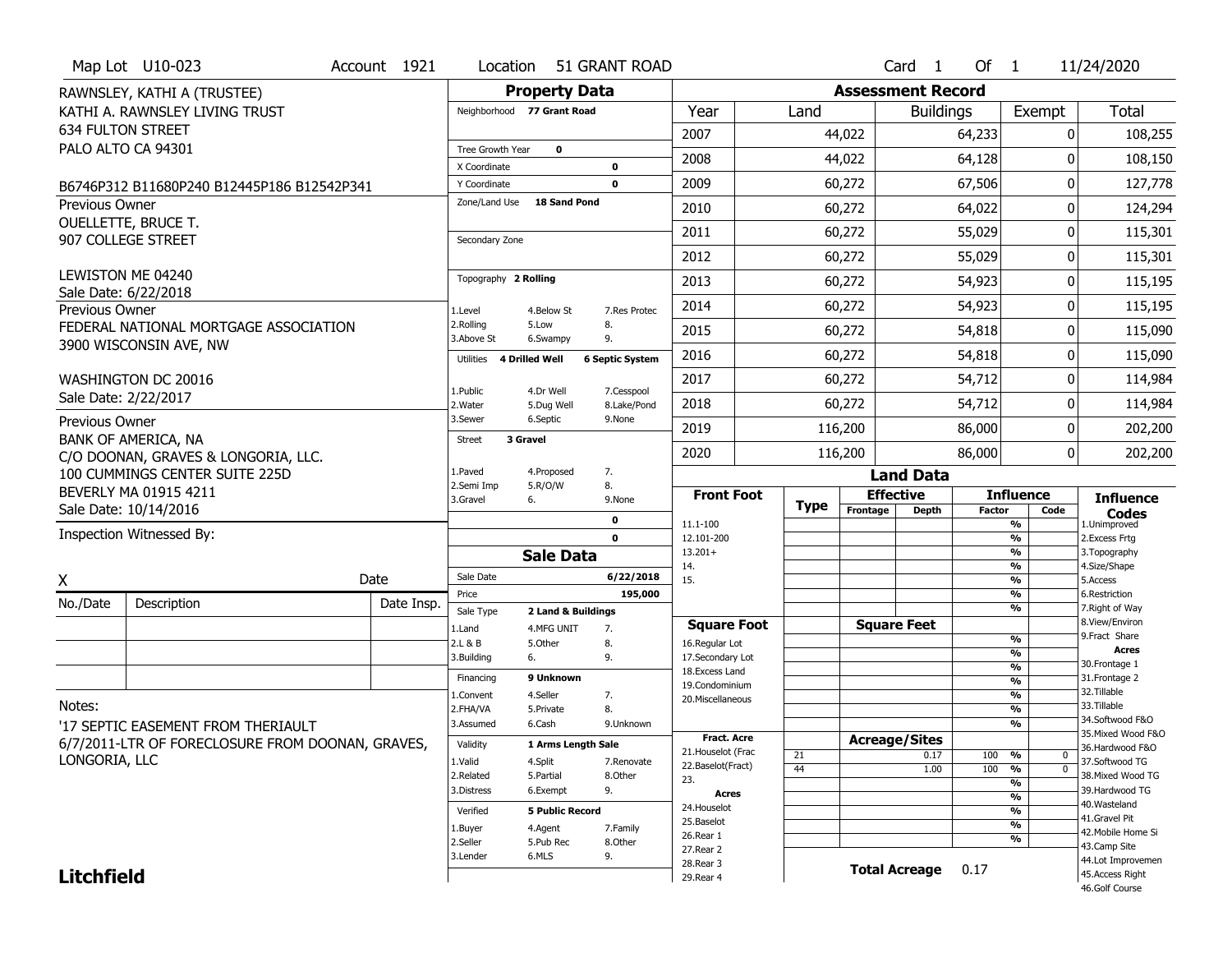|                                 |                        |              |                  |                                                   |                   |                                       |                         |                             |                          |             | <b>Litchfield</b>                       |       |       |                   |        |            |  |
|---------------------------------|------------------------|--------------|------------------|---------------------------------------------------|-------------------|---------------------------------------|-------------------------|-----------------------------|--------------------------|-------------|-----------------------------------------|-------|-------|-------------------|--------|------------|--|
|                                 | Map Lot U10-023        |              |                  |                                                   |                   | Account 1921                          |                         | Location                    |                          |             | 51 GRANT ROAD                           |       |       | Card <sub>1</sub> | Of $1$ | 11/24/2020 |  |
| Building Style 2 Ranch          |                        |              | SF Bsmt Living   |                                                   | 392               |                                       |                         | Layout 1 Typical            |                          |             |                                         |       |       |                   | OP     |            |  |
| 0.Uncoded                       | 4.Cape                 | 8.Log        |                  | Fin Bsmt Grade                                    | 2 100             |                                       |                         | 1. Typical                  | 4.                       |             | 7.                                      |       |       |                   |        |            |  |
| 1.Conv.                         | 5.Garrison             | 9.Other      |                  | OPEN-5-CUSTOMIZE                                  | $\mathbf 0$       |                                       |                         | 2.Inadeg                    | 5.                       |             | 8.                                      | 10.0' |       |                   |        |            |  |
| 2.Ranch                         | 6.Split                | 10.Tri-Lev   | Heat Type        | 100%                                              |                   | 5 Forced Warm Air                     |                         | 3.                          | 6.                       |             | 9.                                      |       |       |                   |        |            |  |
| 3.R Ranch                       | 7.Contemp              | 11.Earth O   | 0.Uncoded        |                                                   | 4.Steam           |                                       | 8.Fl/Wall               | 9 None<br>Attic             |                          |             |                                         |       |       | 30.0              |        |            |  |
| Dwelling Units 1<br>Other Units | $\mathbf 0$            |              | 1.HWBB<br>2.HWCI |                                                   | 5.FWA<br>6.GravWA |                                       | 9.No Heat<br>10.Radiant | 1.1/4 Fin<br>2.1/2 Fin      | 4.Full Fin<br>5.Fl/Stair |             | 7.<br>8.                                |       |       |                   |        |            |  |
| Stories                         | 1 One Story            |              | 3.H Pump         |                                                   | 7.Electric        |                                       | 11.Radiant              | 3.3/4 Fin                   | 6.                       |             | 9.None                                  |       |       |                   |        |            |  |
| 1.1                             | 4.1.5                  | 7.1.25       | Cool Type        | 0%                                                |                   | 9 None                                |                         | Insulation                  | 1 Full                   |             |                                         |       |       |                   |        |            |  |
| 2.2                             | 5.1.75                 | 8.3.5        | 1.Refrig         |                                                   | 4.W&C Air         |                                       | 7.RadHW                 | 1.Full                      | 4.Minimal                |             | 7.                                      |       |       |                   |        |            |  |
| 3.3                             | 6.2.5                  | 9.4          | 2.Evapor         |                                                   | 5.Monitor-        | 8.                                    |                         | 2.Heavy                     | 5.Partial                |             | 8.                                      |       |       |                   |        |            |  |
| <b>Exterior Walls</b>           | 10 Wood Shingle        |              | 3.H Pump         |                                                   | 6.Monitor-        |                                       | 9.None                  | 3.Capped                    | 6.                       |             | 9.None                                  |       |       |                   |        |            |  |
| 0.Uncoded                       | 4.Asbestos             | 8.Concrete   | Kitchen Style    |                                                   | 2 Typical         |                                       |                         | Unfinished %                | 0%                       |             |                                         |       |       |                   |        |            |  |
| 1.Wd Clapb                      | 5.Stucco               | 9.0ther      | 1.Modern         |                                                   | 4.Obsolete        | 7.                                    |                         | Grade & Factor              |                          | 2 Fair 100% |                                         |       |       |                   |        |            |  |
| 2.Vinyl                         | 6.Brick                | 10.Wd shin   | 2.Typical        |                                                   | 5.                | 8.                                    |                         | 1.E Grade                   |                          | 4.B Grade   | 7.AAA Grad                              |       | 1sBFr |                   |        |            |  |
| 3.Compos.                       | 7.Stone                | $11.71 - 11$ | 3.Old Type       |                                                   | 6.                |                                       | 9.None                  | 2.D Grade                   |                          | 5.A Grade   | 8.M&S                                   | 40.0  |       |                   |        |            |  |
| Roof Surface                    | <b>3 Sheet Metal</b>   |              | Bath(s) Style    |                                                   |                   | 2 Typical Bath(s)                     |                         | 3.C Grade                   |                          | 6.AA Grade  | 9.Same                                  |       |       |                   |        |            |  |
| 1.Asphalt                       | 4.Composit             | 7.Rolled R   | 1.Modern         |                                                   | 4.Obsolete        | 7.                                    |                         | SQFT (Footprint) 1280       |                          |             |                                         |       |       |                   |        |            |  |
| 2.Slate                         | 5.Wood                 | 8.           | 2. Typical       |                                                   | 5.                | 8.                                    |                         | Condition                   | 4 Average                |             |                                         |       |       |                   |        |            |  |
| 3.Metal                         | 6.Other                | 9.           | 3.Old Type       |                                                   | 6.                |                                       | 9.None                  | 1.Poor                      | 4.Avg                    |             | 7.V G                                   |       |       |                   |        |            |  |
| SF Masonry Trim 0               |                        |              | # Rooms          |                                                   | 6                 |                                       |                         | 2.Fair                      | $5.$ Avg $+$             |             | 8.Exc                                   |       |       |                   |        |            |  |
| OPEN-3-CUSTOM 0                 |                        |              | # Bedrooms       |                                                   | 3                 |                                       |                         | 3.Avg-                      | 6.Good                   |             | 9.Same                                  |       |       |                   |        |            |  |
| OPEN-4-CUSTOM 0                 |                        |              | # Full Baths     |                                                   | $\mathbf{1}$      |                                       |                         | Phys. % Good                |                          | 0%          |                                         |       |       |                   |        |            |  |
| Year Built                      | 0                      |              | # Half Baths     |                                                   | $\mathbf{1}$      |                                       |                         | Funct. % Good               |                          | 100%        |                                         |       |       |                   |        |            |  |
| Year Remodeled 1965             |                        |              |                  | # Addn Fixtures                                   | $\mathbf 0$       |                                       |                         | <b>Functional Code</b>      |                          | 9 None      |                                         |       |       | 32.0              |        |            |  |
| Foundation                      | 1 Concrete<br>4.Wood   |              | # Fireplaces     |                                                   | 0                 |                                       |                         | 1.Incomp<br>2.O-Built       | 4.Delap<br>5.Bsmt        |             | 7.No Power                              |       |       |                   |        |            |  |
| 1.Concrete<br>2.C Block         | 5.Slab                 | 7.<br>8.     |                  |                                                   |                   |                                       |                         | 3.Damage                    |                          | 6.Common    | 8.LongTerm<br>9.None                    |       |       | EP                |        |            |  |
| 3.Br/Stone                      | 6.Piers                | 9.           |                  |                                                   |                   |                                       |                         | Econ. % Good                | 100%                     |             |                                         |       |       | $6.0^{1}_{8.0}$   |        |            |  |
| Basement                        | <b>4 Full Basement</b> |              |                  |                                                   |                   |                                       |                         | Economic Code None          |                          |             |                                         |       |       |                   |        |            |  |
| 1.1/4 Bmt                       | 4.Full Bmt             | 7.           |                  |                                                   |                   |                                       |                         | 0.None                      |                          | 3.No Power  | 9.None                                  |       |       |                   |        |            |  |
| 2.1/2 Bmt                       | 5.Crawl Sp             | 8.           |                  |                                                   |                   |                                       |                         | 1.Location                  |                          | 4.Generate  | 8.                                      |       |       |                   |        |            |  |
| 3.3/4 Bmt                       | 6.                     | 9.None       |                  |                                                   |                   | Software                              |                         | 2.Encroach                  |                          | 5.Multi-Fa  | 9.                                      |       |       |                   |        |            |  |
| Bsmt Gar # Cars 0               |                        |              |                  |                                                   |                   | A Division of Harris Computer Systems |                         | Entrance Code 5 Estimated   |                          |             |                                         |       |       |                   |        |            |  |
| Wet Basement                    | 1 Dry Basement         |              |                  |                                                   |                   |                                       |                         | 1.Interior                  | 4.Vacant                 |             | 7.                                      |       |       |                   |        |            |  |
| 1.Dry                           | 4.Dirt Flr             | 7.           |                  |                                                   |                   |                                       |                         | 2.Refusal                   |                          | 5.Estimate  | 8.                                      |       |       |                   |        |            |  |
| 2.Damp                          | 5.                     | 8.           |                  |                                                   |                   |                                       |                         | 3.Informed                  | 6.Existing               |             | 9.                                      |       |       |                   |        |            |  |
| 3.Wet                           | 6.                     | 9.           |                  |                                                   |                   |                                       |                         | Information Code 5 Estimate |                          |             |                                         |       |       |                   |        |            |  |
|                                 |                        |              |                  |                                                   |                   |                                       |                         | 1.Owner                     | 4.Agent                  |             | 7.Vacant                                |       |       |                   |        |            |  |
|                                 |                        |              |                  |                                                   |                   |                                       |                         | 2.Relative                  |                          | 5.Estimate  | 8.                                      |       |       |                   |        |            |  |
|                                 |                        |              |                  | Date Inspected 8/30/2018                          |                   |                                       |                         | 3.Tenant                    | 6.Other                  |             | 9.                                      |       |       |                   |        |            |  |
|                                 |                        |              |                  | <b>Additions, Outbuildings &amp; Improvements</b> |                   |                                       |                         |                             |                          |             | 1.One Story Fram                        |       |       |                   |        |            |  |
| Type                            |                        | Year         | Units            | Grade   Cond                                      |                   | Phys.                                 | Funct.                  | Sound Value                 |                          |             | 2. Two Story Fram                       |       |       |                   |        |            |  |
| 21 Open Frame                   |                        | 0            | 300              | 100                                               | 10                | 0                                     | % 0<br>$\%$             |                             |                          |             | 3. Three Story Fr                       |       |       |                   |        |            |  |
|                                 |                        | $\mathbf{0}$ |                  |                                                   | 10                | 0                                     |                         |                             |                          |             | 4.1 & 1/2 Story                         |       |       |                   |        |            |  |
| 22 Encl Frame                   |                        |              | 48               | O 0                                               |                   |                                       | $\frac{0}{0}$<br>% 0    |                             |                          |             | 5.1 & 3/4 Story                         |       |       |                   |        |            |  |
|                                 |                        |              |                  |                                                   |                   | $\frac{1}{2}$                         | $\%$                    |                             |                          |             | 6.2 & 1/2 Story                         |       |       |                   |        |            |  |
|                                 |                        |              |                  |                                                   |                   | $\frac{0}{0}$                         | $\frac{0}{0}$           |                             |                          |             | 21. Open Frame Por<br>22.Encl Frame Por |       |       |                   |        |            |  |
|                                 |                        |              |                  |                                                   |                   | $\frac{0}{0}$                         | $\%$                    |                             |                          |             | 23. Frame Garage                        |       |       |                   |        |            |  |
|                                 |                        |              |                  |                                                   |                   | $\frac{1}{2}$                         | $\%$                    |                             |                          |             | 24.Frame Shed                           |       |       |                   |        |            |  |
|                                 |                        |              |                  |                                                   |                   |                                       |                         |                             |                          |             | 25. Frame Bay Wind                      |       |       |                   |        |            |  |
|                                 |                        |              |                  |                                                   |                   | $\frac{0}{0}$                         | $\%$                    |                             |                          |             | 26.1SFr Overhang                        |       |       |                   |        |            |  |
|                                 |                        |              |                  |                                                   |                   | $\frac{0}{0}$                         | $\%$                    |                             |                          |             | 27. Unfin Basement                      |       |       |                   |        |            |  |
|                                 |                        |              |                  |                                                   |                   | %                                     | $\frac{0}{0}$           |                             |                          |             | 28. Unfinished Att                      |       |       |                   |        |            |  |
|                                 |                        |              |                  |                                                   |                   | $\frac{0}{0}$                         | $\%$                    |                             |                          |             | 29. Finished Attic                      |       |       |                   |        |            |  |
|                                 |                        |              |                  |                                                   |                   |                                       |                         |                             |                          |             |                                         |       |       |                   |        |            |  |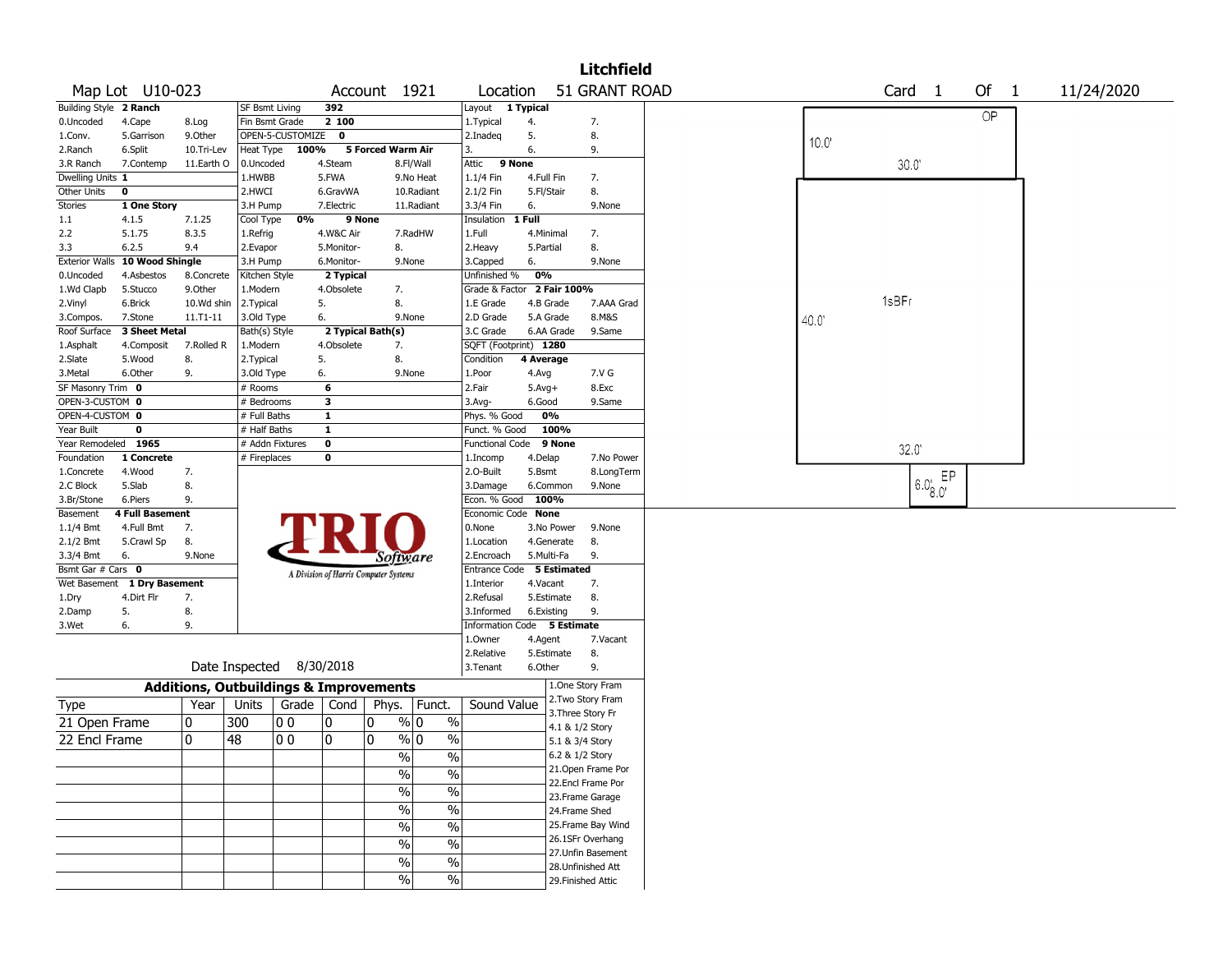|                                      | Map Lot U10-024                               | Account 1599 | Location                         |                        | <b>49 GRANT ROAD</b>   |                          |             |                          | Card <sub>1</sub>    | Of $1$        |                                | 11/24/2020                            |
|--------------------------------------|-----------------------------------------------|--------------|----------------------------------|------------------------|------------------------|--------------------------|-------------|--------------------------|----------------------|---------------|--------------------------------|---------------------------------------|
|                                      | <b>GALLANT JR., DENNIS</b>                    |              |                                  | <b>Property Data</b>   |                        |                          |             | <b>Assessment Record</b> |                      |               |                                |                                       |
| <b>GALLANT, KRISTI</b>               |                                               |              | Neighborhood 77 Grant Road       |                        |                        | Year                     | Land        |                          | <b>Buildings</b>     |               | Exempt                         | <b>Total</b>                          |
| <b>80 FERAL LANE</b>                 |                                               |              |                                  |                        |                        | 2007                     |             | 55,726                   |                      | 49,648        | 19,000                         | 86,374                                |
|                                      | BOWDOIN ME 04287                              |              | Tree Growth Year                 | $\mathbf 0$            |                        |                          |             |                          |                      |               |                                |                                       |
|                                      |                                               |              | X Coordinate                     |                        | $\mathbf 0$            | 2008                     |             | 55,726                   |                      | 49,013        | 18,050                         | 86,689                                |
|                                      | B1278P450 B12980P108                          |              | Y Coordinate                     |                        | $\mathbf 0$            | 2009                     |             | 71,976                   |                      | 40,664        | 15,200                         | 97,440                                |
| <b>Previous Owner</b>                |                                               |              | Zone/Land Use                    | <b>18 Sand Pond</b>    |                        | 2010                     |             | 71,976                   |                      | 48,378        | 16,000                         | 104,354                               |
| SKELTON, LLOYD R<br>13 WARREN CIRCLE |                                               |              | Secondary Zone                   |                        |                        | 2011                     |             | 71,976                   |                      | 40,229        | 16,000                         | 96,205                                |
|                                      |                                               |              |                                  |                        |                        | 2012                     |             | 71,976                   |                      | 40,229        | 16,000                         | 96,205                                |
|                                      | LISBON FALLS ME 04252<br>Sale Date: 7/31/2018 |              | Topography 2 Rolling             |                        |                        | 2013                     |             | 71,976                   |                      | 39,949        | 16,000                         | 95,925                                |
|                                      |                                               |              | 1.Level                          | 4.Below St             | 7.Res Protec           | 2014                     |             | 71,976                   |                      | 38,975        | 16,000                         | 94,951                                |
|                                      |                                               |              | 2.Rolling<br>5.Low<br>3.Above St | 6.Swampy               | 8.<br>9.               | 2015                     |             | 71,976                   |                      | 38,642        | 16,000                         | 94,618                                |
|                                      |                                               |              | 4 Drilled Well<br>Utilities      |                        | <b>6 Septic System</b> | 2016                     |             | 71,976                   |                      | 38,474        | 21,000                         | 89,450                                |
|                                      |                                               |              | 1.Public                         | 4.Dr Well              | 7.Cesspool             | 2017                     |             | 71,976                   |                      | 37,974        | 26,000                         | 83,950                                |
|                                      |                                               |              | 2. Water                         | 5.Dug Well             | 8.Lake/Pond            | 2018                     |             | 71,976                   |                      | 37,585        | 24,960                         | 84,601                                |
|                                      |                                               |              | 3.Sewer<br>3 Gravel              | 6.Septic               | 9.None                 | 2019                     |             | 184,000                  |                      | 16,300        | 0                              | 200,300                               |
|                                      |                                               |              | <b>Street</b>                    |                        |                        | 2020                     |             | 184,000                  |                      | 16,300        | 0                              | 200,300                               |
|                                      |                                               |              | 1.Paved<br>2.Semi Imp            | 4.Proposed             | 7.<br>8.               |                          |             |                          | <b>Land Data</b>     |               |                                |                                       |
|                                      |                                               |              | 3.Gravel<br>6.                   | 5.R/O/W                | 9.None                 | <b>Front Foot</b>        | <b>Type</b> | <b>Effective</b>         |                      |               | <b>Influence</b>               | <b>Influence</b>                      |
|                                      |                                               |              |                                  |                        | $\mathbf 0$            | 11.1-100                 |             | Frontage                 | <b>Depth</b>         | <b>Factor</b> | Code<br>%                      | <b>Codes</b><br>1.Unimproved          |
|                                      | Inspection Witnessed By:                      |              |                                  |                        | $\mathbf 0$            | 12.101-200               |             |                          |                      |               | $\frac{9}{6}$                  | 2.Excess Frtg                         |
|                                      |                                               |              |                                  | <b>Sale Data</b>       |                        | $13.201+$<br>14.         |             |                          |                      |               | %<br>%                         | 3. Topography<br>4.Size/Shape         |
| X                                    |                                               | Date         | Sale Date                        |                        | 7/31/2018              | 15.                      |             |                          |                      |               | %                              | 5.Access                              |
| No./Date                             | Description                                   | Date Insp.   | Price                            |                        | 42,000                 |                          |             |                          |                      |               | %<br>%                         | 6.Restriction                         |
|                                      |                                               |              | Sale Type                        | 2 Land & Buildings     |                        | <b>Square Foot</b>       |             |                          | <b>Square Feet</b>   |               |                                | 7. Right of Way<br>8.View/Environ     |
|                                      |                                               |              | 1.Land<br>2.L & B                | 4.MFG UNIT<br>5.0ther  | 7.<br>8.               | 16.Regular Lot           |             |                          |                      |               | $\frac{9}{6}$                  | 9.Fract Share                         |
|                                      |                                               |              | 3.Building<br>6.                 |                        | 9.                     | 17.Secondary Lot         |             |                          |                      |               | $\frac{9}{6}$                  | <b>Acres</b>                          |
|                                      |                                               |              | Financing                        | 9 Unknown              |                        | 18.Excess Land           |             |                          |                      |               | $\frac{9}{6}$<br>$\frac{9}{6}$ | 30. Frontage 1<br>31. Frontage 2      |
|                                      |                                               |              | 1.Convent                        | 4.Seller               | 7.                     | 19.Condominium           |             |                          |                      |               | $\frac{9}{6}$                  | 32. Tillable                          |
| Notes:                               |                                               |              | 2.FHA/VA                         | 5.Private              | 8.                     | 20.Miscellaneous         |             |                          |                      |               | $\frac{9}{6}$                  | 33.Tillable                           |
|                                      |                                               |              | 3.Assumed                        | 6.Cash                 | 9.Unknown              |                          |             |                          |                      |               | %                              | 34.Softwood F&O                       |
|                                      |                                               |              | Validity                         | 8 Other Non Valid      |                        | <b>Fract. Acre</b>       |             | <b>Acreage/Sites</b>     |                      |               |                                | 35. Mixed Wood F&O<br>36.Hardwood F&O |
|                                      |                                               |              | 1.Valid                          | 4.Split                | 7.Renovate             | 21. Houselot (Frac       | 21          |                          | 0.61                 | 90            | %<br>3                         | 37.Softwood TG                        |
|                                      |                                               |              | 2.Related                        | 5.Partial              | 8.Other                | 22.Baselot(Fract)<br>23. | 44          |                          | 1.00                 | 100           | $\overline{0}$<br>%            | 38. Mixed Wood TG                     |
|                                      |                                               |              | 3.Distress                       | 6.Exempt               | 9.                     | <b>Acres</b>             |             |                          |                      |               | $\frac{9}{6}$                  | 39.Hardwood TG                        |
|                                      |                                               |              | Verified                         | <b>5 Public Record</b> |                        | 24. Houselot             |             |                          |                      |               | $\frac{9}{6}$<br>$\frac{9}{6}$ | 40. Wasteland                         |
|                                      |                                               |              |                                  | 4.Agent                | 7.Family               | 25.Baselot               |             |                          |                      |               | $\frac{9}{6}$                  | 41.Gravel Pit                         |
|                                      |                                               |              | 1.Buyer<br>2.Seller              | 5.Pub Rec              | 8.0ther                | 26.Rear 1                |             |                          |                      |               | %                              | 42. Mobile Home Si<br>43.Camp Site    |
|                                      |                                               |              |                                  |                        |                        |                          |             |                          |                      |               |                                |                                       |
|                                      |                                               |              | 3.Lender                         | 6.MLS                  | 9.                     | 27.Rear 2                |             |                          |                      |               |                                |                                       |
| <b>Litchfield</b>                    |                                               |              |                                  |                        |                        | 28. Rear 3<br>29. Rear 4 |             |                          | <b>Total Acreage</b> | 0.61          |                                | 44.Lot Improvemen<br>45.Access Right  |